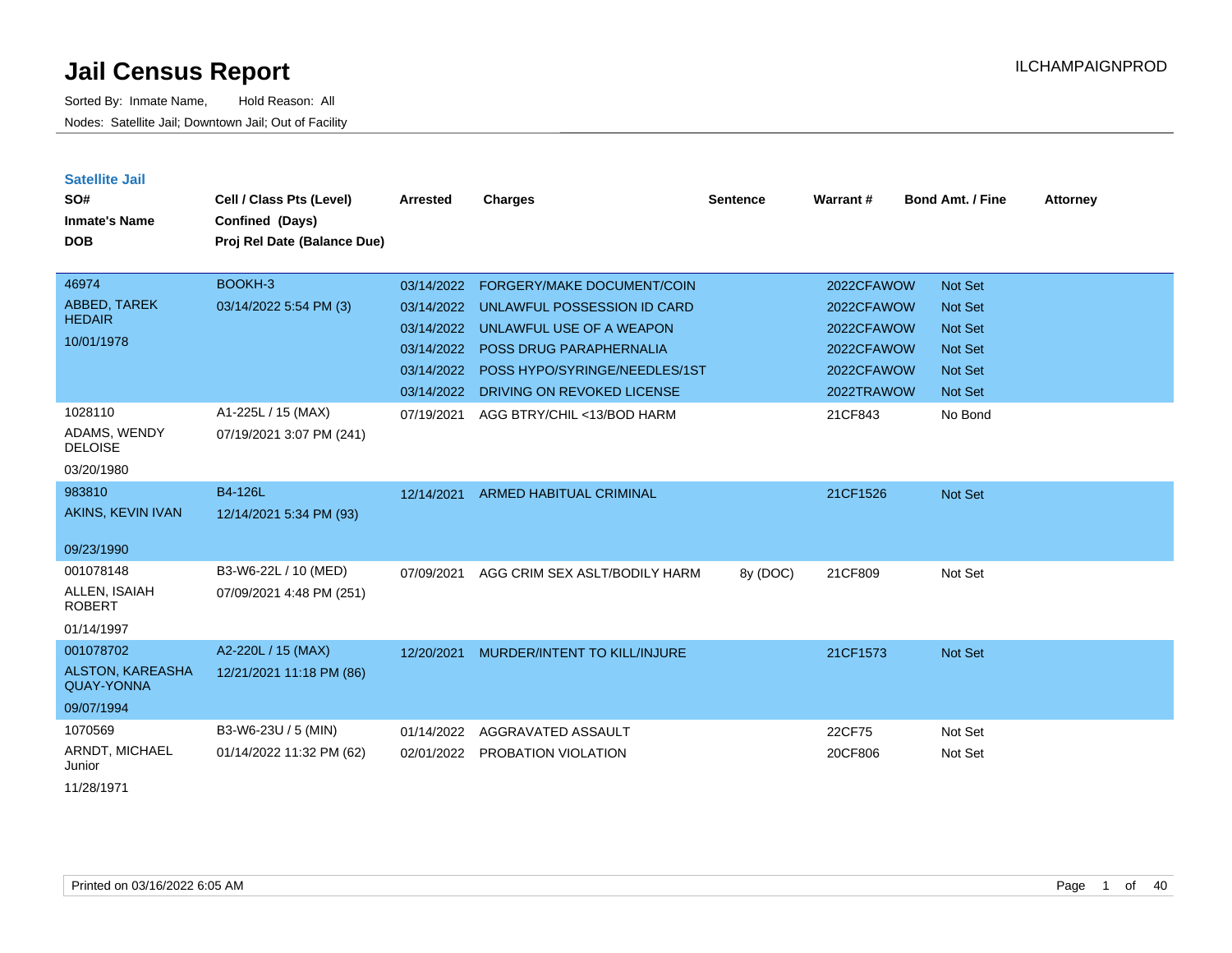| SO#                                                      | Cell / Class Pts (Level)    | <b>Arrested</b>          | <b>Charges</b>                                  | <b>Sentence</b> | Warrant#               | <b>Bond Amt. / Fine</b> | <b>Attorney</b> |
|----------------------------------------------------------|-----------------------------|--------------------------|-------------------------------------------------|-----------------|------------------------|-------------------------|-----------------|
| <b>Inmate's Name</b>                                     | Confined (Days)             |                          |                                                 |                 |                        |                         |                 |
| <b>DOB</b>                                               | Proj Rel Date (Balance Due) |                          |                                                 |                 |                        |                         |                 |
|                                                          |                             |                          |                                                 |                 |                        |                         |                 |
| 952871                                                   | BOOKH-8 / 5 (ADS)           |                          | 03/13/2022 METH DELIVERY/5<15 GRAMS             |                 | 22CF300                | No Bond                 |                 |
| AUTEBERRY, JOSHUA 03/13/2022 7:24 PM (4)<br><b>DAVID</b> |                             |                          |                                                 |                 |                        |                         |                 |
| 12/28/1984                                               |                             |                          |                                                 |                 |                        |                         |                 |
| 001078565                                                | B1-106L / 15 (ADS)          | 11/05/2021               | POSSESSION OF STOLEN FIREARM                    |                 | 21CF1366               | Not Set                 |                 |
| BARBER, MARK<br>ANTHONY, Junior                          | 11/05/2021 7:40 AM (132)    | 11/05/2021<br>11/05/2021 | RECEIVE/POSS/SELL STOLEN VEH<br><b>BURGLARY</b> |                 | 2021CF1309<br>21CF1369 | 25000.00<br>Not Set     |                 |
| 09/24/2003                                               |                             |                          |                                                 |                 |                        |                         |                 |
| 65868                                                    | A3-214L / 15 (ADS)          | 03/11/2022               | METH DELIVERY/15<100 GRAMS                      | 8y (DOC)        | 20CF1249               | No Bond                 |                 |
| <b>BARBER, MARK</b><br><b>ANTHONY, Senior</b>            | 03/11/2022 10:13 AM (6)     |                          |                                                 |                 |                        |                         |                 |
| 08/15/1983                                               |                             |                          |                                                 |                 |                        |                         |                 |
| 518851                                                   | B1-105U / 10 (MED)          | 01/11/2022               | DRIVING ON REVOKED LICENSE                      |                 | 2020TR16539            | 1500.00                 |                 |
| BARKER, ALEXANDER  01/11/2022 2:37 PM (65)               |                             |                          | 01/11/2022 OBSTRUCTING IDENTIFICATION           |                 | 2020CM222              | 1500.00                 |                 |
| <b>MASSIE</b>                                            |                             | 01/11/2022               | FELON POSS/USE WEAPON/FIREARM                   |                 | 20CF361                | 15000.00                |                 |
| 09/24/1986                                               |                             | 01/11/2022               | POSS AMT CON SUB EXCEPT(A)/(D)                  |                 | 2020CF863              | 15000.00                |                 |
|                                                          |                             | 01/11/2022               | BAD CHK/OBTAIN CON PROP/>150                    |                 | 20CF192                | 15000.00                |                 |
|                                                          |                             | 01/11/2022               | BAD CHK/OBTAIN CON PROP/>150                    |                 | 19CF1686               | 15000.00                |                 |
|                                                          |                             | 01/11/2022               | METH DELIVERY/15<100 GRAMS                      | 20y (DOC)       | 20CF1383               | No Bond                 |                 |
| 001078891                                                | A4-203U / 10 (MED)          | 02/28/2022               | <b>AGGRAVATED BATTERY</b>                       |                 | 22CF242                | <b>Not Set</b>          |                 |
| <b>BARR, JOHN D</b>                                      | 02/28/2022 6:38 PM (17)     |                          | 02/28/2022 WARRANT OUT OF COUNTY                |                 | 21-725                 | 5000.00                 |                 |
| 01/25/1995                                               |                             |                          |                                                 |                 |                        |                         |                 |
| 969121                                                   | A4-206L / 15 (MAX)          | 11/25/2021               | <b>CRIM TRESPASS TO RESIDENCE</b>               |                 | 21CF1444               | Not Set                 |                 |
| BECKLEY, ANTHONY<br><b>PATRICK</b>                       | 11/25/2021 7:16 PM (112)    |                          |                                                 |                 |                        |                         |                 |
| 06/30/1989                                               |                             |                          |                                                 |                 |                        |                         |                 |
| 001078950                                                | BOOKF-2                     |                          | 03/15/2022 FIN EXPLOIT ELDERLY/80+/\$5K+        |                 | 21CF503                | No Bond                 |                 |
| <b>BOOKER, BRITTNEY</b><br><b>MARIE</b>                  | 03/15/2022 1:28 AM (2)      |                          |                                                 |                 |                        |                         |                 |
| 02/25/1991                                               |                             |                          |                                                 |                 |                        |                         |                 |
|                                                          |                             |                          |                                                 |                 |                        |                         |                 |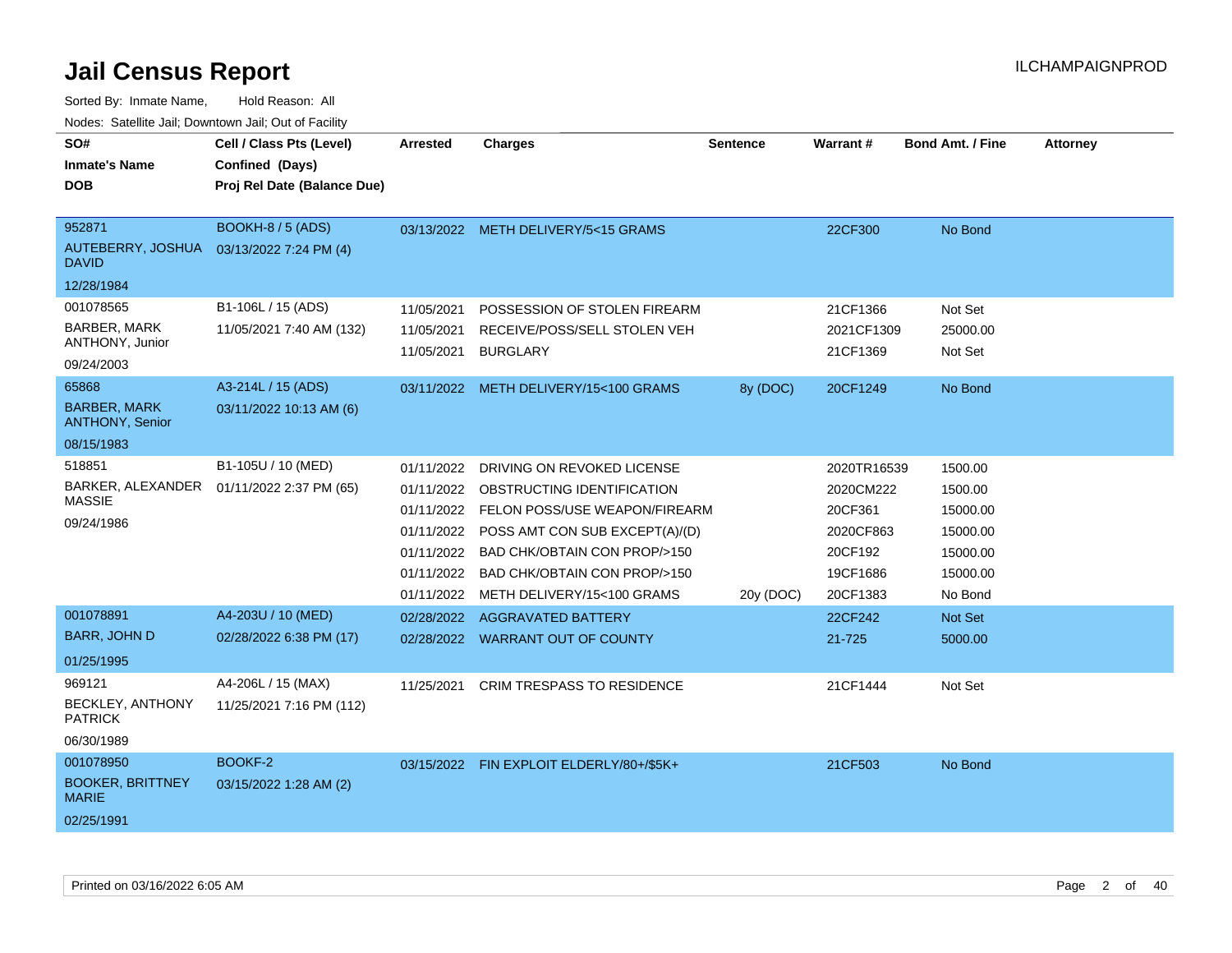| SO#<br><b>Inmate's Name</b><br><b>DOB</b>                      | Cell / Class Pts (Level)<br>Confined (Days)<br>Proj Rel Date (Balance Due) | <b>Arrested</b>                        | <b>Charges</b>                                                       | <b>Sentence</b> | <b>Warrant#</b>           | <b>Bond Amt. / Fine</b>         | <b>Attorney</b> |
|----------------------------------------------------------------|----------------------------------------------------------------------------|----------------------------------------|----------------------------------------------------------------------|-----------------|---------------------------|---------------------------------|-----------------|
| 517915<br><b>BOXLEY, CHARLES</b><br><b>OMAR</b>                | B3-W3-11U / 5 (MIN)<br>08/03/2021 2:18 PM (226)                            | 08/03/2021<br>08/03/2021<br>08/03/2021 | <b>BURGLARY</b><br><b>BURGLARY</b><br>FORGERY/ISSUE/DELIVER DOCUMENT |                 | 21CF289<br>21CF679        | 20000.00<br>20000.00<br>No Bond |                 |
| 01/10/1985                                                     |                                                                            |                                        |                                                                      |                 |                           |                                 |                 |
| 993169<br>BRAATEN, KAYLAN<br>AMBER                             | A1-125U / 10 (MED)<br>03/04/2022 9:40 AM (13)                              | 03/04/2022                             | <b>RESIDENTIAL BURGLARY</b>                                          | 6y (DOC)        | 21CF1059                  | No Bond                         |                 |
| 10/29/1990                                                     |                                                                            |                                        |                                                                      |                 |                           |                                 |                 |
| 776095<br><b>BRADDOCK, MICHAEL</b><br>LEE                      | A3-114L / 5 (ADS)<br>03/10/2022 10:24 AM (7)                               | 03/10/2022                             | <b>DOMESTIC BATTERY</b>                                              |                 | 20CM446                   | No Bond                         |                 |
| 04/16/1982                                                     | 3/23/2022 (0.00)                                                           |                                        |                                                                      |                 |                           |                                 |                 |
| 923208<br><b>BREADY, ANDREW</b><br><b>NICHOLAS</b>             | B3-W3-12L / 10 (MED)<br>01/22/2022 7:43 PM (54)                            | 01/22/2022                             | CRIM TRES TO RES/PERS PRESENT                                        |                 | 22CF92                    | Not Set                         |                 |
| 06/08/1988                                                     |                                                                            |                                        |                                                                      |                 |                           |                                 |                 |
| 955653<br><b>BRITT, ISAIAH</b><br><b>ANTONIO</b><br>05/30/1987 | A3-211L / 5 (MIN)<br>03/14/2022 9:13 AM (3)                                | 03/14/2022                             | RECEIVE/POSS/SELL STOLEN VEH                                         |                 | 21CF1413                  | 10000.00                        |                 |
| 001078880                                                      | A4-105L / 15 (MAX)                                                         | 02/25/2022                             | ARMED VIOLENCE/CATEGORY I                                            |                 | 22CF237                   | Not Set                         |                 |
| <b>BROACH, CAREU</b><br>02/27/2003                             | 02/25/2022 3:58 PM (20)                                                    | 02/25/2022<br>02/25/2022               | AGG DISCHARGE FIREARM/BLDG/SCH<br>PAROLE REVOCATION                  |                 | 22600096201<br>HN-2200660 | No Bond<br>No Bond              |                 |
| 61675<br><b>BROWN, ANTONIO</b><br><b>BURNETT</b>               | B1-202L / 10 (MED)<br>02/10/2022 3:28 PM (35)                              |                                        | 02/10/2022 AGG DISCHARGE FIREARM/OCC BLDG                            |                 | 20CF374                   | 100000.00                       |                 |
| 03/04/1983                                                     |                                                                            |                                        |                                                                      |                 |                           |                                 |                 |
| 1018137<br><b>BROWN, ASHLEY</b><br><b>SHAUNTRELL</b>           | A1-224U / 5 (MIN)<br>02/23/2022 3:25 PM (22)                               | 02/23/2022                             | POSSESSING A CONTROLLED SUBSTANC                                     |                 | 20 CF 1009                | No Bond                         |                 |
| 09/08/1993                                                     | 3/24/2022 (0.00)                                                           |                                        |                                                                      |                 |                           |                                 |                 |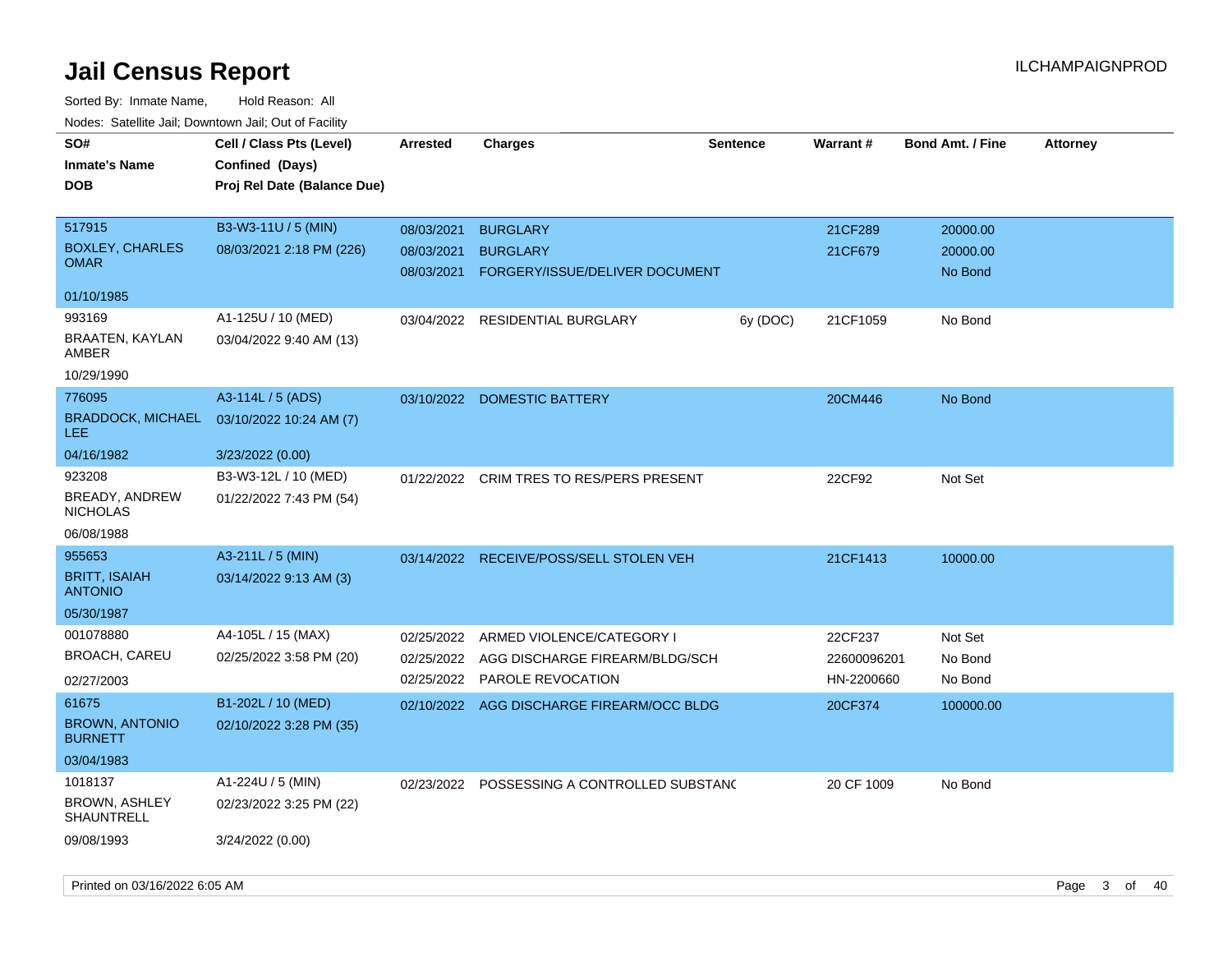| rouco. Calcinic Jan, Downtown Jan, Out of Facility |                             |                   |                                          |                 |                 |                         |                 |
|----------------------------------------------------|-----------------------------|-------------------|------------------------------------------|-----------------|-----------------|-------------------------|-----------------|
| SO#                                                | Cell / Class Pts (Level)    | <b>Arrested</b>   | <b>Charges</b>                           | <b>Sentence</b> | <b>Warrant#</b> | <b>Bond Amt. / Fine</b> | <b>Attorney</b> |
| Inmate's Name                                      | Confined (Days)             |                   |                                          |                 |                 |                         |                 |
| DOB                                                | Proj Rel Date (Balance Due) |                   |                                          |                 |                 |                         |                 |
|                                                    |                             |                   |                                          |                 |                 |                         |                 |
| 001078008                                          | A4-103U / 15 (ADS)          |                   | 02/15/2022 AGG BATTERY/DISCHARGE FIREARM |                 | 21CF1090        | 500000.00               |                 |
| <b>BROWN, CODY</b><br><b>RUSSELL</b>               | 02/15/2022 9:17 AM (30)     |                   |                                          |                 |                 |                         |                 |
| 02/15/2004                                         |                             |                   |                                          |                 |                 |                         |                 |
| 51247                                              | B1-202U / 10 (MED)          | 04/15/2021        | FELON POSS/USE WEAPON/FIREARM            |                 | 21CF411         | Not Set                 |                 |
| <b>BROWN, DANTE</b><br><b>MAURICE</b>              | 04/15/2021 6:24 PM (336)    |                   |                                          |                 |                 |                         |                 |
| 04/19/1979                                         |                             |                   |                                          |                 |                 |                         |                 |
| 990921                                             | B4-123L / 15 (MAX)          | 01/20/2022        | MFG/DEL 1<15 GR COCAINE/ANLG             |                 | 19CF369         | 25000.00                |                 |
| <b>BROWN, QUINTIN</b><br>MARSHAUN                  | 01/20/2022 7:19 PM (56)     |                   | 01/20/2022 ARMED HABITUAL CRIMINAL       |                 | 21CF935         | 750000.00               |                 |
| 09/26/1991                                         |                             |                   |                                          |                 |                 |                         |                 |
| 29957                                              | B4-222L / 15 (MAX)          | 11/13/2021        | FELON POSS/USE WEAPON/FIREARM            |                 | 21CF1390        | Not Set                 |                 |
| <b>BROWN, RODNEY</b><br>LOUIS                      | 11/13/2021 8:57 PM (124)    | 11/13/2021        | AGG CRIM SX AB/>5 YR OLDER VIC           |                 | 2019CF0718      | 250000.00               |                 |
| 01/07/1968                                         |                             |                   |                                          |                 |                 |                         |                 |
| 981645                                             | B4-122L / 15 (MAX)          | 01/27/2022 MURDER |                                          |                 | 22CF114         | 1000000.00              |                 |
| <b>BRUMFIELD,</b><br><b>JONATHAN EZEKEIL</b>       | 01/27/2022 8:15 PM (49)     |                   |                                          |                 |                 |                         |                 |
| 08/03/1989                                         |                             |                   |                                          |                 |                 |                         |                 |
| 001078739                                          | A2-122L / 5 (ADS)           | 01/05/2022        | CRIMINAL TRESPASS BUILDING               |                 | 2020CM392       | 1000.00                 |                 |
| BRYANT, JUDITH ANN                                 | 01/05/2022 6:36 PM (71)     |                   |                                          |                 |                 |                         |                 |
|                                                    |                             |                   |                                          |                 |                 |                         |                 |
| 10/22/1957                                         |                             |                   |                                          |                 |                 |                         |                 |
| 49431                                              | A3-115L / 10 (ADS)          | 03/11/2022        | AGG BTRY/PREGNANT/HANDICAPPED            |                 | 2018CF1744      | 10000.00                |                 |
| <b>BUFFORD, LANCE</b><br>CORNELL                   | 03/11/2022 5:01 PM (6)      | 03/11/2022        | VIO BAIL BOND/CLASS X OFFENSE            | 3y (DOC)        | 2018CF350       | No Bond                 |                 |
| 12/18/1979                                         |                             |                   | 03/11/2022 CIVIL FTA WARRANT             |                 | 2005F180        | 15000.00                |                 |
| 1047579                                            | A1-124L / 10 (MED)          |                   |                                          |                 |                 |                         |                 |
| <b>BUTLER, TAMYRA</b>                              |                             |                   | 02/24/2022 ARMED ROBBERY/NO FIREARM      |                 | 22CF232         | Not Set                 |                 |
| COSHAWN                                            | 02/24/2022 5:40 AM (21)     |                   |                                          |                 |                 |                         |                 |
| 07/06/1988                                         |                             |                   |                                          |                 |                 |                         |                 |
|                                                    |                             |                   |                                          |                 |                 |                         |                 |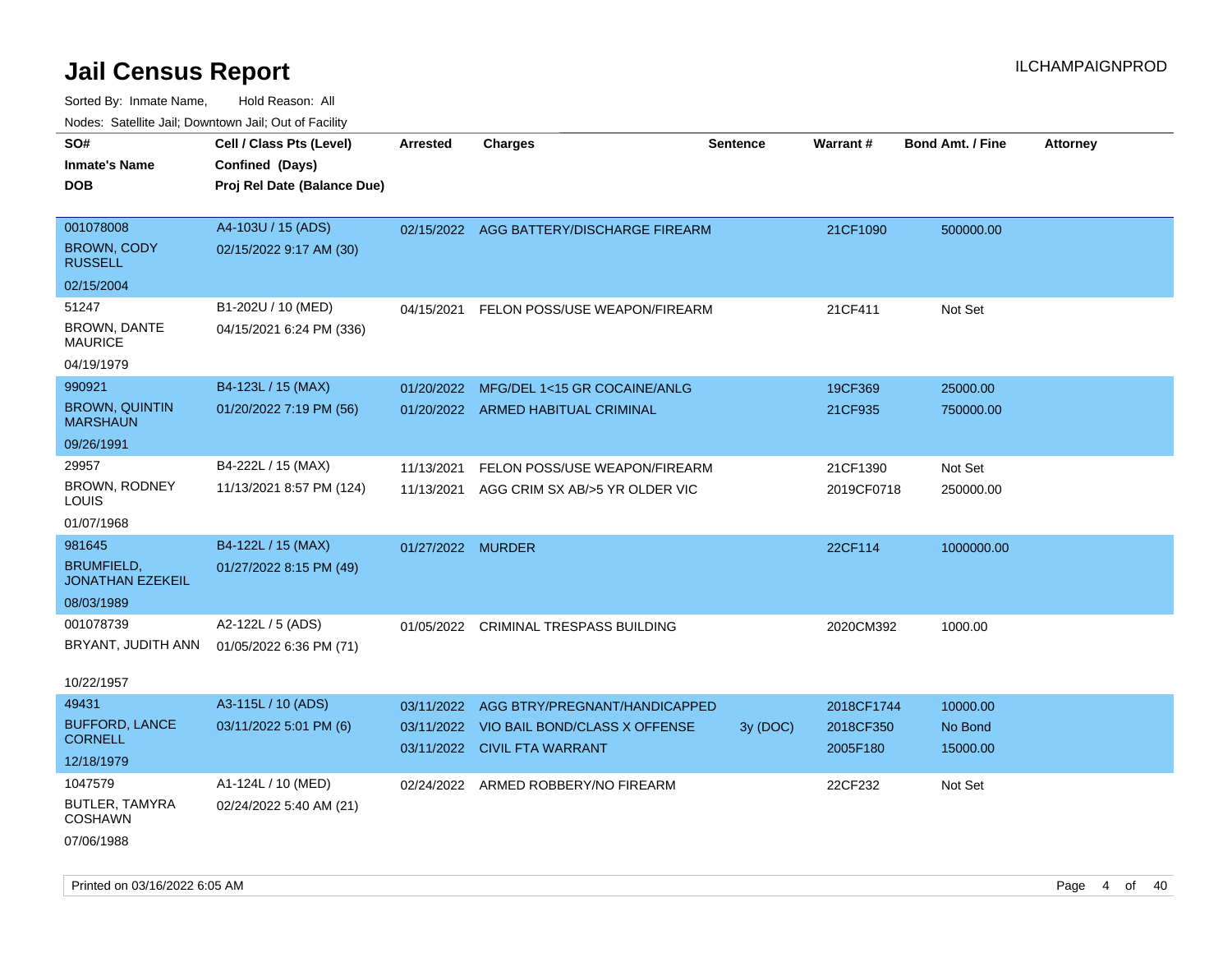|                                             | rougs. Calcing Jan, Downtown Jan, Out of Facinty |                 |                                               |                 |                 |                         |                 |
|---------------------------------------------|--------------------------------------------------|-----------------|-----------------------------------------------|-----------------|-----------------|-------------------------|-----------------|
| SO#                                         | Cell / Class Pts (Level)                         | <b>Arrested</b> | <b>Charges</b>                                | <b>Sentence</b> | <b>Warrant#</b> | <b>Bond Amt. / Fine</b> | <b>Attorney</b> |
| <b>Inmate's Name</b>                        | Confined (Days)                                  |                 |                                               |                 |                 |                         |                 |
| <b>DOB</b>                                  | Proj Rel Date (Balance Due)                      |                 |                                               |                 |                 |                         |                 |
|                                             |                                                  |                 |                                               |                 |                 |                         |                 |
| 001077954                                   | B3-W7-26L / 10 (MED)                             |                 | 12/21/2021 RESIDENTIAL BURGLARY               |                 | 21CF1570        | Not Set                 |                 |
| CALKINS, STEVEN RAY 12/21/2021 6:35 AM (86) |                                                  |                 |                                               |                 |                 |                         |                 |
|                                             |                                                  |                 |                                               |                 |                 |                         |                 |
| 01/01/1992                                  |                                                  |                 |                                               |                 |                 |                         |                 |
| 39474                                       | B1-101U / 10 (ADS)                               | 07/06/2021      | MFG/DEL 15<100 GR HEROIN/ANLG                 |                 | 21CF792         | Not Set                 |                 |
| CAMPBELL, AARON<br>JACOB                    | 07/06/2021 11:56 PM (254)                        |                 |                                               |                 |                 |                         |                 |
| 07/18/1974                                  |                                                  |                 |                                               |                 |                 |                         |                 |
| 001078953                                   | BOOKH-3                                          | 03/15/2022      | UNLAWFUL USE OF A WEAPON                      |                 | 2022CFAWOW      | <b>Not Set</b>          |                 |
| <b>CAMPBELL,</b>                            | 03/15/2022 10:50 PM (2)                          |                 | 03/15/2022 UNLAWFUL RESTRAINT                 |                 | 2022CFAWOW      | <b>Not Set</b>          |                 |
| <b>MOHAMMED BURNELL</b>                     |                                                  |                 | 03/15/2022 DOMESTIC BATTERY                   |                 | 2022CFAWOW      | Not Set                 |                 |
| 09/25/1991                                  |                                                  |                 | 03/15/2022 AGG UNLAWFUL USE OF WEAPON/VEH     |                 | 2022CFAWOW      | <b>Not Set</b>          |                 |
|                                             |                                                  |                 | 03/15/2022 POSSESSION OF STOLEN FIREARM       |                 | 2022CFAWOW      | <b>Not Set</b>          |                 |
|                                             |                                                  |                 | 03/15/2022 BATTERY/MAKES PHYSICAL CONTACT     |                 | 2022CFAWOW      | Not Set                 |                 |
|                                             |                                                  |                 | 03/15/2022 CAUSE CHILD ENDANGERED/DEATH       |                 | 2022CFAWOW      | Not Set                 |                 |
| 1060436                                     | B1-106U / 10 (MED)                               |                 | 01/06/2022 FELON ESCAPE/PEACE OFFICER         |                 | 22CF28          | Not Set                 |                 |
| CARTER, DERESHEO                            | 01/06/2022 8:43 PM (70)                          |                 | 01/06/2022 AGGRAVATED UNLAWFUL RESTRAINT      |                 | 22CF29          | Not Set                 |                 |
| <b>DEWAYNE</b>                              |                                                  |                 |                                               |                 |                 |                         |                 |
| 09/10/1991                                  |                                                  |                 |                                               |                 |                 |                         |                 |
| 001077353                                   | B1-104U / 15 (MAX)                               | 02/12/2022      | FELON POSS/USE WEAPON/FIREARM                 |                 | 22CF173         | No Bond                 |                 |
| <b>CARTER, JAMES</b>                        | 02/13/2022 1:19 AM (32)                          |                 | 02/12/2022 ALCOHOL SALES - MINOR 19-20        |                 | 2020OV127       | 1000.00                 |                 |
| <b>IVORY</b>                                |                                                  |                 |                                               |                 |                 |                         |                 |
| 08/12/2000                                  |                                                  |                 |                                               |                 |                 |                         |                 |
| 957936                                      | A3-112L / 15 (ADS)                               |                 | 03/10/2022 DELIVERY OF OR POSSESSION OF W/INT |                 | 22CF295         | Not Set                 |                 |
| CAVETTE, JUSTIN<br><b>EUGENE</b>            | 03/10/2022 12:10 PM (7)                          |                 |                                               |                 |                 |                         |                 |
| 08/02/1988                                  |                                                  |                 |                                               |                 |                 |                         |                 |
| 1029088                                     | B1-107L / 10 (MED)                               |                 | 12/21/2021 FELON POSS/USE FIREARM PRIOR       |                 | 21CF1338        | 250000.00               |                 |
| <b>CHAPPLE, MALIK</b><br><b>BIANCO</b>      | 12/22/2021 10:02 AM (85)                         |                 |                                               |                 |                 |                         |                 |
| 10/25/1994                                  |                                                  |                 |                                               |                 |                 |                         |                 |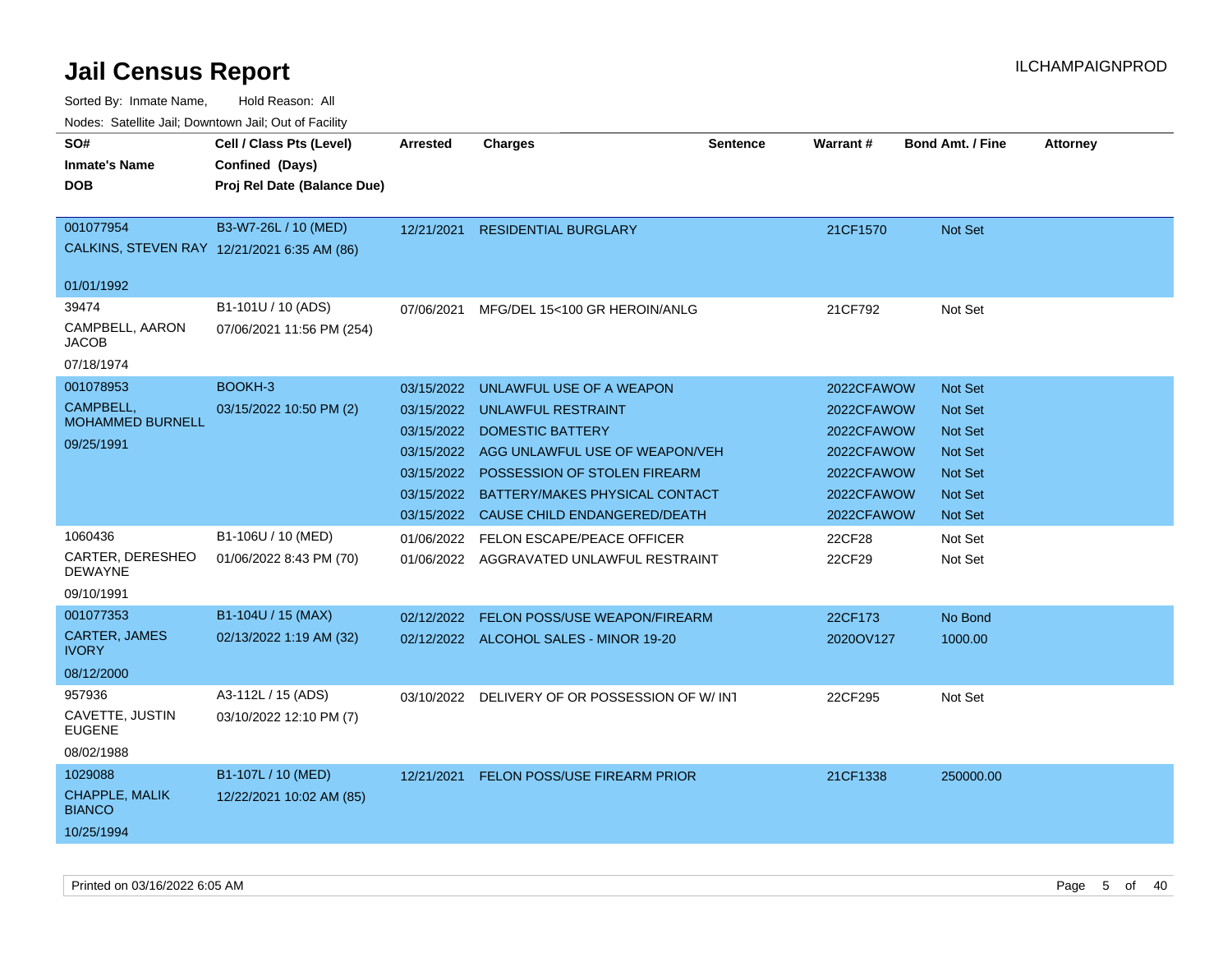Sorted By: Inmate Name, Hold Reason: All Nodes: Satellite Jail; Downtown Jail; Out of Facility

| roaco. Catolino cali, Domntonn cali, Out of Facility            |                                                                            |                                        |                                                                                      |          |                                  |                                             |                 |
|-----------------------------------------------------------------|----------------------------------------------------------------------------|----------------------------------------|--------------------------------------------------------------------------------------|----------|----------------------------------|---------------------------------------------|-----------------|
| SO#<br><b>Inmate's Name</b><br><b>DOB</b>                       | Cell / Class Pts (Level)<br>Confined (Days)<br>Proj Rel Date (Balance Due) | Arrested                               | <b>Charges</b>                                                                       | Sentence | <b>Warrant#</b>                  | <b>Bond Amt. / Fine</b>                     | <b>Attorney</b> |
| 001078812<br><b>COBB, SINTRAE</b><br><b>SANCHEZ</b>             | B1-206U / 15 (MAX)<br>02/01/2022 8:33 PM (44)                              |                                        | 02/01/2022 ARMED ROBBERY/ARMED W/FIREARM                                             |          | 22CF145                          | Not Set                                     |                 |
| 07/05/2002                                                      |                                                                            |                                        |                                                                                      |          |                                  |                                             |                 |
| 001077485<br>COLBERT, ARIEANA<br><b>FELICIA</b>                 | A1-227U / 15 (MAX)<br>12/21/2021 2:08 PM (86)                              | 12/21/2021                             | MURDER/INTENT TO KILL/INJURE                                                         |          | 2021CF1282                       | 1000000.00                                  |                 |
| 12/13/2000                                                      |                                                                            |                                        |                                                                                      |          |                                  |                                             |                 |
| 34805                                                           | B4-227U / 15 (MAX)<br>CONERLY, KIN JOSEPH 10/01/2021 1:53 AM (167)         | 10/01/2021<br>10/01/2021<br>10/06/2021 | <b>DOMESTIC BATTERY</b><br>ARMED HABITUAL CRIMINAL<br>POSS STOLEN VEHICLE > \$25,000 |          | 21CF1183<br>21CF1184<br>19CF1786 | <b>Not Set</b><br><b>Not Set</b><br>Not Set |                 |
| 11/16/1971                                                      |                                                                            |                                        |                                                                                      |          |                                  |                                             |                 |
| 1074319<br><b>CRAIG, DAVUCCI</b><br><b>DAVION</b>               | B1-104L / 15 (MAX)<br>10/12/2021 11:36 AM (156)                            | 10/12/2021<br>10/14/2021               | AGGRAVATED CRUELTY TO ANIMALS<br><b>MURDER</b>                                       |          | 21CF1238<br>21CF1239             | Not Set<br>Not Set                          |                 |
| 08/02/2001                                                      |                                                                            |                                        |                                                                                      |          |                                  |                                             |                 |
| 001078832<br><b>CRAWFORD,</b><br><b>LAMARKUS LAVELL</b>         | B1-201L / 10 (MED)<br>02/10/2022 2:32 PM (35)                              | 02/10/2022                             | FELON POSS/USE WEAPON/FIREARM                                                        | 3y (DOC) | 21CF350                          | No Bond                                     |                 |
| 07/04/1989                                                      |                                                                            |                                        |                                                                                      |          |                                  |                                             |                 |
| 001077549<br>CRISTOBAL-MATEO,<br><b>CRISTOBAL</b><br>12/02/1988 | B2-T3-10L / 10 (SPH)<br>12/22/2020 1:17 PM (450)                           | 12/22/2020                             | <b>PRED CRIM SEX ASLT/VICTIM &lt;13</b>                                              |          | 2020CF1469                       | Not Set                                     |                 |
| 988538                                                          | B3-W6-24L / 10 (MED)                                                       | 12/21/2021                             | AGGRAVATED DOMESTIC BATTERY                                                          |          | 21CF1564                         | <b>Not Set</b>                              |                 |
| DAVIDSON, HARLEY<br><b>KYLE SCOTT</b>                           | 12/21/2021 5:45 AM (86)                                                    |                                        |                                                                                      |          |                                  |                                             |                 |
| 08/05/1990                                                      | 4/18/2022 (0.00)                                                           |                                        |                                                                                      |          |                                  |                                             |                 |
| 1023587<br>DAVIS, MARTIN<br><b>DENNIS</b>                       | A4-102L / 15 (MAX)<br>09/24/2021 9:38 PM (174)                             | 09/24/2021<br>09/24/2021               | MFG/DEL CANNABIS/2.5-10 GRAMS<br>ARMED HABITUAL CRIMINAL                             |          | 21CF1155<br>2021-CF681           | Not Set<br>500000.00                        |                 |
|                                                                 |                                                                            |                                        |                                                                                      |          |                                  |                                             |                 |

12/02/1994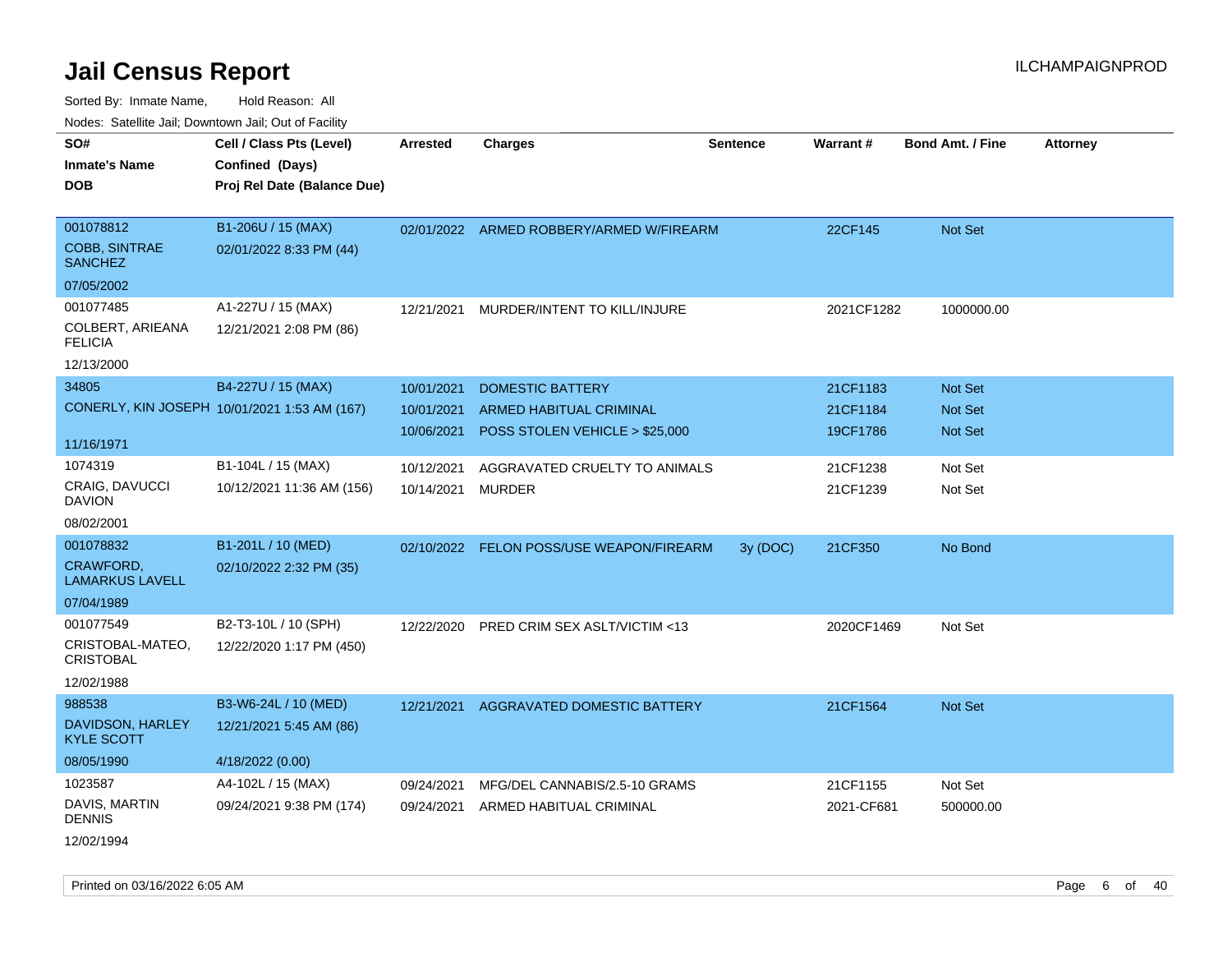| SO#                                     | Cell / Class Pts (Level)    | <b>Arrested</b>      | <b>Charges</b>                           | <b>Sentence</b> | Warrant# | <b>Bond Amt. / Fine</b> | <b>Attorney</b> |
|-----------------------------------------|-----------------------------|----------------------|------------------------------------------|-----------------|----------|-------------------------|-----------------|
| <b>Inmate's Name</b>                    | Confined (Days)             |                      |                                          |                 |          |                         |                 |
| <b>DOB</b>                              | Proj Rel Date (Balance Due) |                      |                                          |                 |          |                         |                 |
|                                         |                             |                      |                                          |                 |          |                         |                 |
| 001078538                               | A4-107L / 10 (MED)          |                      | 10/26/2021 CRIM SEX ASSAULT/FORCE        |                 | 21CF1301 | Not Set                 |                 |
| DAWKINS, LEN                            | 10/26/2021 8:18 PM (142)    |                      |                                          |                 |          |                         |                 |
| 03/23/1987                              |                             |                      |                                          |                 |          |                         |                 |
| 56972                                   | B3-W8-32L / 10 (MED)        | 08/30/2021           | POSS STOLEN VEHICLE > \$25,000           |                 | 21CF1044 | Not Set                 |                 |
| DAY, DANIEL JOSEPH                      | 08/30/2021 3:07 PM (199)    | 09/04/2021           | <b>BURGLARY</b>                          |                 | 21CF1054 | Not Set                 |                 |
|                                         |                             |                      |                                          |                 |          |                         |                 |
| 10/16/1982                              |                             |                      |                                          |                 |          |                         |                 |
| 64070                                   | A4-205L / 10 (MED)          | 02/18/2022           | <b>BURGLARY</b>                          |                 | 21CF1176 | 20000.00                |                 |
| DECKER, ANTHONY V                       | 02/18/2022 6:52 PM (27)     |                      | 02/18/2022 POSSESSION OF METH<5 GRAMS    |                 | 21CF1205 | 15000.00                |                 |
| 11/27/1982                              |                             |                      |                                          |                 |          |                         |                 |
| 64463                                   | B4-226L / 15 (MAX)          | 02/11/2022           | AGG DUI/3/BAC 0.16+                      | 14m (DOC)       | 21CF676  | No Bond                 |                 |
| DOOLEY, CALVIN<br><b>DARWOOD</b>        | 02/11/2022 11:24 AM (34)    |                      | 02/11/2022 AGG DUI/3/BAC 0.16+           | 18m (DOC)       | 20CF1326 | No Bond                 |                 |
| 05/13/1982                              |                             |                      |                                          |                 |          |                         |                 |
| 36298                                   | <b>BOOKH-8 / 5 (ADS)</b>    | 03/11/2022 AGG DUI/3 |                                          |                 | 21CF380  | Not Set                 |                 |
| DUCEY, SCOTT<br><b>ROBERT</b>           | 03/11/2022 12:49 PM (6)     |                      |                                          |                 |          |                         |                 |
| 04/02/1969                              |                             |                      |                                          |                 |          |                         |                 |
| 1024895                                 | B1-103L / 10 (MED)          | 12/15/2021           | MFG/DEL 100<400 GR COCA/ANLG             |                 | 21CF1535 | Not Set                 |                 |
| <b>EDWARDS, GEORGE</b><br><b>CORTEZ</b> | 12/15/2021 12:26 PM (92)    | 12/15/2021           | <b>AGGRAVATED BATTERY</b>                |                 | 21CF1536 | Not Set                 |                 |
| 06/19/1994                              |                             |                      |                                          |                 |          |                         |                 |
| 1074720                                 | B2-T4-13U / 15 (SPH)        |                      | 01/19/2022 PRED CRIM SEX ASLT/VICTIM <13 |                 | 21CF1414 | 500000.00               |                 |
| ELVIR-REYES, JORGE<br><b>LEONARDO</b>   | 01/19/2022 1:43 PM (57)     |                      |                                          |                 |          |                         |                 |
| 06/03/1988                              |                             |                      |                                          |                 |          |                         |                 |
| 43977                                   | B2-T1-02L / 5 (SPH)         | 12/20/2021           | AGG FLEEING POLICE/21 MPH OVER           |                 | 21CF1566 | Not Set                 |                 |
| <b>EMKES, DOUGLAS</b><br>ALAN           | 12/20/2021 9:59 AM (87)     | 12/20/2021           | <b>PAROLE REVOCATION</b>                 |                 |          | No Bond                 |                 |
| 06/08/1959                              |                             |                      |                                          |                 |          |                         |                 |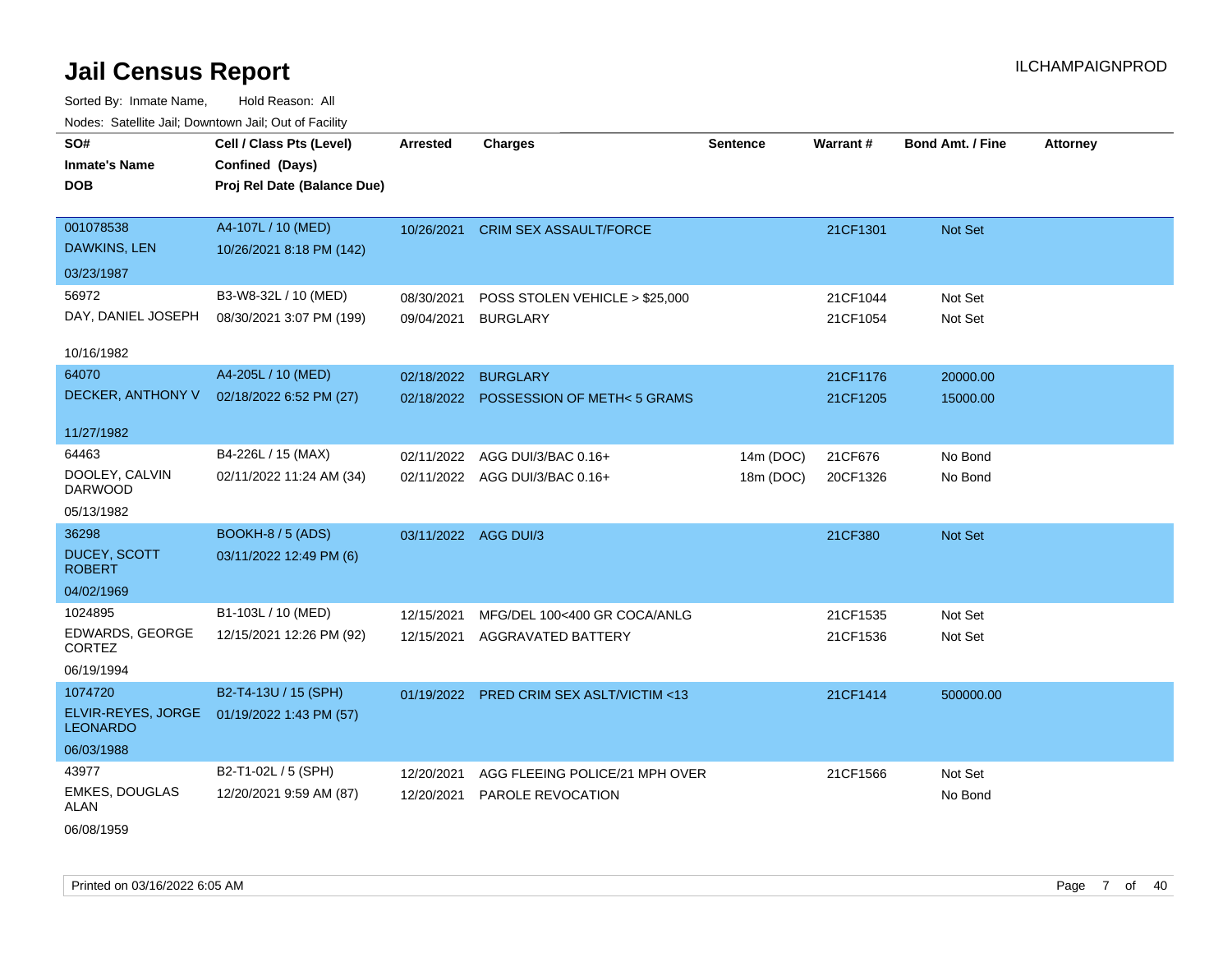Sorted By: Inmate Name, Hold Reason: All

| Nodes: Satellite Jail; Downtown Jail; Out of Facility |  |
|-------------------------------------------------------|--|
|                                                       |  |

| SO#<br><b>Inmate's Name</b><br><b>DOB</b> | Cell / Class Pts (Level)<br>Confined (Days)<br>Proj Rel Date (Balance Due) | <b>Arrested</b>   | <b>Charges</b>                          | <b>Sentence</b> | <b>Warrant#</b> | <b>Bond Amt. / Fine</b> | <b>Attorney</b> |
|-------------------------------------------|----------------------------------------------------------------------------|-------------------|-----------------------------------------|-----------------|-----------------|-------------------------|-----------------|
|                                           |                                                                            |                   |                                         |                 |                 |                         |                 |
| 987328                                    | A2-123L / 10 (MED)                                                         | 12/11/2021        | AGG ASLT PEACE OFF/FIRE/ER WRK          |                 | 21CF1515        | Not Set                 |                 |
| ERVIN, DEIDRA ANN<br><b>RUTH</b>          | 12/11/2021 8:48 PM (96)                                                    |                   |                                         |                 |                 |                         |                 |
| 04/15/1991                                |                                                                            |                   |                                         |                 |                 |                         |                 |
| 60186                                     | A3-114U / 10 (ADS)                                                         | 03/12/2022        | AGG DOMESTIC BATTERY/STRANGLE           |                 | 22CF304         | Not Set                 |                 |
| EVANS, MICHAEL<br>WILLIAM                 | 03/12/2022 6:03 PM (5)                                                     |                   |                                         |                 |                 |                         |                 |
| 08/08/1981                                |                                                                            |                   |                                         |                 |                 |                         |                 |
| 1026175                                   | B4-127U / 10 (MED)                                                         | 02/06/2022        | FELON FAIL/RETURN FRM FURLOUGH          |                 | 21CF1554        | No Bond                 |                 |
| FALCONER, AVERY<br><b>FOX</b>             | 02/06/2022 4:49 AM (39)                                                    |                   | 02/06/2022 CITY OV ARREST               |                 | 2021-OV-65      | 1000.00                 |                 |
| 04/07/1989                                |                                                                            |                   | 02/07/2022 MFG/DEL 1<15 GR COCAINE/ANLG | 6y (DOC)        | 2019CF1617      | No Bond                 |                 |
| 527081                                    | B3-W5-20L / 10 (MED)                                                       | 09/06/2021        | ARSON/REAL/PERSONAL PROP>\$150          |                 | 2021 CF 797     | 25000.00                |                 |
| FERGUSON,<br><b>CHRISTOPHER</b>           | 09/06/2021 1:18 PM (192)                                                   |                   |                                         |                 |                 |                         |                 |
| 12/21/1981                                |                                                                            |                   |                                         |                 |                 |                         |                 |
| 66468                                     | A4-106L / 15 (MAX)                                                         | 03/06/2022 MURDER |                                         |                 | 22CF273         | 1000000.00              |                 |
| FERRELL, BRIAN<br><b>JAMAL</b>            | 03/06/2022 9:04 PM (11)                                                    |                   |                                         |                 |                 |                         |                 |
| 11/15/1985                                |                                                                            |                   |                                         |                 |                 |                         |                 |
| 962759                                    | B2-DR / 15 (SPH)                                                           | 07/16/2021        | METH DELIVERY<5 GRAMS                   |                 | 21CF833         | Not Set                 |                 |
| FINLEY, KEVIN DANTE                       | 07/16/2021 9:44 PM (244)                                                   | 07/29/2021        | AGG CRIM SEX ASSAULT/FELONY             |                 | 21CF891         | No Bond                 |                 |
| 12/28/1988                                |                                                                            |                   |                                         |                 |                 |                         |                 |
| 1039744                                   | B4-122U / 15 (MAX)                                                         | 12/06/2021 MURDER |                                         |                 | 20CF959         | 1000000.00              |                 |
| FONVILLE, TREVOY<br><b>JERMAINE</b>       | 12/06/2021 10:52 AM (101)                                                  |                   |                                         |                 |                 |                         |                 |
| 01/13/1996                                |                                                                            |                   |                                         |                 |                 |                         |                 |
| 001078863                                 | B4-226U / 15 (MAX)                                                         |                   | 02/19/2022 POSSESSION OF STOLEN FIREARM |                 | 22CF203         | Not Set                 |                 |
| FOSTER, JOHN<br>CARELL                    | 02/19/2022 6:01 AM (26)                                                    |                   |                                         |                 |                 |                         |                 |
| 03/13/1981                                |                                                                            |                   |                                         |                 |                 |                         |                 |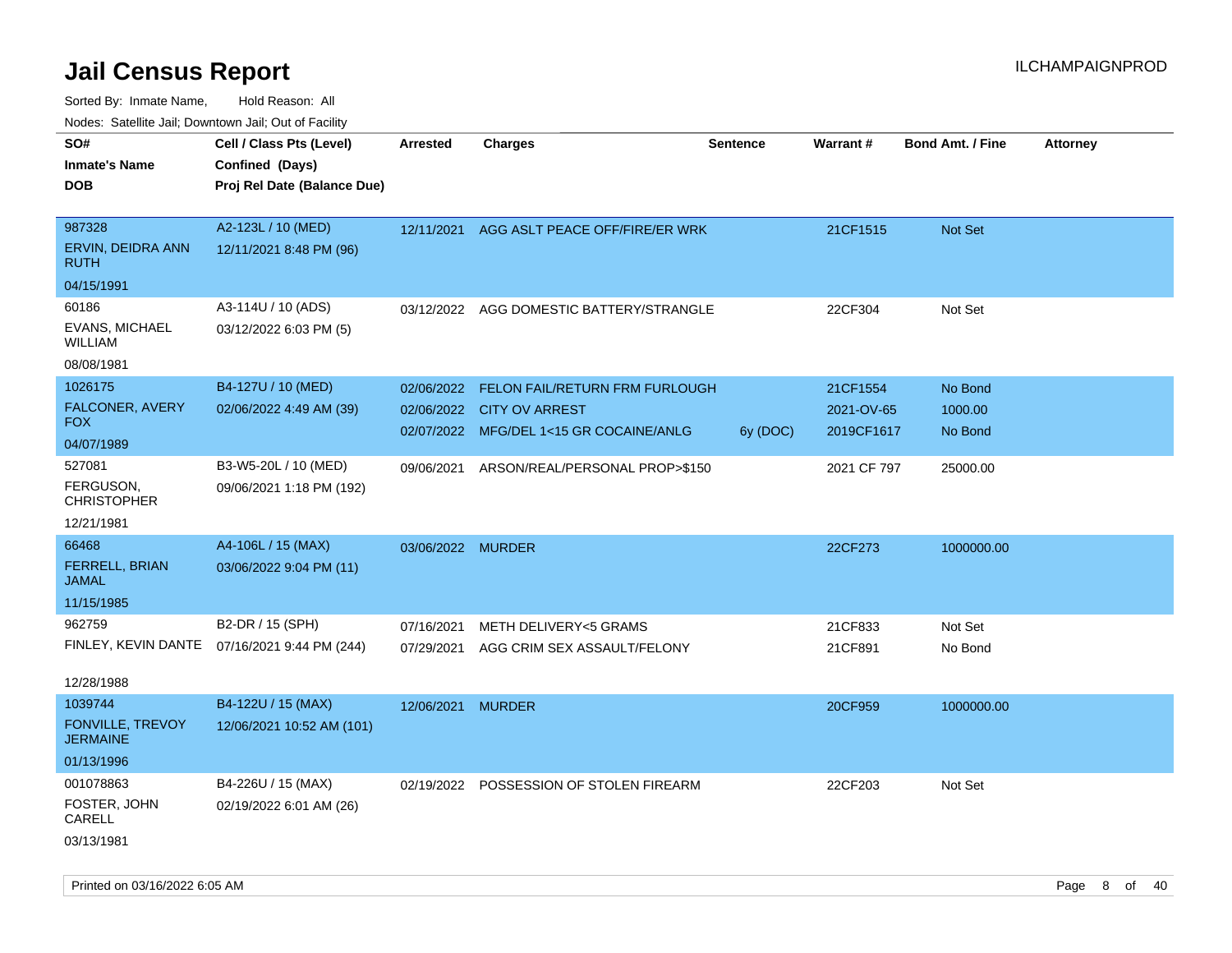Sorted By: Inmate Name, Hold Reason: All

| Nodes: Satellite Jail; Downtown Jail; Out of Facility |                                             |                 |                                          |                 |              |                  |                 |
|-------------------------------------------------------|---------------------------------------------|-----------------|------------------------------------------|-----------------|--------------|------------------|-----------------|
| SO#                                                   | Cell / Class Pts (Level)                    | <b>Arrested</b> | <b>Charges</b>                           | <b>Sentence</b> | Warrant#     | Bond Amt. / Fine | <b>Attorney</b> |
| <b>Inmate's Name</b>                                  | Confined (Days)                             |                 |                                          |                 |              |                  |                 |
| <b>DOB</b>                                            | Proj Rel Date (Balance Due)                 |                 |                                          |                 |              |                  |                 |
|                                                       |                                             |                 |                                          |                 |              |                  |                 |
| 518395                                                | B2-T3-12L / 15 (SPH)                        | 07/07/2020      | <b>CRIMINAL SEXUAL ASSAULT</b>           |                 | 2020-CF735   | 250000.00        |                 |
|                                                       | FRANDLE, MARK RYAN 07/07/2020 3:42 PM (618) |                 |                                          |                 |              |                  |                 |
| 09/10/1985                                            |                                             |                 |                                          |                 |              |                  |                 |
| 001077934                                             | A1-125L / 10 (MED)                          | 08/22/2021      | AGG DUI/ACCIDENT/DEATH                   |                 | 21CF1024     | Not Set          |                 |
| FREED, LOGAN                                          | 08/22/2021 11:45 PM (207)                   | 08/22/2021      | <b>DOMESTIC BATTERY</b>                  |                 | 21 CM 172    | 10000.00         |                 |
| <b>SUZANNE</b>                                        |                                             |                 |                                          |                 |              |                  |                 |
| 08/18/1996                                            |                                             |                 |                                          |                 |              |                  |                 |
| 001078290                                             | A1-224L / 10 (ADS)                          | 08/19/2021      | MACHINE GUN/AUTO WEAPON/VEH              |                 | 21CF1012     | Not Set          |                 |
| <b>FREEMAN, ANGEL</b>                                 | 08/19/2021 1:26 AM (210)                    |                 |                                          |                 |              |                  |                 |
| <b>JANILA KAY</b>                                     |                                             |                 |                                          |                 |              |                  |                 |
| 12/25/1995                                            |                                             |                 |                                          |                 |              |                  |                 |
| 591514                                                | B2-T2-07U / 10 (SPH)                        |                 | 02/25/2022 AGG CRIM SEX ABUSE/VIC 13-17  |                 | 22CF230      | 100000.00        |                 |
|                                                       | GAMBLE, SCOTT PAUL 02/25/2022 6:08 PM (20)  |                 |                                          |                 |              |                  |                 |
| 09/06/1968                                            |                                             |                 |                                          |                 |              |                  |                 |
| 1068917                                               | <b>BOOKF-1 / 5 (MIN)</b>                    |                 | 08/11/2021 VIO ORDER/PRIOR VIO OF ORDER  |                 | 21CF965      | Not Set          |                 |
| <b>GARCIA, JUAN</b>                                   | 08/11/2021 9:24 PM (218)                    |                 |                                          |                 |              |                  |                 |
| <b>CARLOS</b>                                         |                                             |                 |                                          |                 |              |                  |                 |
| 10/21/1997                                            |                                             |                 |                                          |                 |              |                  |                 |
| 001078154                                             | B4-121U / 10 (MED)                          | 01/09/2022      | DRVG UNDER INFLU OF ALCOHOL              |                 | 2021 DT 182  | 5000.00          |                 |
| <b>GENTRY, DAMON</b><br><b>LIONEL</b>                 | 01/09/2022 4:41 PM (67)                     |                 | 01/09/2022 AGG DOMESTIC BATTERY/STRANGLE |                 | 2021 CF 1396 | 50000.00         |                 |
| 12/25/1971                                            |                                             |                 |                                          |                 |              |                  |                 |
| 1003785                                               | A4-202L / 10 (MED)                          |                 | 01/31/2022 THEFT CON INTENT <\$500 PRIOR | 4y (DOC)        | 19CF1558     | No Bond          |                 |
| <b>GENTRY, SIDNEY</b>                                 | 01/31/2022 8:44 AM (45)                     |                 |                                          |                 |              |                  |                 |
| <b>RAYNARD</b>                                        |                                             |                 |                                          |                 |              |                  |                 |
| 05/27/1971                                            |                                             |                 |                                          |                 |              |                  |                 |
| 001078633                                             | B2-T4-15U / 25 (SPH)                        | 12/01/2021      | PRED CRIM SEX ASLT/VICTIM <13            |                 | 21CF1416     | 250000.00        |                 |
| GONZALEZ-GUILLEN,<br><b>EDWARD</b>                    | 12/01/2021 12:08 PM (106)                   |                 |                                          |                 |              |                  |                 |
| 08/25/2002                                            |                                             |                 |                                          |                 |              |                  |                 |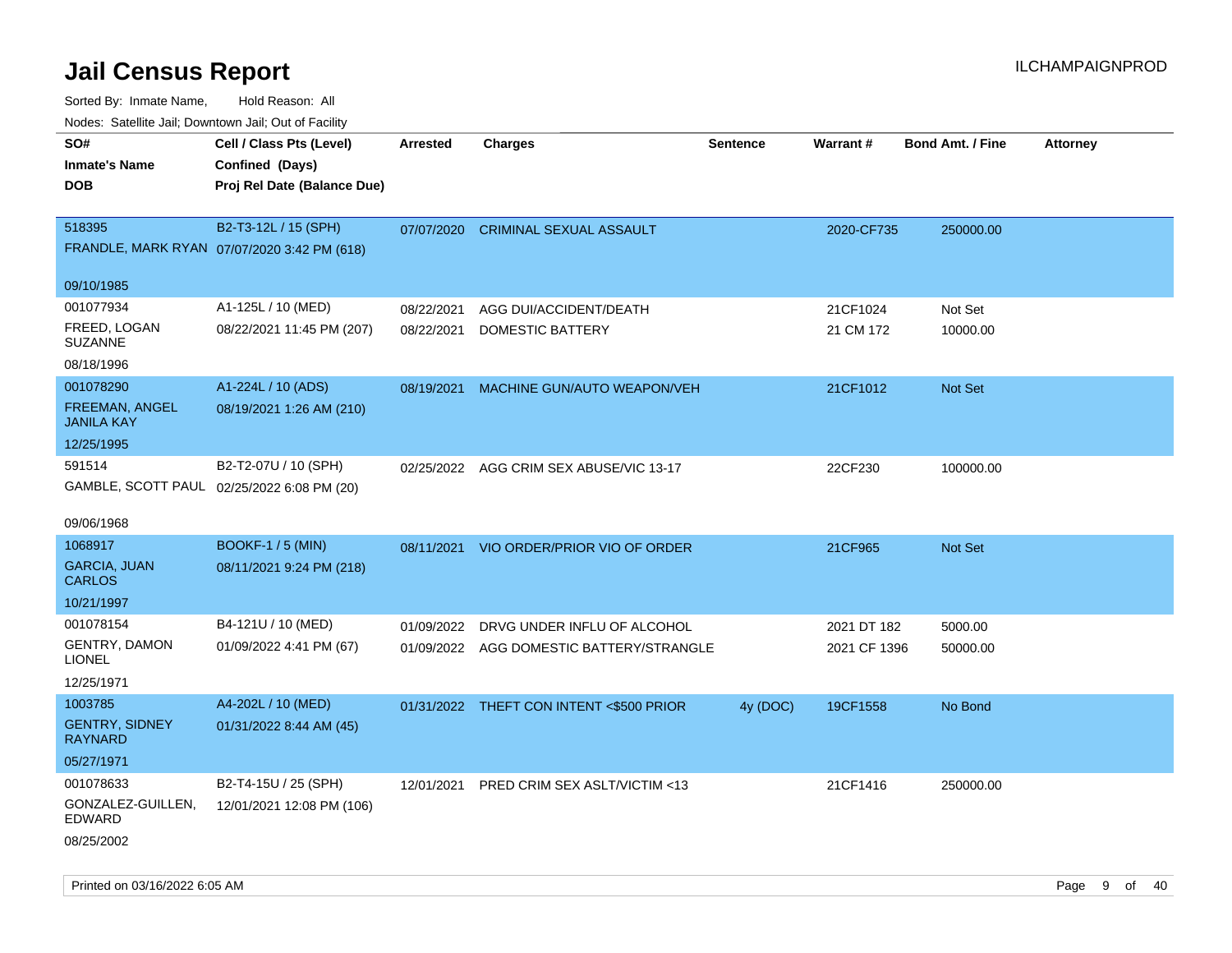| SO#                                    | Cell / Class Pts (Level)    | Arrested   | <b>Charges</b>                            | Sentence  | Warrant#   | <b>Bond Amt. / Fine</b> | <b>Attorney</b> |
|----------------------------------------|-----------------------------|------------|-------------------------------------------|-----------|------------|-------------------------|-----------------|
| <b>Inmate's Name</b>                   | Confined (Days)             |            |                                           |           |            |                         |                 |
| <b>DOB</b>                             | Proj Rel Date (Balance Due) |            |                                           |           |            |                         |                 |
|                                        |                             |            |                                           |           |            |                         |                 |
| 46548                                  | BOOKH-3                     |            | 03/15/2022 VIOLATE ORDER PROTECTION       |           | 2022CMAWOW | <b>Not Set</b>          |                 |
| <b>GRAY, DEMARCO</b><br><b>COTESS</b>  | 03/15/2022 5:17 PM (2)      |            |                                           |           |            |                         |                 |
| 10/19/1976                             |                             |            |                                           |           |            |                         |                 |
| 001078607                              | B4-221L / 15 (MAX)          | 11/22/2021 | FELON POSS/USE FIREARM/PAROLE             |           | 21CF1437   | Not Set                 |                 |
| GRAY, WILLIAM<br>DA'VON                | 11/22/2021 2:57 PM (115)    |            | 11/22/2021 ATTEMPT (FIRST DEGREE MURDER)  |           | 21CF1435   | Not Set                 |                 |
| 04/18/1984                             |                             |            |                                           |           |            |                         |                 |
| 56342                                  | B1-206L / 10 (MED)          | 10/21/2021 | THEFT CONTROL INTENT <\$500               |           | 17CF1451   | 10000.00                |                 |
| <b>GRIFFIN, NATHAN</b>                 | 10/21/2021 4:20 PM (147)    | 10/21/2021 | DRIVING ON REVOKED LICENSE                |           | 20TR1979   | 3000.00                 |                 |
| <b>EUGENE</b>                          |                             | 10/21/2021 | <b>ARMED HABITUAL CRIMINAL</b>            |           | 21CF1279   | Not Set                 |                 |
| 02/24/1969                             |                             |            |                                           |           |            |                         |                 |
| 001078868                              | BOOKH-4 / 5 (ADS)           |            | 02/24/2022 STALKING/CAUSE FEAR FOR SAFETY |           | 22CF227    | 150000.00               |                 |
| HARRIS-MINER,<br><b>NICHOLAS</b>       | 02/24/2022 3:56 PM (21)     |            |                                           |           |            |                         |                 |
| 07/08/1998                             |                             |            |                                           |           |            |                         |                 |
| 544770                                 | A4-105U / 10 (MED)          | 08/14/2021 | AGG DOMESTIC BATTERY/STRANGLE             | 7y (DOC)  | 2021CF514  | 25000.00                |                 |
| <b>HAYES, DEVON</b><br><b>JERMAINE</b> | 08/14/2021 2:56 AM (215)    |            |                                           |           |            |                         |                 |
| 11/07/1987                             |                             |            |                                           |           |            |                         |                 |
| 001078488                              | B2-T3-09U / 15 (SPH)        | 10/14/2021 | PRED CRIM SEX ASLT/VICTIM <13             | 25y (DOC) | 2021CF1232 | 500000.00               |                 |
| HERNANDEZ-LOPEZ.<br><b>ERNESTO</b>     | 10/14/2021 3:15 PM (154)    |            |                                           |           |            |                         |                 |
| 11/28/1975                             |                             |            |                                           |           |            |                         |                 |
| 975293                                 | B2-T4-14L / 10 (SPH)        | 07/21/2021 | VIO ORDER/PRIOR VIO OF ORDER              |           | 21CF914    | No Bond                 |                 |
| HILL, JACOB MILES                      | 07/21/2021 8:43 PM (239)    | 07/21/2021 | <b>STALKING</b>                           |           | 2021CF863  | <b>Not Set</b>          |                 |
|                                        |                             | 07/25/2021 | <b>PAROLE REVOCATION</b>                  |           | CH2104646  | <b>Not Set</b>          |                 |
| 02/06/1988                             |                             | 08/18/2021 | <b>HARASS WITNESS/FAMILY MBR/REP</b>      |           | 21CF992    | <b>Not Set</b>          |                 |
|                                        |                             | 09/09/2021 | AGG STALKING/BODILY HARM                  |           | 21CF1073   | <b>Not Set</b>          |                 |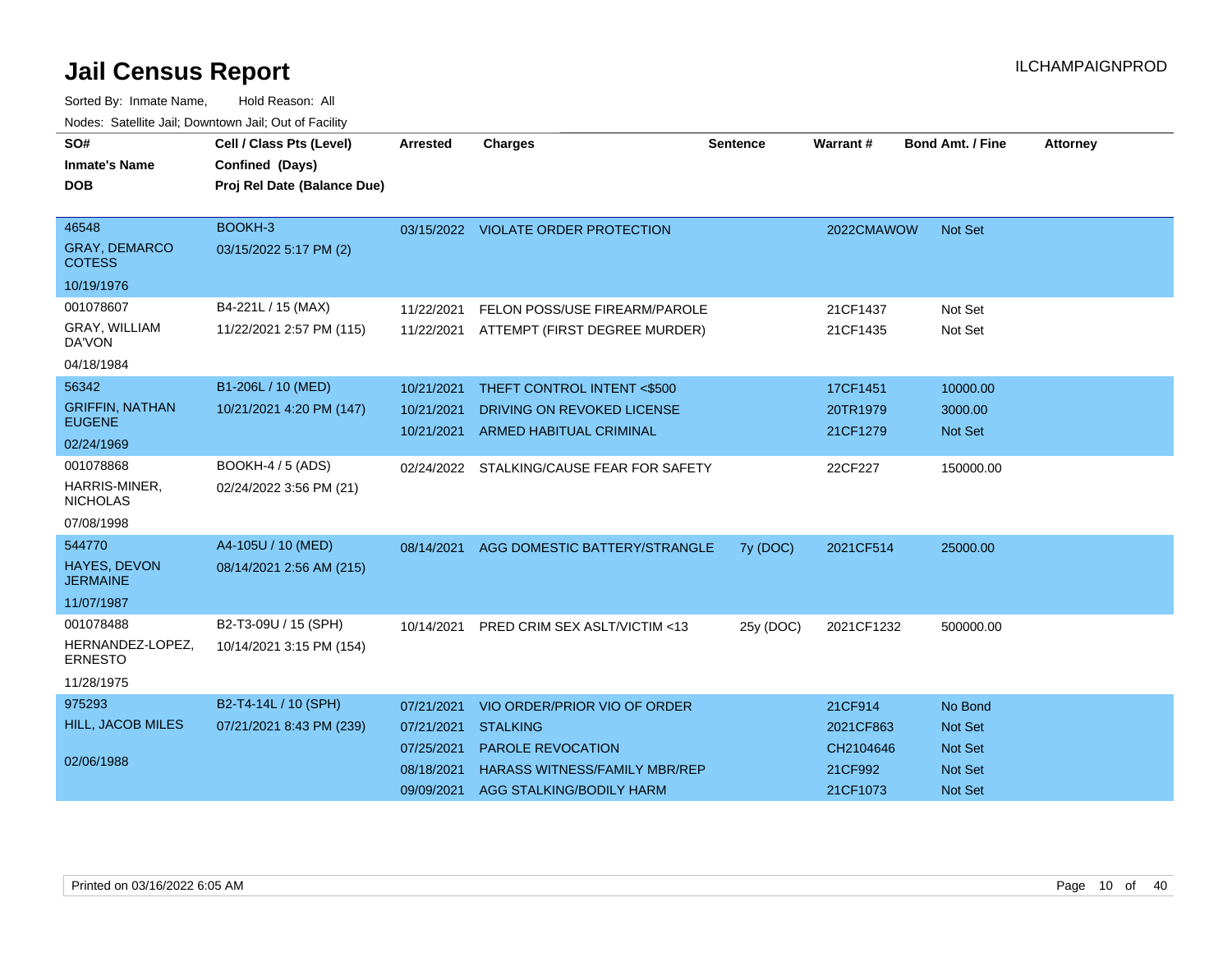Sorted By: Inmate Name, Hold Reason: All

| Nodes: Satellite Jail; Downtown Jail; Out of Facility |                                            |                 |                                       |                 |             |                         |                 |
|-------------------------------------------------------|--------------------------------------------|-----------------|---------------------------------------|-----------------|-------------|-------------------------|-----------------|
| SO#                                                   | Cell / Class Pts (Level)                   | <b>Arrested</b> | <b>Charges</b>                        | <b>Sentence</b> | Warrant#    | <b>Bond Amt. / Fine</b> | <b>Attorney</b> |
| <b>Inmate's Name</b>                                  | Confined (Days)                            |                 |                                       |                 |             |                         |                 |
| <b>DOB</b>                                            | Proj Rel Date (Balance Due)                |                 |                                       |                 |             |                         |                 |
|                                                       |                                            |                 |                                       |                 |             |                         |                 |
| 48471                                                 | B1-207L / 15 (MAX)                         | 08/08/2021      | AGG BATTERY/DISCHARGE FIREARM         |                 | 21CF946     | Not Set                 |                 |
| HILL, RAMESH<br><b>JERMAINE</b>                       | 08/08/2021 4:45 AM (221)                   |                 |                                       |                 |             |                         |                 |
| 12/11/1978                                            |                                            |                 |                                       |                 |             |                         |                 |
| 1072876                                               | A1-226U / 5 (MIN)                          | 02/10/2022      | METH DELIVERY/5<15 GRAMS              | 4y (DOC)        | 21CF143     | No Bond                 |                 |
| <b>BELL</b>                                           | HOUTCHINS, SAVANNA 02/10/2022 5:10 PM (35) |                 |                                       |                 |             |                         |                 |
| 07/10/1996                                            | 2/17/2022 (0.00)                           |                 |                                       |                 |             |                         |                 |
| 001078884                                             | A4-207L / 15 (MAX)                         |                 | 02/27/2022 ARMED VIOLENCE/CATEGORY I  | 6y (DOC)        | 22CF234     | Not Set                 |                 |
| HOWARD, TREVON<br><b>TITRESS</b>                      | 02/27/2022 5:07 AM (18)                    |                 |                                       |                 |             |                         |                 |
| 03/20/1999                                            |                                            |                 |                                       |                 |             |                         |                 |
| 51028                                                 | A4-201L / 10 (MED)                         |                 | 02/23/2022 AGG FLEEING/2+ CON DEVICES |                 | 19CF1839    | 50000.00                |                 |
| HUFFMAN, MICHAEL<br><b>LEONARD</b>                    | 02/23/2022 3:14 AM (22)                    |                 |                                       |                 |             |                         |                 |
| 07/24/1980                                            |                                            |                 |                                       |                 |             |                         |                 |
| 38993                                                 | A3-117L / 15 (MAX)                         | 02/13/2021      | ATTEMPT (FIRST DEGREE MURDER)         |                 | 21CF181     | Not Set                 |                 |
| <b>JACKSON, LAMONT</b><br><b>JEREMIE</b>              | 02/13/2021 7:45 AM (397)                   |                 |                                       |                 |             |                         |                 |
| 07/31/1973                                            |                                            |                 |                                       |                 |             |                         |                 |
| 001077487                                             | B3-W8-30L / 10 (MED)                       | 12/03/2020      | FELON POSS/USE WEAPON/FIREARM         | 8y (DOC)        | 20CF1377    | Not Set                 |                 |
| <b>JACKSON, TERRELL</b><br>DANDRE                     | 12/03/2020 10:18 AM (469)                  | 11/09/2021      | AGG DISCHARGE FIREARM/OCC VEH         | 8y (DOC)        | 21CR0331401 | No Bond                 |                 |
| 08/11/1990                                            |                                            |                 |                                       |                 |             |                         |                 |
| 001078703                                             | A1-225U / 15 (ADS)                         | 12/20/2021      | MURDER/INTENT TO KILL/INJURE          |                 | 21CF1574    | Not Set                 |                 |
| <b>JOHNS, SHANIQUH</b><br><b>THERESA</b>              | 12/22/2021 6:41 AM (85)                    |                 |                                       |                 |             |                         |                 |
| 04/03/1992                                            |                                            |                 |                                       |                 |             |                         |                 |
| 58584                                                 | BOOKF-2                                    | 03/15/2022      | AGGRAVATED BATTERY                    |                 | 22CFAWOW    | Not Set                 |                 |
| JOHNSON, EBONEE                                       | 03/15/2022 3:16 PM (2)                     | 03/15/2022      | FELON POSS/USE WEAPON/FIREARM         |                 | 22CFAWOW    | Not Set                 |                 |
| <b>MARIE</b>                                          |                                            |                 | 03/15/2022 AGGRAVATED ASSAULT         |                 | 22CFAWOW    | Not Set                 |                 |
| 01/06/1983                                            |                                            |                 |                                       |                 |             |                         |                 |

Printed on 03/16/2022 6:05 AM **Page 11** of 40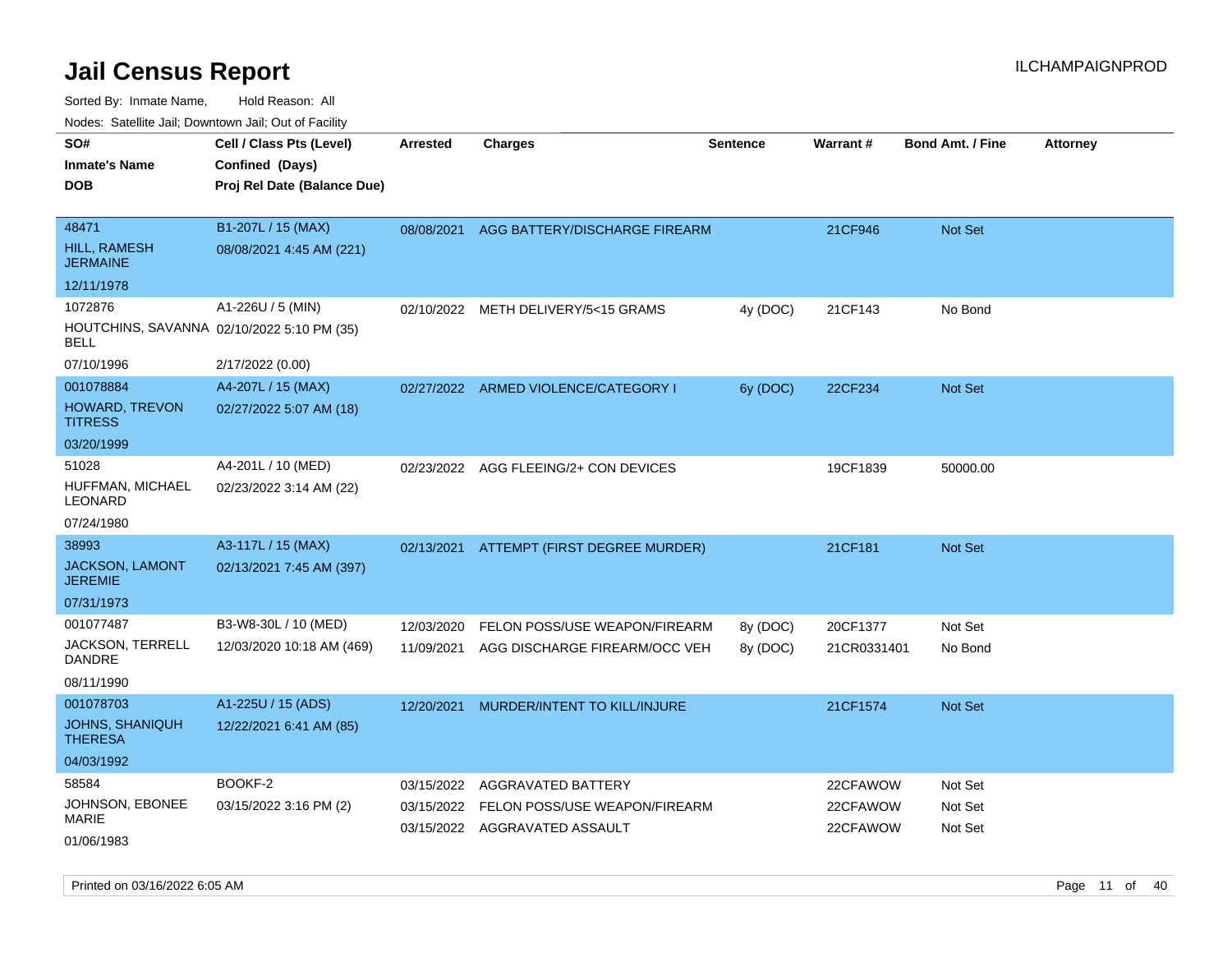Sorted By: Inmate Name, Hold Reason: All Nodes: Satellite Jail; Downtown Jail; Out of Facility

| roaco. Calcinio dan, Downtown dan, Cal or Fability |                                                                            |                 |                                         |                 |                        |                         |                 |
|----------------------------------------------------|----------------------------------------------------------------------------|-----------------|-----------------------------------------|-----------------|------------------------|-------------------------|-----------------|
| SO#<br>Inmate's Name<br><b>DOB</b>                 | Cell / Class Pts (Level)<br>Confined (Days)<br>Proj Rel Date (Balance Due) | <b>Arrested</b> | <b>Charges</b>                          | <b>Sentence</b> | <b>Warrant#</b>        | <b>Bond Amt. / Fine</b> | <b>Attorney</b> |
| 1042582<br>JONES, DEONTA                           | A3-212L / 15 (ADS)<br>03/10/2022 4:50 AM (7)                               |                 | 03/10/2022 VIOLATE ORDER PROTECTION     |                 | 22CM61                 | Not Set                 |                 |
| DANTRAL                                            |                                                                            |                 |                                         |                 |                        |                         |                 |
| 02/01/1993                                         |                                                                            |                 |                                         |                 |                        |                         |                 |
| 001078645                                          | B4-222U / 10 (MED)                                                         | 12/02/2021      | AGG DISCHARGE FIREARM                   |                 | 21CF1478               | No Bond                 |                 |
| JONES, KELVIN<br>KHYRIC                            | 12/02/2021 6:56 PM (105)                                                   |                 |                                         |                 |                        |                         |                 |
| 02/27/2001                                         |                                                                            |                 |                                         |                 |                        |                         |                 |
| 956822                                             | A4-107U / 15 (MAX)                                                         | 11/25/2021      | AGGRAVATED DOMESTIC BATTERY             |                 | 21CF1442               | <b>Not Set</b>          |                 |
| JONES, MARIO<br>NATHANIEL                          | 11/25/2021 10:37 AM (112)                                                  | 11/25/2021      | <b>PAROLE REVOCATION</b>                |                 | CH2106361              | No Bond                 |                 |
| 10/27/1987                                         |                                                                            | 11/25/2021      | UNLAWFUL RESTRAINT                      |                 | 21CF1443               | <b>Not Set</b>          |                 |
| 59668                                              | B2-T1-04L / 10 (SPH)                                                       | 02/11/2022      | FAIL TO RPT CHNG ADDRESS/EMPL           |                 | 20 CF 1241             | 75000.00                |                 |
| JONES, MARTELL<br>DEANGELO                         | 02/11/2022 3:19 PM (34)                                                    |                 | 02/11/2022 AGGRAVATED ARSON/BODILY HARM |                 | 22 CF 169              | 75000.00                |                 |
| 07/11/1983                                         |                                                                            |                 |                                         |                 |                        |                         |                 |
| 1008468                                            | B4-125L / 10 (MED)                                                         | 12/01/2021      | FELON POSS/USE WEAPON/FIREARM           |                 | 21CF1472               | <b>Not Set</b>          |                 |
| JONES, MARTEZ<br><b>LAMONTE</b>                    | 12/01/2021 1:28 PM (106)                                                   | 12/02/2021      | PROBATION VIOLATION                     |                 | 20CF1151               | <b>Not Set</b>          |                 |
| 06/22/1993                                         |                                                                            |                 |                                         |                 |                        |                         |                 |
| 506244                                             | B1-204L / 15 (MAX)                                                         | 07/15/2021      | ARMED ROBBERY/ARMED W/FIREARM           |                 | 19y/6m (DOC) 2021CF791 | 250000.00               |                 |
| <b>JOSLIN, JASON LEE</b>                           | 07/15/2021 4:38 AM (245)                                                   |                 |                                         |                 |                        |                         |                 |
| 12/22/1985                                         |                                                                            |                 |                                         |                 |                        |                         |                 |
| 1068786                                            | B4-121L / 10 (MED)                                                         | 03/04/2022      | DOMESTIC BATTERY/OTHER PRIOR            |                 | 22CF270                | Not Set                 |                 |
| LACY, MALIK SHAKUR                                 | 03/04/2022 7:25 PM (13)                                                    | 03/04/2022      | DOMESTIC BATTERY/HARM/VIO O/P           |                 | 18CM478                | 2500.00                 |                 |
|                                                    |                                                                            |                 | 03/04/2022 WARRANT OUT OF COUNTY        |                 | 20TR4604               | 3000.00                 |                 |
| 12/01/1996                                         |                                                                            |                 |                                         |                 |                        |                         |                 |
| 1041648                                            | A4-206U / 15 (MAX)                                                         | 01/11/2022      | ARMED HABITUAL CRIMINAL                 |                 | 22CF41                 | Not Set                 |                 |
| LANE, DEMETRIUS<br>LAQUAN                          | 01/11/2022 5:27 AM (65)                                                    | 01/11/2022      | PAROLE REVOCATION                       |                 | CH2200221              | Not Set                 |                 |
|                                                    |                                                                            |                 |                                         |                 |                        |                         |                 |

07/04/1996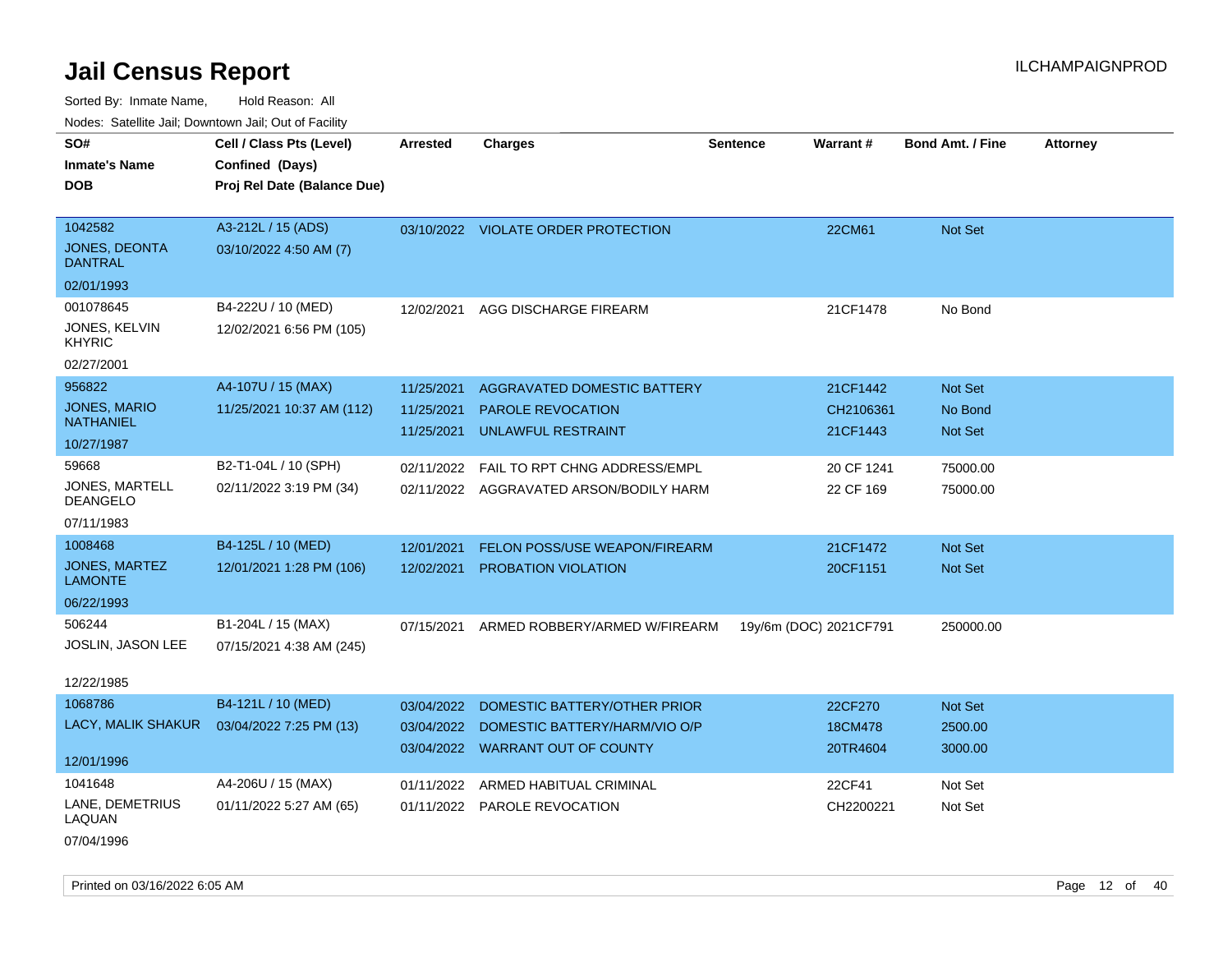| rougs. Calcing Jan, Downtown Jan, Out of Facility |                                             |                 |                                           |                 |                          |                         |                 |
|---------------------------------------------------|---------------------------------------------|-----------------|-------------------------------------------|-----------------|--------------------------|-------------------------|-----------------|
| SO#<br><b>Inmate's Name</b>                       | Cell / Class Pts (Level)<br>Confined (Days) | <b>Arrested</b> | <b>Charges</b>                            | <b>Sentence</b> | Warrant#                 | <b>Bond Amt. / Fine</b> | <b>Attorney</b> |
| <b>DOB</b>                                        | Proj Rel Date (Balance Due)                 |                 |                                           |                 |                          |                         |                 |
| 1070011                                           | B4-124U / 15 (MAX)                          |                 | 08/03/2021 AGG DISCH FIREARM/1ST AID PERS |                 | 21CF929                  | Not Set                 |                 |
| LAWS, WILLIAM<br>ZARAK, Third                     | 08/03/2021 3:53 PM (226)                    |                 |                                           |                 |                          |                         |                 |
| 07/06/1999                                        |                                             |                 |                                           |                 |                          |                         |                 |
| 001078797                                         | BOOKH-2 / 5 (ADS)                           |                 | 01/26/2022 VIO STALKING NO CONTACT ORDER  |                 | 22CM31                   | Not Set                 |                 |
| LEVIN, DANIEL DAVID                               | 01/26/2022 3:00 PM (50)                     |                 |                                           |                 |                          |                         |                 |
| 08/08/1984                                        |                                             |                 |                                           |                 |                          |                         |                 |
| 548089                                            | B1-204U / 15 (MAX)                          |                 | 12/04/2020 ATTEMPT (FIRST DEGREE MURDER)  |                 | 20CF1378                 | Not Set                 |                 |
| LEWIS, LAWRENCE<br>PAUL, Third                    | 12/04/2020 4:42 AM (468)                    |                 |                                           |                 |                          |                         |                 |
| 02/08/1993                                        |                                             |                 |                                           |                 |                          |                         |                 |
| 63639                                             | A4-106U / 5 (ADS)                           |                 | 01/31/2022 FELON POSS/USE WEAPON/FIREARM  | 5y (DOC)        | 22CF110                  | No Bond                 |                 |
| LINDSEY, ANTHONY<br>MARTEZ                        | 01/28/2022 10:06 PM (48)                    |                 |                                           |                 |                          |                         |                 |
| 03/18/1985                                        |                                             |                 |                                           |                 |                          |                         |                 |
| 001078817                                         | B1-207U / 10 (MED)                          | 02/03/2022      | AGG UUW/PERSON/PREV CONVICTION            |                 | 22CF143                  | <b>Not Set</b>          |                 |
| LIPSCOMB, LADAROL<br><b>ANTHONY</b>               | 02/03/2022 11:33 PM (42)                    |                 |                                           |                 |                          |                         |                 |
| 10/01/2000                                        |                                             |                 |                                           |                 |                          |                         |                 |
| 001078924                                         | A4-104U / 10 (MED)                          | 03/09/2022      | DOMESTIC BATTERY/OTHER PRIOR              |                 | 22CF289                  | Not Set                 |                 |
| LIVINGSTON, MASON<br><b>RICHARD</b>               | 03/09/2022 4:13 AM (8)                      |                 | 03/09/2022 WARRANT OUT OF COUNTY          |                 | 2019 CM 230              | 5000.00                 |                 |
| 08/23/1988                                        |                                             |                 |                                           |                 |                          |                         |                 |
| 1065002                                           | B3-W2-07U / 10 (MED)                        | 11/16/2021      | DOMESTIC BTRY/CONTACT/VIO O/P             |                 | 2y/6m (DOC) 2019CF001781 | 25000.00                |                 |
| LOVELESS, DUSTIN<br>DEE.                          | 11/16/2021 11:41 AM (121)                   |                 |                                           |                 |                          |                         |                 |
| 06/17/1982                                        |                                             |                 |                                           |                 |                          |                         |                 |
| 001078896                                         | A4-203L / 15 (MAX)                          |                 | 03/01/2022 ARMED HABITUAL CRIMINAL        |                 | 22CF239                  | Not Set                 |                 |
| MANN, DAVID<br>WILBERT, Junior                    | 03/01/2022 4:35 AM (16)                     |                 |                                           |                 |                          |                         |                 |
| 04/02/1976                                        |                                             |                 |                                           |                 |                          |                         |                 |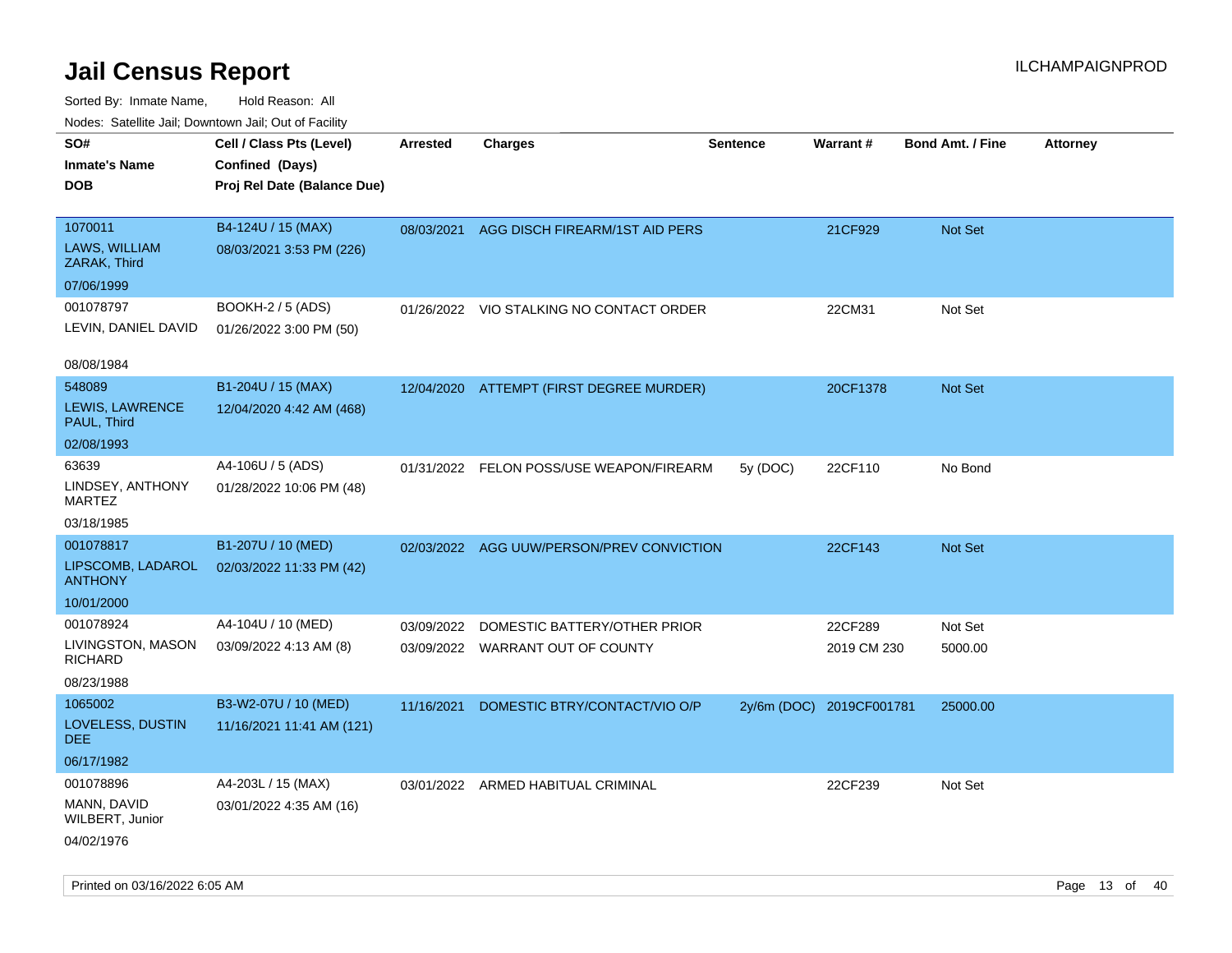Sorted By: Inmate Name, Hold Reason: All

Nodes: Satellite Jail; Downtown Jail; Out of Facility

| SO#<br><b>Inmate's Name</b><br><b>DOB</b>                         | Cell / Class Pts (Level)<br>Confined (Days)<br>Proj Rel Date (Balance Due) | Arrested                               | <b>Charges</b>                                                                  | <b>Sentence</b> | <b>Warrant#</b>                   | <b>Bond Amt. / Fine</b>       | <b>Attorney</b> |
|-------------------------------------------------------------------|----------------------------------------------------------------------------|----------------------------------------|---------------------------------------------------------------------------------|-----------------|-----------------------------------|-------------------------------|-----------------|
| 1038892<br>MCCAULEY, TIMOTHY<br><b>WILLIAM</b>                    | B2-DR / 10 (MED)<br>02/16/2022 8:49 PM (29)                                |                                        | 02/16/2022 PRED CRIM SEX ASLT/BODILY HARM                                       |                 | 22CF199                           | No Bond                       |                 |
| 03/05/1989<br>48792<br>MCCLAIN, HURCHEL<br><b>JOSEPH</b>          | B4-127L / 10 (MED)<br>11/20/2021 4:11 AM (117)                             | 11/19/2021                             | AGG BATTERY/DISCHARGE FIREARM                                                   |                 | 21CF1425                          | Not Set                       |                 |
| 05/01/1979<br>1004137                                             | A4-103L / 15 (MAX)<br>MCDONALD, DAVON D 02/14/2022 4:21 PM (31)            |                                        | 02/14/2022 AGG CRIM SEX ABUSE/VIC 13-17                                         |                 | 22CF165                           | 250000.00                     |                 |
| 11/08/1992<br>001077938<br>MCGAHA,<br>CHRISTOPHER D<br>07/27/1991 | BOOKH-6 / 15 (ADS)<br>05/10/2021 7:02 PM (311)                             | 05/10/2021<br>05/11/2021<br>05/27/2021 | AGG KIDNAPING DISCH FIR/HARM<br><b>MURDER</b><br>ESCAPE FROM DEPT OF CORRECTION |                 | 21CF532<br>2021-CF-215<br>21CF600 | Not Set<br>No Bond<br>Not Set |                 |
| 66710<br><b>MEEKS, CASSARIOUS</b><br><b>MONTE</b><br>06/22/1984   | A4-101L / 15 (ADS)<br>01/20/2022 11:40 AM (56)                             |                                        | 01/19/2022 ARMED VIOLENCE/CATEGORY I                                            |                 | 22CF88                            | Not Set                       |                 |
| 1043071<br>MERRELL-<br>SUTHERLAND, ALICIA<br>11/26/1972           | A2-120L / 10 (MED)<br>11/08/2021 2:22 AM (129)                             | 11/08/2021                             | CRIM DMG/GOVT PROP/<\$500                                                       |                 | 21CF1378                          | Not Set                       |                 |
| 41584<br>10/07/1975                                               | B4-227L / 15 (MAX)<br>MILLER, JOSE LOVELL 12/02/2021 1:04 AM (105)         | 12/01/2021                             | ARMED HABITUAL CRIMINAL                                                         |                 | 21CF1467                          | Not Set                       |                 |
| 001077902<br>MOFFETT, CAROLYN<br>REENE<br>10/23/1988              | A2-121L / 5 (ADS)<br>11/21/2021 10:31 AM (116)                             | 11/23/2021                             | BATTERY/CAUSE BODILY HARM                                                       |                 | 21CM187                           | Not Set                       |                 |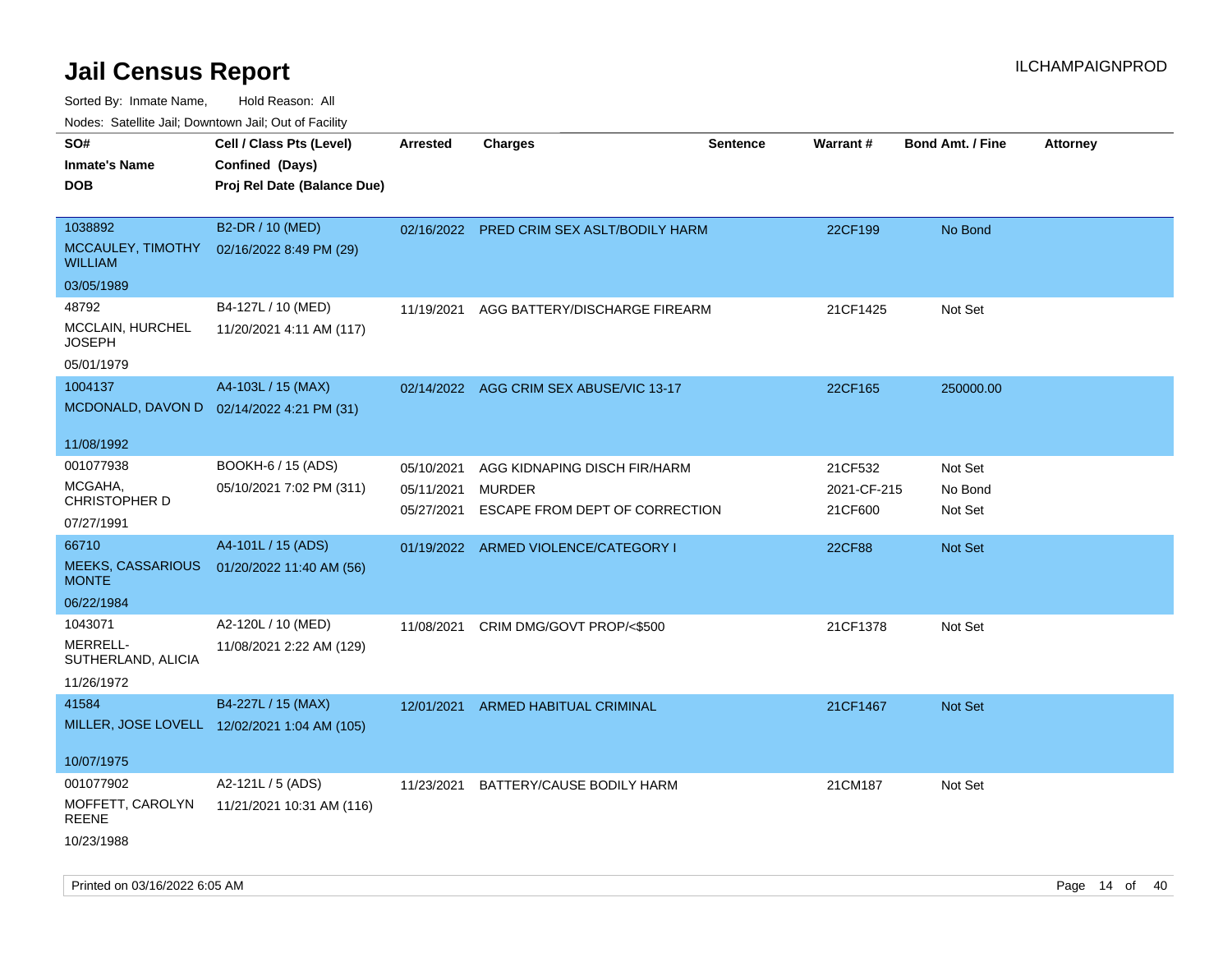| roaco. Catolino cali, Domntonn cali, Out of Facility |                                             |                 |                                           |                 |            |                         |                 |
|------------------------------------------------------|---------------------------------------------|-----------------|-------------------------------------------|-----------------|------------|-------------------------|-----------------|
| SO#                                                  | Cell / Class Pts (Level)                    | <b>Arrested</b> | <b>Charges</b>                            | <b>Sentence</b> | Warrant#   | <b>Bond Amt. / Fine</b> | <b>Attorney</b> |
| <b>Inmate's Name</b>                                 | Confined (Days)                             |                 |                                           |                 |            |                         |                 |
| <b>DOB</b>                                           | Proj Rel Date (Balance Due)                 |                 |                                           |                 |            |                         |                 |
|                                                      |                                             |                 |                                           |                 |            |                         |                 |
| 39106                                                | B3-W3-10L / 10 (MED)                        | 10/12/2021      | DOMESTIC BATTERY/OTHER PRIOR              |                 | 21CF1217   | <b>Not Set</b>          |                 |
| Junior                                               | MOORE, ANDREW LEE, 10/12/2021 1:02 AM (156) |                 |                                           |                 |            |                         |                 |
| 04/12/1973                                           | 4/10/2022 (0.00)                            |                 |                                           |                 |            |                         |                 |
| 44809                                                | BOOKH-3                                     |                 | 03/16/2022 CITY OV ARREST                 |                 | 2017OV0276 | 1000.00                 |                 |
| MOORE, TRISTIAN<br><b>DION</b>                       | 03/16/2022 5:38 AM (1)                      |                 |                                           |                 |            |                         |                 |
| 04/06/1977                                           |                                             |                 |                                           |                 |            |                         |                 |
| 539294                                               | B1-205L / 10 (MED)                          |                 | 01/11/2022 AGG DUI/NO VALID DL            |                 | 22CF49     | Not Set                 |                 |
| MOSLEY, JAMES<br><b>CALVIN</b>                       | 01/11/2022 9:43 PM (65)                     |                 | 01/11/2022 PAROLE REVOCATION              |                 | CH2200227  | No Bond                 |                 |
| 12/11/1985                                           |                                             |                 |                                           |                 |            |                         |                 |
| 001078517                                            | B1-102L / 15 (MAX)                          |                 | 10/19/2021 ATTEMPT (FIRST DEGREE MURDER)  |                 | 21CF1267   | Not Set                 |                 |
| NELSON, RORY<br><b>DEMOND</b>                        | 10/19/2021 3:55 AM (149)                    |                 |                                           |                 |            |                         |                 |
| 08/14/1984                                           |                                             |                 |                                           |                 |            |                         |                 |
| 001078854                                            | B2-T2-05U / 15 (MAX)                        |                 | 02/15/2022 ARMED VIOLENCE/CATEGORY I      |                 | 22CF190    | Not Set                 |                 |
| PATNAUDE, MARTY<br><b>WW</b>                         | 02/15/2022 5:12 PM (30)                     |                 |                                           |                 |            |                         |                 |
| 08/26/2003                                           |                                             |                 |                                           |                 |            |                         |                 |
| 1030954                                              | B4-223U / 15 (MAX)                          |                 | 01/14/2022 ARMED VIOLENCE/CATEGORY I      |                 | 22CF76     | Not Set                 |                 |
| PETTIGREW,<br>MALCOME JAMIESON                       | 01/15/2022 4:35 AM (61)                     |                 | 01/14/2022 MFG/DEL CANNABIS/10-30 GRAMS   |                 | 2020CF9    | 15000.00                |                 |
| 02/20/1995                                           |                                             |                 |                                           |                 |            |                         |                 |
| 1059394                                              | B3-W1-04L / 5 (ADS)                         |                 | 02/16/2022 AGG DUI/NO VALID DL            |                 | 2020CF1396 | No Bond                 |                 |
| PHILLIPS, ISAAC<br><b>TERRELL</b>                    | 02/16/2022 9:00 AM (29)                     |                 |                                           |                 |            |                         |                 |
| 12/27/1996                                           | 5/15/2022 (0.00)                            |                 |                                           |                 |            |                         |                 |
| 1015033                                              | B1-203U / 10 (MED)                          | 03/05/2022      | POSSESSION OF STOLEN FIREARM              |                 | 21CF1172   | 500000.00               |                 |
| PICKENS, DANTE<br><b>DEVON</b>                       | 03/05/2022 4:01 AM (12)                     |                 | 03/05/2022 POSS AMT CON SUB EXCEPT(A)/(D) |                 | 20CF109    | 20000.00                |                 |
| 01/05/1993                                           |                                             |                 |                                           |                 |            |                         |                 |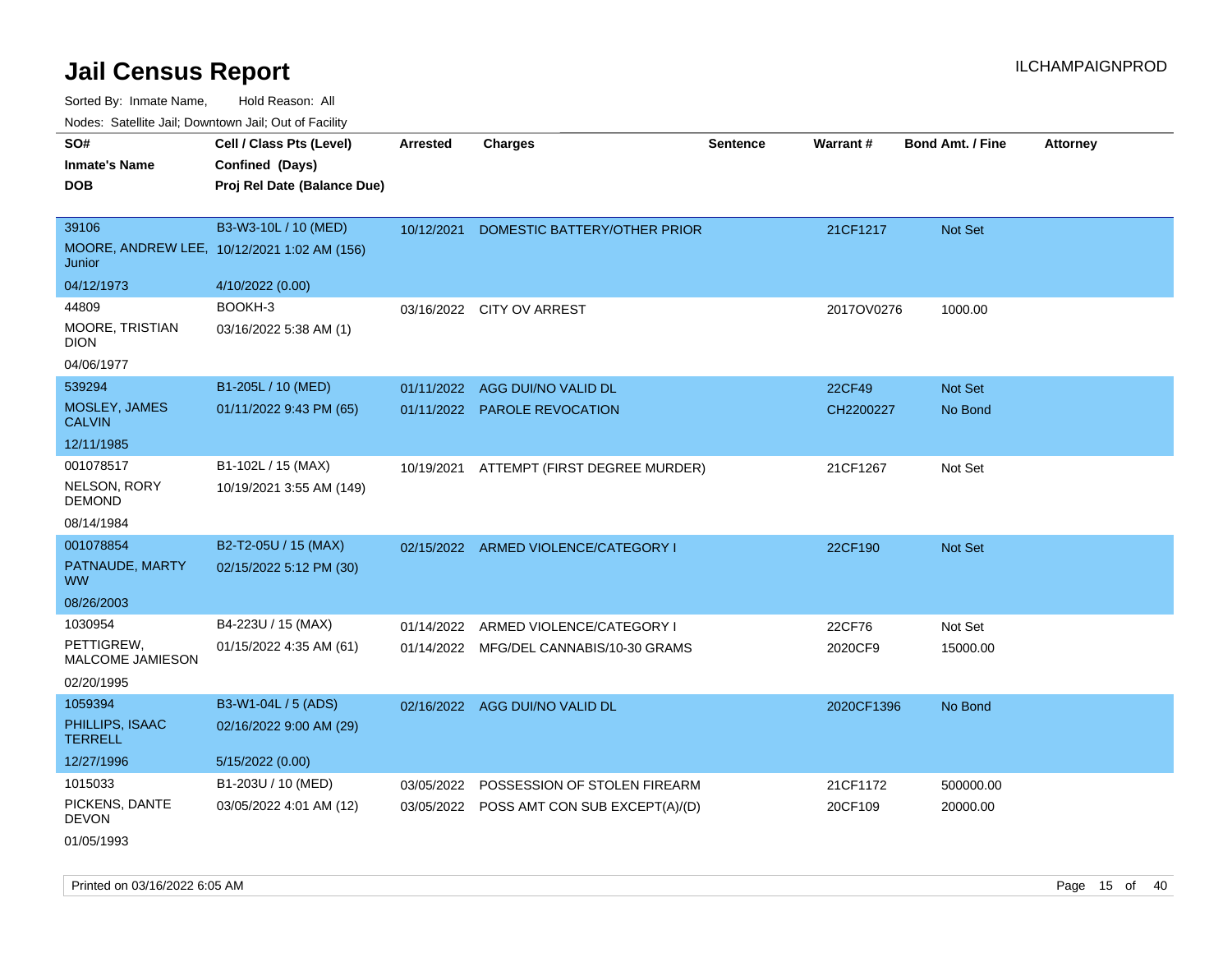| SO#                                        | Cell / Class Pts (Level)                     | <b>Arrested</b> | <b>Charges</b>                           | <b>Sentence</b> | Warrant#   | <b>Bond Amt. / Fine</b> | <b>Attorney</b> |
|--------------------------------------------|----------------------------------------------|-----------------|------------------------------------------|-----------------|------------|-------------------------|-----------------|
| <b>Inmate's Name</b>                       | Confined (Days)                              |                 |                                          |                 |            |                         |                 |
| <b>DOB</b>                                 | Proj Rel Date (Balance Due)                  |                 |                                          |                 |            |                         |                 |
|                                            |                                              |                 |                                          |                 |            |                         |                 |
| 001078841                                  | B1-205U / 10 (MED)                           |                 | 02/13/2022 DEFACE FIREARM ID MARKINGS    |                 | 22CF174    | Not Set                 |                 |
|                                            | PIERRE, JALEN JAMES 02/13/2022 12:47 AM (32) |                 |                                          |                 |            |                         |                 |
| 06/07/2002                                 |                                              |                 |                                          |                 |            |                         |                 |
| 001078005                                  | B1-201U / 10 (MED)                           | 03/08/2022      | AGGRAVATED BATTERY/STRANGLE              |                 | 19CR605101 | No Bond                 |                 |
| PINEX, MARCHELLO D  03/08/2022 2:54 AM (9) |                                              |                 | 03/08/2022 HOME INVASION/CAUSE INJURY    |                 | 22CF280    | Not Set                 |                 |
|                                            |                                              |                 |                                          |                 |            |                         |                 |
| 12/25/1991                                 |                                              |                 |                                          |                 |            |                         |                 |
| 001078942                                  | A3-115U / 5 (ADS)                            |                 | 03/13/2022 MFG/DEL CANNABIS/500<2000 GR  |                 | 22CF307    | Not Set                 |                 |
| QATTOUM, ADHAM M                           | 03/13/2022 11:31 PM (4)                      |                 |                                          |                 |            |                         |                 |
| 07/22/1994                                 |                                              |                 |                                          |                 |            |                         |                 |
| 1069524                                    | B3-W5-18L / 10 (MED)                         | 08/08/2021      | MFG/DEL CANNABIS/30-500 GRAMS            |                 | 21CF953    | Not Set                 |                 |
| RAY-DAVIS, KAMARI<br><b>DAYVON</b>         | 08/09/2021 2:44 AM (220)                     |                 |                                          |                 |            |                         |                 |
| 03/30/2000                                 |                                              |                 |                                          |                 |            |                         |                 |
| 001078482                                  | A3-211U / 10 (ADS)                           |                 | 03/14/2022 AGG DISCHARGE FIREARM/VEH/SCH |                 |            | 250000.00               |                 |
| <b>REED, MONTRES</b><br><b>ANTRON</b>      | 03/14/2022 12:06 PM (3)                      |                 |                                          |                 |            |                         |                 |
| 02/26/2004                                 |                                              |                 |                                          |                 |            |                         |                 |
| 45473                                      | B2-T1-03U / 15 (SPH)                         | 11/23/2021      | CHIL SEX OFFEN/RESIDE DAY CARE           |                 | 21CF1275   | 10000.00                |                 |
| REXROAD, CALVIN<br>ALLEN                   | 11/23/2021 6:27 PM (114)                     |                 |                                          |                 |            |                         |                 |
| 10/04/1970                                 |                                              |                 |                                          |                 |            |                         |                 |
| 979485                                     | B2-T4-16L / 15 (SPH)                         |                 | 03/12/2021 PRED CRIM SEX ASLT/VICTIM <13 |                 | 21CF282    | Not Set                 |                 |
| RODRIGUEZ, JOSHUA<br><b>ANTHONY</b>        | 03/12/2021 1:57 PM (370)                     |                 |                                          |                 |            |                         |                 |
| 04/06/1990                                 |                                              |                 |                                          |                 |            |                         |                 |
| 61330                                      | B4-224L / 15 (MAX)                           | 12/01/2021      | ARMED HABITUAL CRIMINAL                  |                 | 21CF1473   | Not Set                 |                 |
| RUFFIN, JONATHON<br><b>CECIL</b>           | 12/01/2021 5:34 AM (106)                     | 12/01/2021      | <b>PAROLE REVOCATION</b>                 |                 | CH2107545  | No Bond                 |                 |
| 05/10/1984                                 |                                              |                 |                                          |                 |            |                         |                 |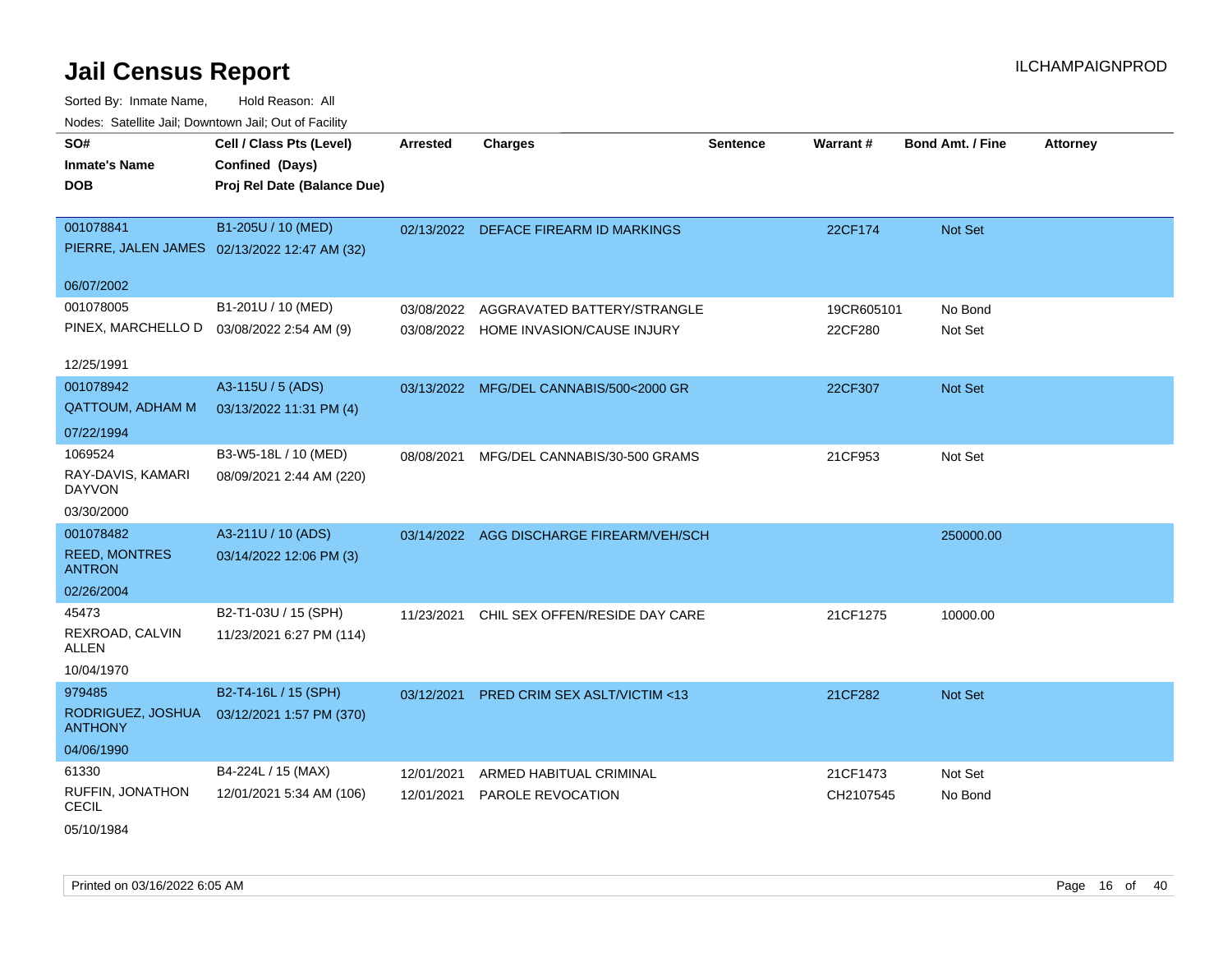| roaco. Catolino cali, Downtown cali, Out of Facility        |                             |            |                                          |                 |              |                         |                 |
|-------------------------------------------------------------|-----------------------------|------------|------------------------------------------|-----------------|--------------|-------------------------|-----------------|
| SO#                                                         | Cell / Class Pts (Level)    | Arrested   | <b>Charges</b>                           | <b>Sentence</b> | Warrant#     | <b>Bond Amt. / Fine</b> | <b>Attorney</b> |
| <b>Inmate's Name</b>                                        | Confined (Days)             |            |                                          |                 |              |                         |                 |
| DOB                                                         | Proj Rel Date (Balance Due) |            |                                          |                 |              |                         |                 |
|                                                             |                             |            |                                          |                 |              |                         |                 |
| 001077681                                                   | A3-213L / 10 (ADS)          |            | 03/11/2022 AGG DOMESTIC BATTERY/STRANGLE |                 | 21CF247      | 1000.00                 |                 |
| <b>SALES, ANDREW</b><br>KEVIN                               | 03/11/2022 2:37 AM (6)      |            | 03/11/2022 HRSMT/THREATEN PERSON/KILL    |                 | 21CF406      | 25000.00                |                 |
| 02/25/1979                                                  |                             |            |                                          |                 |              |                         |                 |
| 1071161                                                     | B4-124L / 15 (MAX)          | 08/18/2021 | DELIVERY OF OR POSSESSION OF W/INT       |                 | 21CF1008     | No Bond                 |                 |
| SANDERS, MARKELL<br>LAMAR                                   | 08/18/2021 6:18 PM (211)    |            |                                          |                 |              |                         |                 |
| 02/02/2000                                                  |                             |            |                                          |                 |              |                         |                 |
| 001078898                                                   | A4-205U / 15 (MAX)          |            | 03/02/2022 AGG DISCHARGE FIREARM         |                 | 22CF254      | <b>Not Set</b>          |                 |
| SAROLAS, JONATHAN<br>E.                                     | 03/02/2022 9:20 AM (15)     |            |                                          |                 |              |                         |                 |
| 07/16/1988                                                  |                             |            |                                          |                 |              |                         |                 |
| 1000820                                                     | A4-101U / 15 (ADS)          | 01/24/2022 | FELON POSS/USE WEAPON/FIREARM            |                 | 22CF105      | Not Set                 |                 |
| SCHNEIDER, SONGAN 01/24/2022 8:20 AM (52)<br><b>MICHAEL</b> |                             |            | 01/24/2022 AGGRAVATED DOMESTIC BATTERY   |                 | 21CF1433     | 25000.00                |                 |
| 08/18/1992                                                  |                             |            |                                          |                 |              |                         |                 |
| 001078441                                                   | <b>BOOKF-3 / 15 (ADS)</b>   | 10/01/2021 | <b>ARMED HABITUAL CRIMINAL</b>           |                 | 21CF1182     | <b>Not Set</b>          |                 |
| SINGLETON, CORRIE<br><b>DERRELL</b>                         | 10/01/2021 12:36 PM (167)   | 12/20/2021 | SPEEDING 26-34 MPH OVER LIMIT            |                 | 2021TR2701   | 1000.00                 |                 |
| 05/07/1983                                                  |                             |            |                                          |                 |              |                         |                 |
| 001078951                                                   | BOOKH-3                     |            | 03/15/2022 VIOLATE ORDER PROTECTION      |                 | 2022-CM-AWOW | Not Set                 |                 |
| SINGLETON, WILLIE<br>Third                                  | 03/15/2022 5:55 PM (2)      |            |                                          |                 |              |                         |                 |
| 01/15/1978                                                  |                             |            |                                          |                 |              |                         |                 |
| 001078765                                                   | B4-223L / 10 (MED)          |            | 01/13/2022 FELON POSS/USE WEAPON/FIREARM |                 | 22CF66       | <b>Not Set</b>          |                 |
| SMITH, COREY ADRIAN 01/13/2022 7:32 PM (63)                 |                             |            |                                          |                 |              |                         |                 |
| 09/01/1987                                                  |                             |            |                                          |                 |              |                         |                 |
| 62924                                                       | A3-214U / 10 (ADS)          | 03/11/2022 | CRIM DMG TO PROP \$500-10K               |                 | 19CF63       | 3000.00                 |                 |
| STARKS, JUSTIN<br><b>COURTNEY</b>                           | 03/11/2022 2:29 AM (6)      |            | 03/11/2022 FELON POSS/USE WEAPON/FIREARM |                 | 22CF294      | Not Set                 |                 |
| 08/12/1984                                                  |                             |            |                                          |                 |              |                         |                 |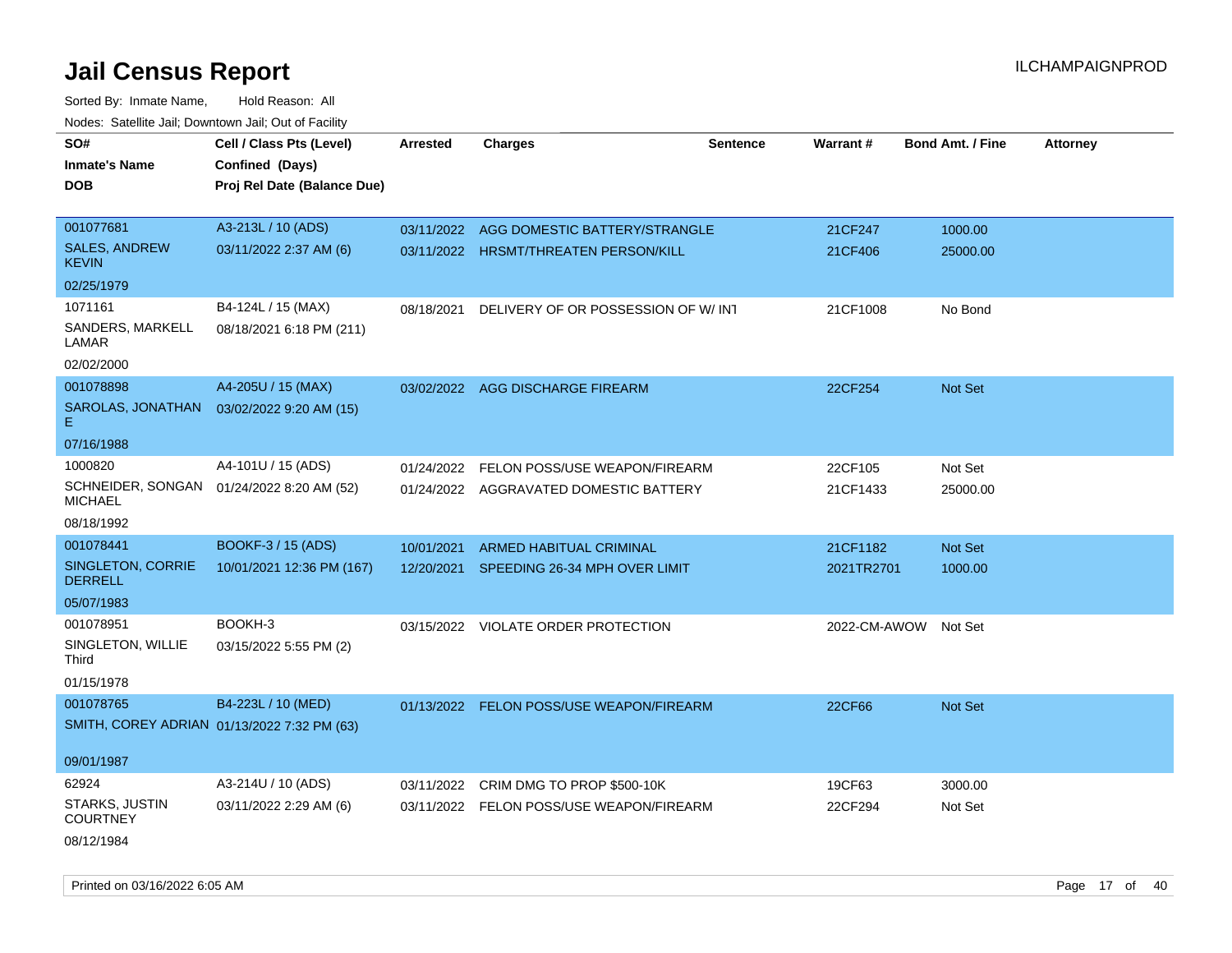Sorted By: Inmate Name, Hold Reason: All

| SO#<br><b>Inmate's Name</b><br><b>DOB</b>                      | Cell / Class Pts (Level)<br>Confined (Days)<br>Proj Rel Date (Balance Due) | <b>Arrested</b>                        | <b>Charges</b>                                                                               | <b>Sentence</b> | Warrant#                               | <b>Bond Amt. / Fine</b>       | <b>Attorney</b> |
|----------------------------------------------------------------|----------------------------------------------------------------------------|----------------------------------------|----------------------------------------------------------------------------------------------|-----------------|----------------------------------------|-------------------------------|-----------------|
| 001077770                                                      | A1-226L / 5 (MIN)<br>STOFFLE, KELLY ANNE 01/06/2022 3:14 PM (70)           |                                        | 01/06/2022 RESIDENTIAL BURGLARY                                                              |                 | 21CF319                                | <b>Not Set</b>                |                 |
| 04/12/1989                                                     |                                                                            |                                        |                                                                                              |                 |                                        |                               |                 |
| 38305<br>STOVER, JOSH<br>ANDREW                                | B2-T2-06L / 10 (SPH)<br>03/18/2020 10:24 AM (729)                          | 03/18/2020                             | CRIMINAL SEXUAL ABUSE                                                                        |                 | 20CF-343                               | 500000.00                     |                 |
| 08/18/1973                                                     |                                                                            |                                        |                                                                                              |                 |                                        |                               |                 |
| 001078182<br><b>STRONG, KEVIN</b><br><b>GARDNER</b>            | B3-W2-06L / 5 (MIN)<br>12/20/2021 4:34 PM (87)                             | 12/20/2021                             | DRIVING ON REVOKED LICENSE                                                                   |                 | 2021CF800                              | No Bond                       |                 |
| 02/12/1963                                                     | 3/19/2022 (0.00)                                                           |                                        |                                                                                              |                 |                                        |                               |                 |
| 001078948<br>SWIEBOCKI, JESSICA<br>ANNAMARIE<br>11/18/1979     | BOOKF-2<br>03/14/2022 6:30 PM (3)                                          | 03/14/2022<br>03/14/2022<br>03/14/2022 | POSSESSING A CONTROLLED SUBSTANC<br>POSS DRUG PARAPHERNALIA<br>POSS HYPO/SYRINGE/NEEDLES/1ST |                 | 2022CFAWOW<br>2022CFAWOW<br>2022CFAWOW | Not Set<br>Not Set<br>Not Set |                 |
| 1062701                                                        | A4-201U / 15 (MAX)                                                         |                                        | 01/20/2022 UNLAWFUL USE OF A WEAPON                                                          | 10y (DOC)       | 2021CF114                              | No Bond                       |                 |
| TAYLOR, CODY EARL<br>10/22/1997                                | 01/20/2022 11:31 AM (56)                                                   |                                        |                                                                                              |                 |                                        |                               |                 |
| 1036650<br>TAYLOR, KORRION<br><b>VELEZ</b><br>03/18/1997       | B4-225U / 10 (MED)<br>02/16/2022 4:33 PM (29)                              |                                        | 02/16/2022 ARMED VIOLENCE/CATEGORY I                                                         |                 | 21CF845                                | 250000.00                     |                 |
| 001078471<br>THATCH, OMARION<br><b>DIAMONTE</b><br>09/05/2003  | B4-221U / 10 (MED)<br>10/11/2021 1:26 AM (157)                             | 10/11/2021                             | AGG UUW/VEHICLE/<21                                                                          |                 | 21CF1210                               | 100.00                        |                 |
| 001078943<br>THOMAS, ADRIAN<br><b>DEMETRIOUS</b><br>09/25/1982 | BOOKH-7<br>03/14/2022 2:22 AM (3)                                          |                                        | 03/14/2022 DOMESTIC BATTERY/OTHER PRIOR                                                      |                 | 22CF303                                | No Bond                       |                 |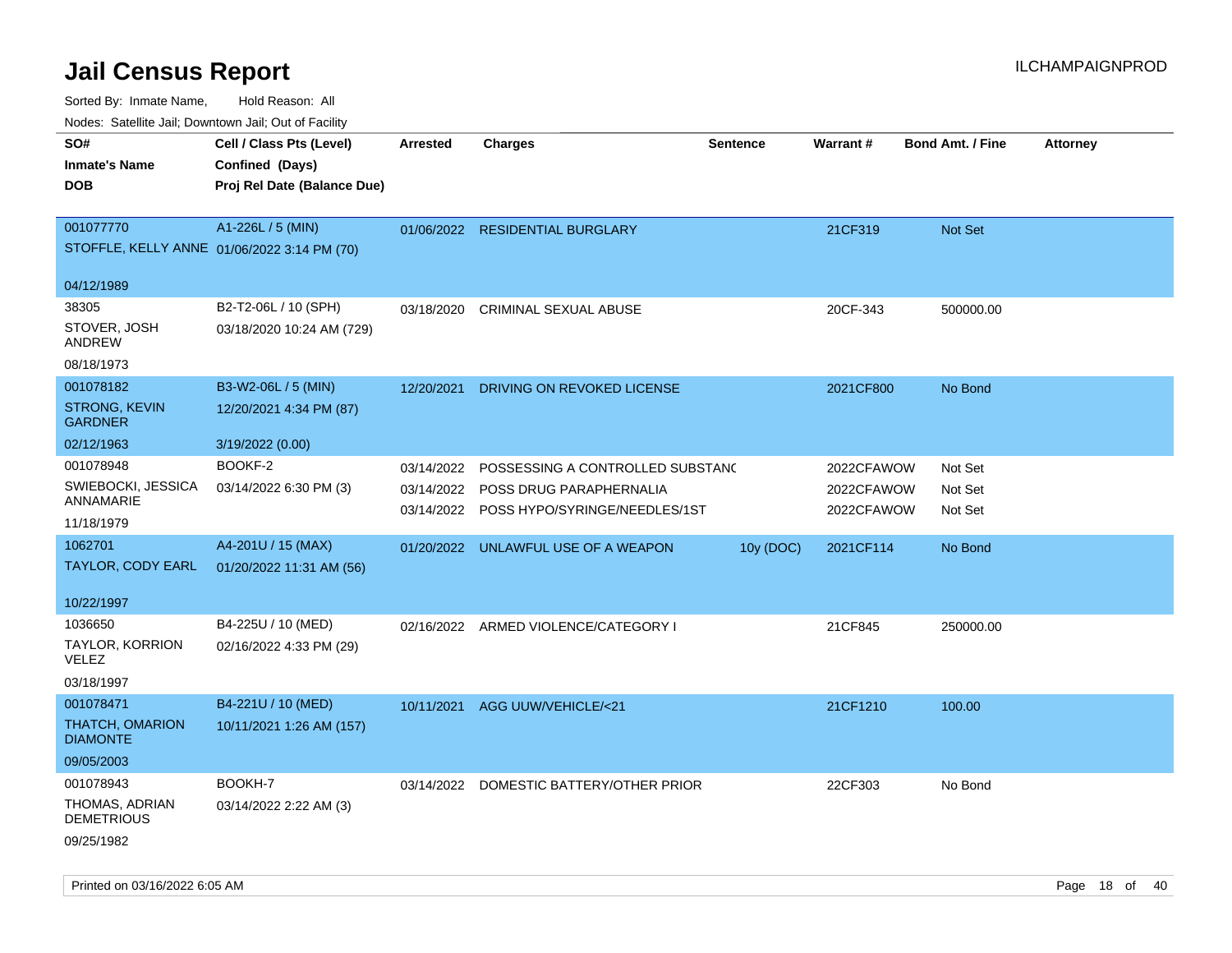| rouco. Calcinic Jan, Downtown Jan, Out of Facility |                             |                 |                                         |                 |           |                         |                 |
|----------------------------------------------------|-----------------------------|-----------------|-----------------------------------------|-----------------|-----------|-------------------------|-----------------|
| SO#                                                | Cell / Class Pts (Level)    | <b>Arrested</b> | <b>Charges</b>                          | <b>Sentence</b> | Warrant#  | <b>Bond Amt. / Fine</b> | <b>Attorney</b> |
| <b>Inmate's Name</b>                               | Confined (Days)             |                 |                                         |                 |           |                         |                 |
| <b>DOB</b>                                         | Proj Rel Date (Balance Due) |                 |                                         |                 |           |                         |                 |
|                                                    |                             |                 |                                         |                 |           |                         |                 |
| 32058                                              | B4-123U / 15 (MAX)          |                 | 06/14/2021 AGG DISCH FIREARM            |                 | 21CF690   | <b>Not Set</b>          |                 |
| THOMPSON, STEVEN<br>ONEAL                          | 06/14/2021 6:44 AM (276)    |                 |                                         |                 |           |                         |                 |
| 03/14/1969                                         |                             |                 |                                         |                 |           |                         |                 |
| 001078792                                          | A4-104L / 15 (ADS)          | 01/24/2022      | <b>FUGITIVE FROM JUSTICE</b>            |                 | 22CF99    | Not Set                 |                 |
| TRAMBLE, TOM                                       | 01/24/2022 10:24 AM (52)    | 01/24/2022      | <b>FUGITIVE FROM JUSTICE</b>            |                 | 22CF100   | Not Set                 |                 |
| <b>MARCUS</b>                                      |                             |                 | 01/24/2022 ARMED VIOLENCE/CATEGORY I    |                 | 22CF101   | Not Set                 |                 |
| 02/28/1985                                         |                             |                 |                                         |                 |           |                         |                 |
| 32910                                              | B3-W1-02L / 10 (MED)        | 10/04/2021      | DOM BTRY/HARM/1-2 PRECONV               |                 | 21CF1189  | Not Set                 |                 |
| TULL, CHRISTOPHER<br><b>MICHAEL</b>                | 10/04/2021 10:53 PM (164)   |                 |                                         |                 |           |                         |                 |
| 04/02/1971                                         |                             |                 |                                         |                 |           |                         |                 |
| 512160                                             | A3-112U / 15 (ADS)          | 03/10/2022      | ARMED HABITUAL CRIMINAL                 |                 | 22CF296   | Not Set                 |                 |
| <b>TURNER, CHARLES</b><br>EDWARD                   | 03/10/2022 12:00 PM (7)     | 03/11/2022      | <b>PAROLE REVOCATION</b>                |                 | CH2201422 | No Bond                 |                 |
| 09/05/1986                                         |                             |                 |                                         |                 |           |                         |                 |
| 1070737                                            | A1-126L / 15 (MAX)          | 10/14/2021      | AGG KIDNAPG/<13/INTEL DISABL            | (DHS)           | 2020CF418 | 250000.00               |                 |
| <b>WASHINGTON</b><br>JASTINA VIRGINIA              | 10/14/2021 12:02 PM (154)   |                 |                                         |                 |           |                         |                 |
| 04/11/2000                                         |                             |                 |                                         |                 |           |                         |                 |
| 977140                                             | B1-203L / 10 (MED)          | 10/24/2021      | ARMED HABITUAL CRIMINAL                 |                 | 21CF1289  | Not Set                 |                 |
| WEBSTER, DERRIAL<br><b>DEVON</b>                   | 10/24/2021 2:46 AM (144)    |                 |                                         |                 |           |                         |                 |
| 01/14/1990                                         |                             |                 |                                         |                 |           |                         |                 |
| 001078328                                          | B1-105L / 15 (MAX)          | 08/30/2021      | FELON POSS/USE WEAPON/FIREARM           |                 | 21CF1045  | Not Set                 |                 |
| <b>WHITE, JUSTIN</b><br><b>STEVEN</b>              | 08/30/2021 10:48 AM (199)   |                 |                                         |                 |           |                         |                 |
| 10/25/1995                                         |                             |                 |                                         |                 |           |                         |                 |
| 1075313                                            | A4-207U / 15 (ADS)          | 01/29/2022      | POSSESSION OF STOLEN FIREARM            |                 | 22CF132   | Not Set                 |                 |
| <b>WILLIAMS, EARDIS</b><br>ANTONIO, Junior         | 01/29/2022 1:23 AM (47)     | 01/29/2022      | MFG/DEL CANNABIS/30-500 GRAMS           |                 | 20CF51    | 5000.00                 |                 |
| 01/21/1999                                         |                             |                 | 01/29/2022 POSSESSION OF STOLEN FIREARM |                 | 20CF1048  | 500000.00               |                 |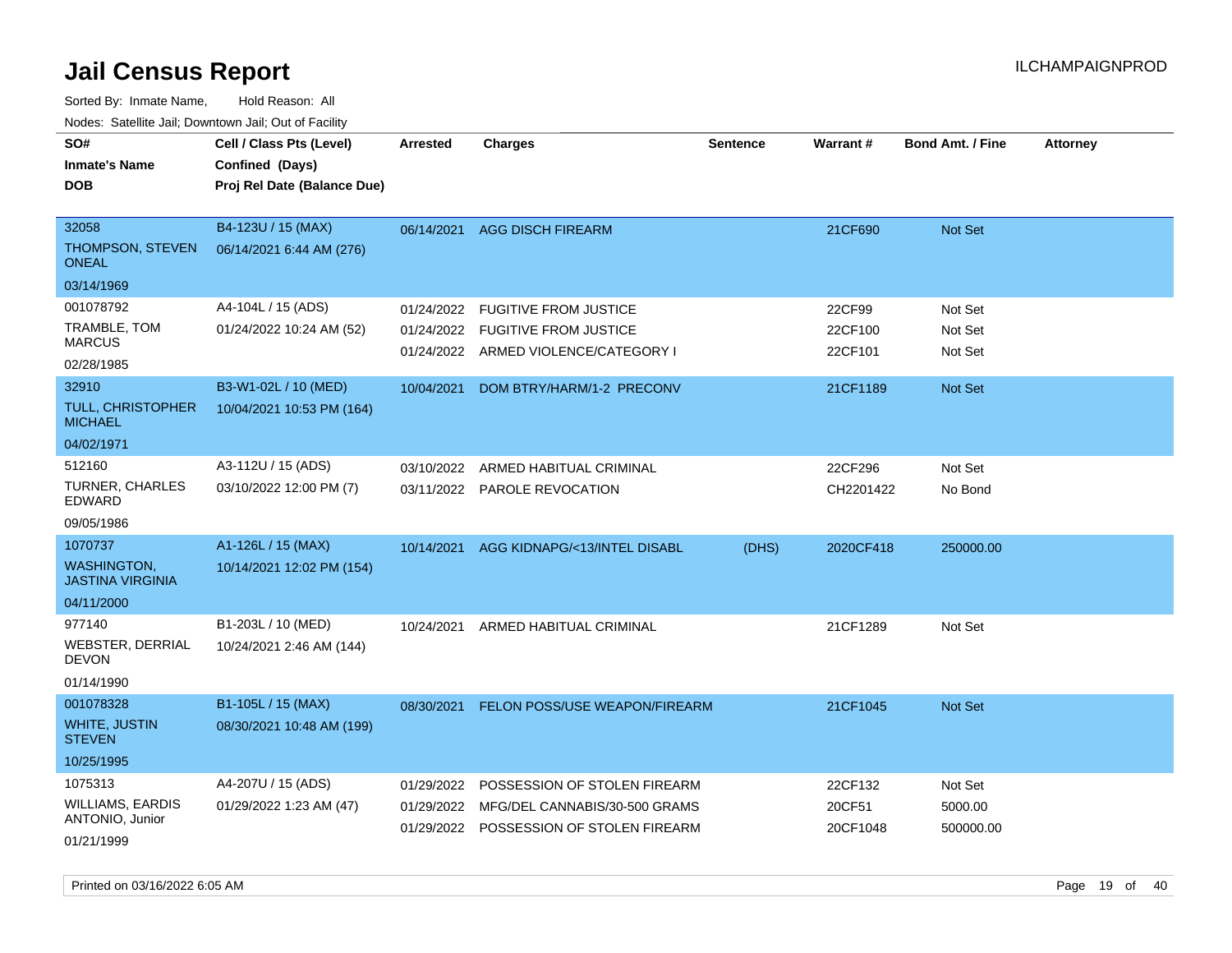Sorted By: Inmate Name, Hold Reason: All

Nodes: Satellite Jail; Downtown Jail; Out of Facility

| SO#                                       | Cell / Class Pts (Level)    | <b>Arrested</b>   | <b>Charges</b>                           | <b>Sentence</b> | Warrant#    | <b>Bond Amt. / Fine</b> | <b>Attorney</b> |
|-------------------------------------------|-----------------------------|-------------------|------------------------------------------|-----------------|-------------|-------------------------|-----------------|
| <b>Inmate's Name</b>                      | Confined (Days)             |                   |                                          |                 |             |                         |                 |
| <b>DOB</b>                                | Proj Rel Date (Balance Due) |                   |                                          |                 |             |                         |                 |
|                                           |                             |                   |                                          |                 |             |                         |                 |
| 001077917                                 | BOOKH-8 / 5 (MIN)           |                   | 03/15/2022 RESIDENTIAL BURGLARY          |                 | 2022CFAWOW  | <b>Not Set</b>          |                 |
| <b>WILLIAMS, EDDIE SIM</b>                | 03/15/2022 3:17 AM (2)      |                   |                                          |                 |             |                         |                 |
|                                           |                             |                   |                                          |                 |             |                         |                 |
| 02/04/1972                                |                             |                   |                                          |                 |             |                         |                 |
| 638552                                    | B2-T2-08L / 5 (SPH)         | 10/07/2021        | CHILD PORNOGRAPHY/PHOTOGRAPH             |                 | 2021CF1207  | No Bond                 |                 |
| WILLIAMS, MICHAEL<br><b>JAMES</b>         | 10/07/2021 12:20 PM (161)   |                   |                                          |                 |             |                         |                 |
| 03/29/1964                                |                             |                   |                                          |                 |             |                         |                 |
| 1066370                                   | B1-101L / 15 (MAX)          |                   | 07/28/2021 ARMED VIOLENCE/CATEGORY III   |                 | 2021 CF 882 | Not Set                 |                 |
| <b>WILLIAMS, REONTE</b><br><b>REMIR</b>   | 07/28/2021 5:40 AM (232)    |                   |                                          |                 |             |                         |                 |
| 05/14/1999                                |                             |                   |                                          |                 |             |                         |                 |
| 1020914                                   | A3-113L / 10 (ADS)          |                   | 03/06/2022 FELON POSS/USE WEAPON/FIREARM |                 | 21CF1337    | 250000.00               |                 |
| <b>WILSON, BRANDON</b><br>LARON           | 03/06/2022 11:46 AM (11)    |                   |                                          |                 |             |                         |                 |
| 07/05/1994                                |                             |                   |                                          |                 |             |                         |                 |
| 001078935                                 | A3-116L / 10 (MED)          | 03/12/2022        | KNOW POSS FIC/ALT LIC/PERMIT             |                 | 22CF308     | No Bond                 |                 |
| WILSON, DEVONJ                            | 03/12/2022 3:25 AM (5)      | 03/12/2022        | DRIVING ON REVOKED LICENSE               |                 | 21TR8765    | 1500.00                 |                 |
| <b>LANCE</b>                              |                             | 03/12/2022        | UNLWFL POSS FIREARM                      |                 | 2021CF131   | 30000.00                |                 |
| 03/30/1986                                |                             |                   | 03/12/2022 FELON POSSESS WEAPON/2ND+     |                 | 2020CF169   | 10000.00                |                 |
| 1051953                                   | A1-124U / 10 (ADS)          | 02/02/2022        | DOMESTIC BATTERY/OTHER PRIOR             |                 | 22CF144     | Not Set                 |                 |
| <b>WINSTON, ALYSSIA</b><br><b>LETEECE</b> | 02/02/2022 4:29 AM (43)     |                   |                                          |                 |             |                         |                 |
| 03/17/1996                                |                             |                   |                                          |                 |             |                         |                 |
| <b>Total Satellite Jail: 153</b>          |                             | <b>Males: 133</b> | Unknown: 0<br>Females: 20                |                 |             |                         |                 |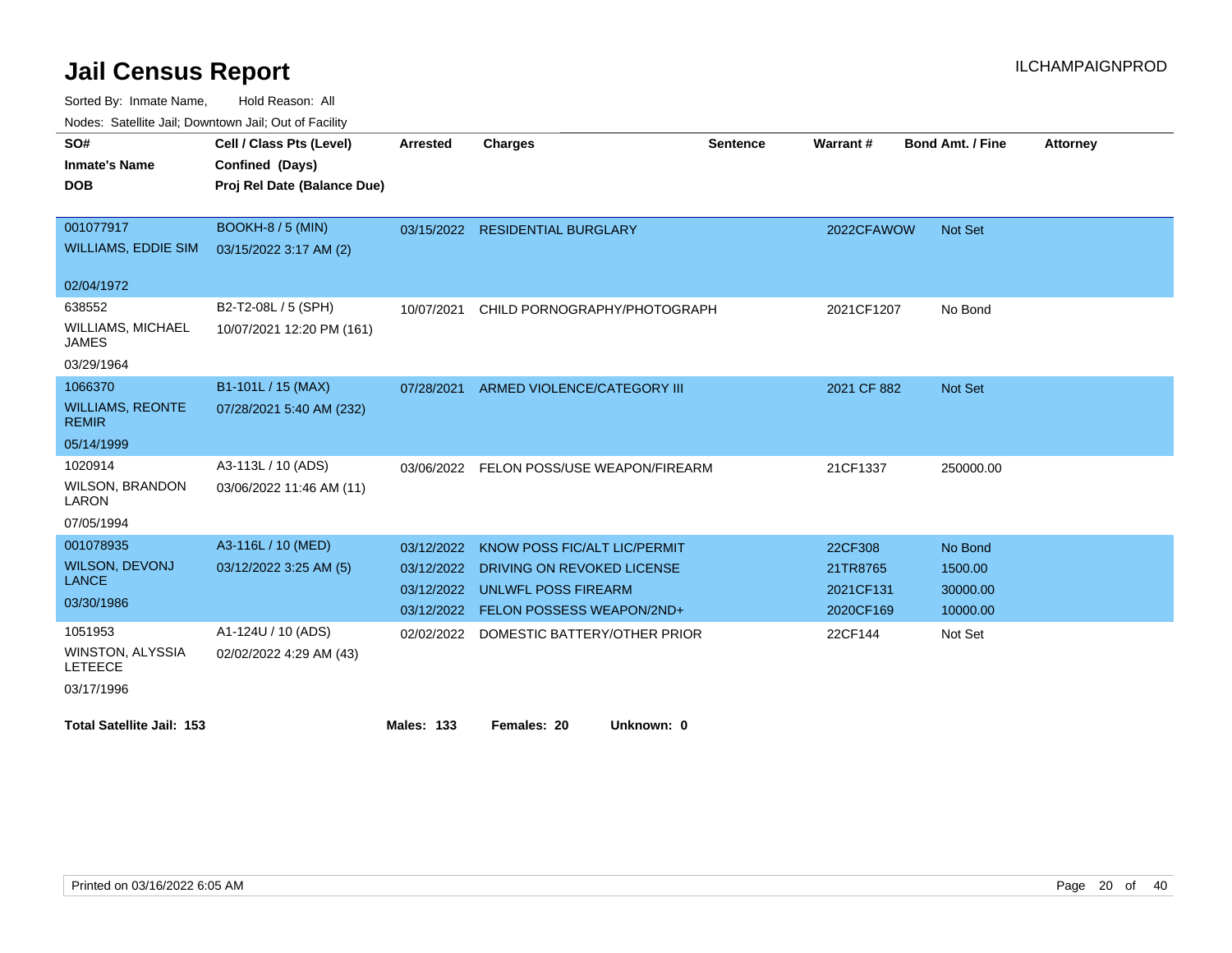| <b>Downtown Jail</b>                      |                             |            |                                 |                 |           |                         |                 |
|-------------------------------------------|-----------------------------|------------|---------------------------------|-----------------|-----------|-------------------------|-----------------|
| SO#                                       | Cell / Class Pts (Level)    | Arrested   | <b>Charges</b>                  | <b>Sentence</b> | Warrant#  | <b>Bond Amt. / Fine</b> | <b>Attorney</b> |
| <b>Inmate's Name</b>                      | Confined (Days)             |            |                                 |                 |           |                         |                 |
| <b>DOB</b>                                | Proj Rel Date (Balance Due) |            |                                 |                 |           |                         |                 |
|                                           |                             |            |                                 |                 |           |                         |                 |
| 1073165                                   | G4L / 5 (MIN)               | 04/30/2021 | <b>BURGLARY</b>                 | 9y (DOC)        | 21CF516   | Not Set                 |                 |
| <b>ACKERMAN, CODY</b>                     | 04/30/2021 4:48 PM (321)    | 04/30/2021 | FORGERY/ISSUE/DELIVER DOCUMENT  |                 | 19CF143   | 75000.00                |                 |
| <b>JAMES</b>                              |                             | 05/03/2021 | FORGERY/ISSUE/DELIVER DOCUMENT  |                 | 2018CF689 | 2500.00 / 75.00         |                 |
| 02/01/1989                                |                             |            |                                 |                 |           |                         |                 |
| 47897                                     | J5L / 15 (ADS)              | 01/19/2022 | <b>VIOLATE ORDER PROTECTION</b> |                 | 22CF85    | Not Set                 |                 |
| BRANAMAN,<br><b>CLIFFORD EARL</b>         | 01/19/2022 9:21 PM (57)     | 01/19/2022 | DRVG REVOKED/2+/PERS INJ/DEATH  |                 | 22CF84    | Not Set                 |                 |
| 03/09/1975                                |                             | 01/19/2022 | <b>PAROLE REVOCATION</b>        |                 | VA2201139 | No Bond                 |                 |
|                                           |                             | 02/08/2022 | DRIVE REVOKED/RECK HOMIC/3      |                 | 21CF1280  | Not Set                 |                 |
|                                           |                             | 02/08/2022 | DRIVING ON REVOKED LICENSE      |                 | 21TR8305  | Not Set                 |                 |
| 990633                                    | G7L / 5 (MIN)               | 02/15/2022 | POSS AMT CON SUB EXCEPT(A)/(D)  | 5y (DOC)        | 2017CF598 | No Bond                 |                 |
| <b>BRIFFORD, WILLIE</b><br>Junior         | 02/15/2022 8:56 AM (30)     |            | 02/15/2022 CIVIL FTA WARRANT    |                 | 019F154   | 2500.00                 |                 |
| 09/13/1987                                |                             |            |                                 |                 |           |                         |                 |
| 1027929                                   | F6L / 15 (MAX)              | 12/18/2021 | HOME INVASION/CAUSE INJURY      |                 | 21CF1560  | No Bond                 |                 |
| <b>BROUGHTON, MARK</b><br>ANTHONY, Junior | 12/18/2021 2:55 AM (89)     |            |                                 |                 |           |                         |                 |
| 02/15/1990                                |                             |            |                                 |                 |           |                         |                 |
| 1067476                                   | F7U / 10 (MED)              | 11/13/2021 | AGG DOMESTIC BATTERY/STRANGLE   |                 | 20CF575   | 5000.00                 |                 |
| <b>BROWN, JAMES</b><br><b>BRONELL</b>     | 11/13/2021 2:35 AM (124)    | 11/13/2021 | <b>RESIDENTIAL BURGLARY</b>     |                 | 21CF385   | 25000.00                |                 |
| 01/08/1996                                |                             |            |                                 |                 |           |                         |                 |
| 995432                                    | H5L / 10 (ADS)              | 12/20/2021 | FAIL TO RPT WKLY/NO FIXED ADDR  |                 | 21CF1559  | Not Set                 |                 |
| BROWN, JAVON<br><b>SHANTEZ</b>            | 12/20/2021 2:06 AM (87)     |            |                                 |                 |           |                         |                 |
| 10/14/1991                                |                             |            |                                 |                 |           |                         |                 |
| 1075941                                   | G2L / 5 (MIN)               | 10/08/2021 | AGG UNLAWFUL USE OF WEAPON/VEH  | 2y (DOC)        | 20CF360   | No Bond                 |                 |
| <b>BROWN, LIONEL</b><br><b>TERRELL</b>    | 10/08/2021 5:16 PM (160)    |            |                                 |                 |           |                         |                 |
| 10/19/1981                                |                             |            |                                 |                 |           |                         |                 |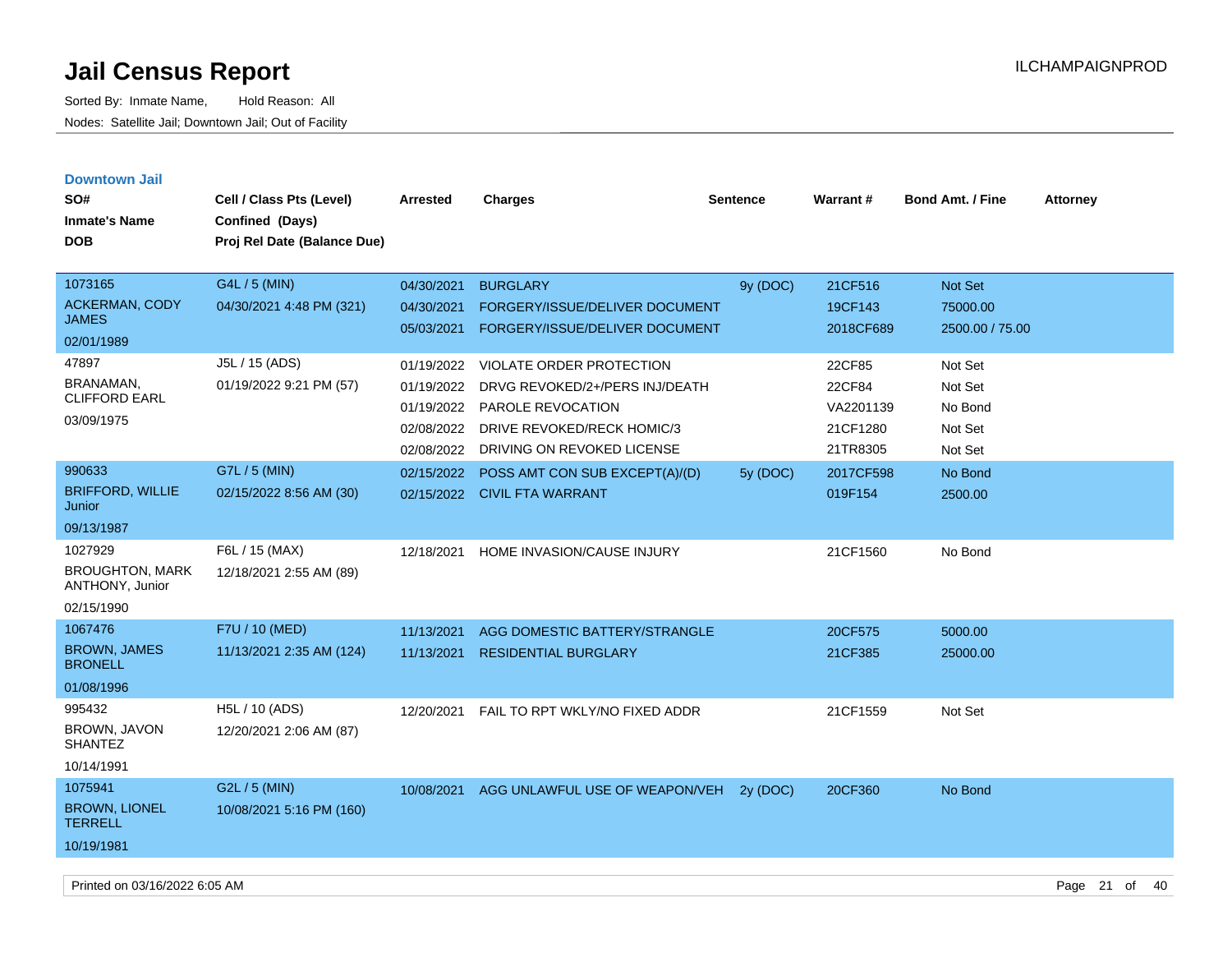| rouco. Calcinic Jan, Downtown Jan, Out of Facility |                                            |                 |                                           |                 |            |                         |                 |
|----------------------------------------------------|--------------------------------------------|-----------------|-------------------------------------------|-----------------|------------|-------------------------|-----------------|
| SO#                                                | Cell / Class Pts (Level)                   | <b>Arrested</b> | <b>Charges</b>                            | <b>Sentence</b> | Warrant#   | <b>Bond Amt. / Fine</b> | <b>Attorney</b> |
| Inmate's Name                                      | Confined (Days)                            |                 |                                           |                 |            |                         |                 |
| DOB                                                | Proj Rel Date (Balance Due)                |                 |                                           |                 |            |                         |                 |
|                                                    |                                            |                 |                                           |                 |            |                         |                 |
| 001078900                                          | C9L / 15 (ADS)                             |                 | 03/02/2022 MURDER/INTENT TO KILL/INJURE   |                 | 22CF252    | Not Set                 |                 |
| <b>BYRD, ANDREW</b><br><b>DARNELL</b>              | 03/02/2022 11:59 PM (15)                   |                 |                                           |                 |            |                         |                 |
| 12/30/2003                                         |                                            |                 |                                           |                 |            |                         |                 |
| 001078092                                          | H2U / 10 (ADS)                             | 12/27/2021      | AGG BATTERY/PUBLIC PLACE                  |                 | 2021CF1042 | 5000.00                 |                 |
| WILLIAM                                            | CHOUNARD, STANLEY 12/27/2021 10:47 PM (80) |                 |                                           |                 |            |                         |                 |
| 06/25/1986                                         |                                            |                 |                                           |                 |            |                         |                 |
| 56241                                              | E1L / 5 (MIN)                              |                 | 01/13/2022 VIOLATE ORDER/PRIOR DOM BTRY   |                 | 22CF59     | Not Set                 |                 |
| <b>CLARK, DAMON</b><br><b>GILLMORE</b>             | 01/13/2022 4:36 AM (63)                    |                 |                                           |                 |            |                         |                 |
| 12/21/1976                                         |                                            |                 |                                           |                 |            |                         |                 |
| 001078838                                          | K <sub>2</sub> / 15 (ADS)                  |                 | 02/12/2022 PRED CRIM SEX ASLT/BODILY HARM |                 | 21CF30     | 150000.00               |                 |
| CLAYTON, KAREEM<br>JAMAL                           | 02/12/2022 8:55 AM (33)                    |                 |                                           |                 |            |                         |                 |
| 02/03/1974                                         |                                            |                 |                                           |                 |            |                         |                 |
| 1075361                                            | J6L / 5 (ADS)                              | 04/16/2021      | <b>BURGLARY</b>                           |                 | 21CF414    | Not Set                 |                 |
| <b>COWART, TORREY</b><br><b>BENJAMEN, Junior</b>   | 04/16/2021 9:17 PM (335)                   |                 |                                           |                 |            |                         |                 |
| 11/22/1987                                         |                                            |                 |                                           |                 |            |                         |                 |
| 1067370                                            | E6L / 15 (ADS)                             | 11/05/2021      | FIREARM/FOID INVALID/NOT ELIG             |                 | 21CF1370   | Not Set                 |                 |
| DAVIS, AUSTIN<br><b>CHRISTOPHER</b>                | 11/06/2021 12:23 AM (131)                  |                 |                                           |                 |            |                         |                 |
| 08/11/1997                                         |                                            |                 |                                           |                 |            |                         |                 |
| 001077214                                          | F8L / 15 (MAX)                             | 12/20/2021      | <b>MURDER</b>                             |                 | 21CF1572   | <b>Not Set</b>          |                 |
| DAVIS-MURDOCK,<br><b>ERION VASSHAD</b>             | 12/21/2021 10:13 AM (86)                   | 12/22/2021      | PAROLE REVOCATION                         |                 | CH2107977  | Not Set                 |                 |
| 06/22/1998                                         |                                            |                 |                                           |                 |            |                         |                 |
| 001078223                                          | G6L / 5 (MIN)                              | 11/09/2021      | AGG DUI/NO VALID DL                       |                 | 21CF1382   | Not Set                 |                 |
| DIEGO-MATEO,<br>JOAQUIN                            | 11/09/2021 10:52 PM (128)                  |                 |                                           |                 |            |                         |                 |
| 01/23/2002                                         |                                            |                 |                                           |                 |            |                         |                 |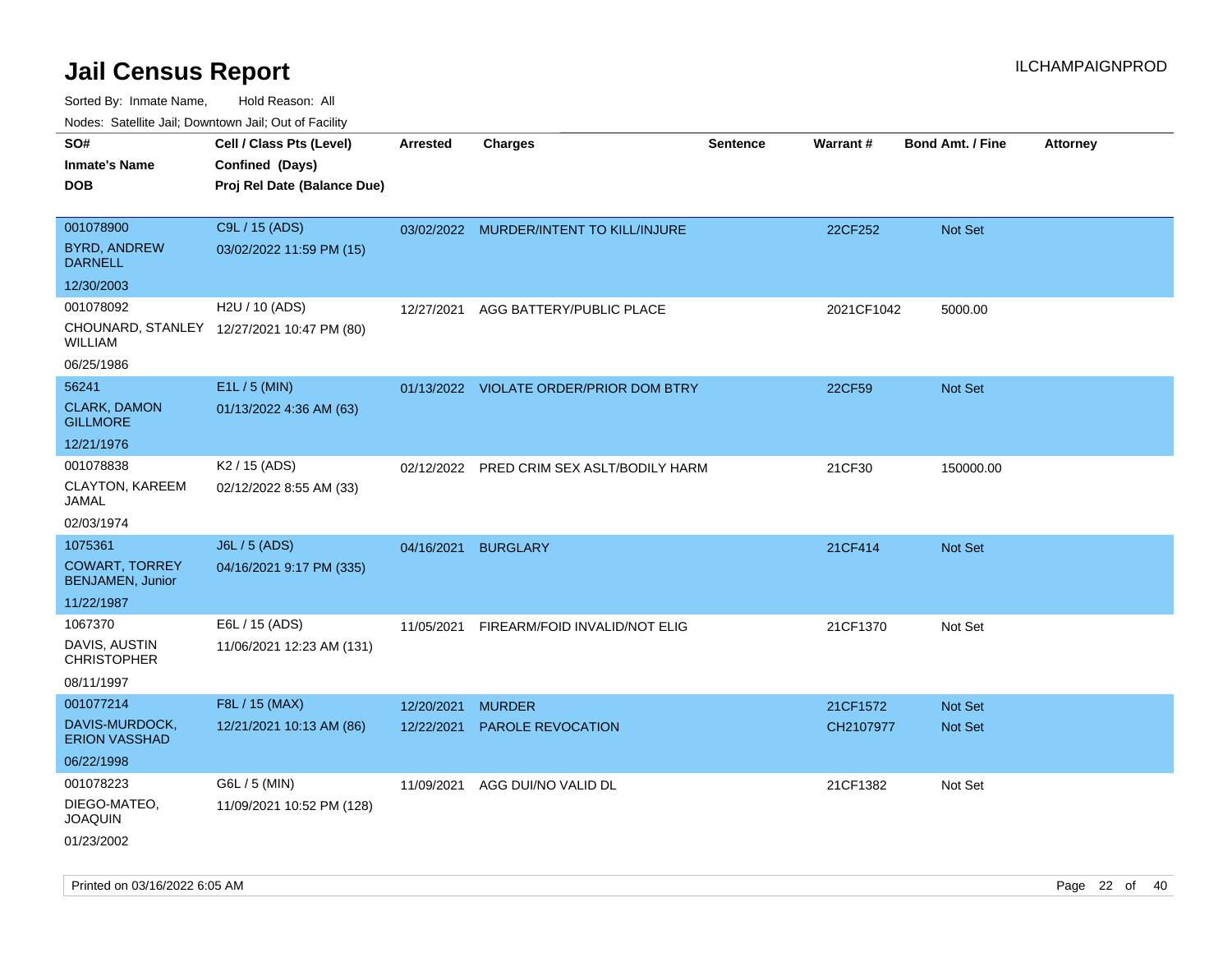Sorted By: Inmate Name, Hold Reason: All Nodes: Satellite Jail; Downtown Jail; Out of Facility

| roacs. Catellite Jall, Downtown Jall, Out of Facility |                             |                   |                                           |                 |            |                         |                 |
|-------------------------------------------------------|-----------------------------|-------------------|-------------------------------------------|-----------------|------------|-------------------------|-----------------|
| SO#                                                   | Cell / Class Pts (Level)    | <b>Arrested</b>   | <b>Charges</b>                            | <b>Sentence</b> | Warrant#   | <b>Bond Amt. / Fine</b> | <b>Attorney</b> |
| <b>Inmate's Name</b>                                  | Confined (Days)             |                   |                                           |                 |            |                         |                 |
| <b>DOB</b>                                            | Proj Rel Date (Balance Due) |                   |                                           |                 |            |                         |                 |
|                                                       |                             |                   |                                           |                 |            |                         |                 |
| 571307                                                | J3L / 15 (ADS)              | 09/14/2020        | <b>CRIM SEXUAL ABUSE/CONSENT</b>          |                 | 2020CF1026 | Not Set                 |                 |
| <b>DOMINGO-</b><br>CASTANEDA,                         | 09/14/2020 11:19 PM (549)   |                   | 09/14/2020 PRED CRIM SEX ASLT/VICTIM <13  |                 | 2020CF1025 | Not Set                 |                 |
| 09/29/1989                                            |                             |                   |                                           |                 |            |                         |                 |
| 527379                                                | D6 / 15 (ADS)               | 10/25/2021        | ARMED HABITUAL CRIMINAL                   |                 | 21CF1297   | Not Set                 |                 |
| DRAKE, MARCELL<br><b>DEON</b>                         | 10/25/2021 5:05 PM (143)    | 10/27/2021        | AGG DOMESTIC BATTERY/STRANGLE             |                 | 21CF1245   | Not Set                 |                 |
| 04/20/1987                                            |                             |                   |                                           |                 |            |                         |                 |
| 959292                                                | K1 / 15 (ADS)               | 04/01/2021        | ATTEMPT (FIRST DEGREE MURDER)             |                 | 2020CF565  | 2000000.00              |                 |
| <b>DUNCAN, COREYON</b><br><b>ANTHONY</b>              | 04/01/2021 8:46 PM (350)    | 12/17/2021 MURDER |                                           |                 | 21CF1542   | Not Set                 |                 |
| 01/17/1989                                            |                             |                   |                                           |                 |            |                         |                 |
| 1053207                                               | K3 / 15 (SPH)               |                   | 06/06/2019 MURDER/INTENT TO KILL/INJURE   |                 | 2019-CF849 | 2000000.00              |                 |
| FAUST, JAQUAVEON<br>LAVELL                            | 06/06/2019 2:24 PM (1,015)  |                   |                                           |                 |            |                         |                 |
| 07/25/1996                                            |                             |                   |                                           |                 |            |                         |                 |
| 524764                                                | G3L / 5 (MIN)               | 09/18/2021        | METH DELIVERY/15<100 GRAMS                |                 | 21CF627    | 50000.00                |                 |
| <b>FISCUS, ROBERT</b><br><b>LOWELL</b>                | 09/18/2021 10:50 AM (180)   |                   |                                           |                 |            |                         |                 |
| 02/17/1986                                            |                             |                   |                                           |                 |            |                         |                 |
| 1063104                                               | $G1U / 5$ (MIN)             | 01/10/2022        | VIOLATE ORDER PROTECTION                  |                 | 21CF1258   | 25000.00                |                 |
| <b>FUSON, KEITH</b><br><b>EDWARD</b>                  | 01/10/2022 9:14 PM (66)     |                   | 01/10/2022 VIOLATE ORDER PROTECTION       |                 | 21CF1259   | 25000.00                |                 |
| 05/07/1987                                            |                             |                   |                                           |                 |            |                         |                 |
| 1069726                                               | G1L / 5 (MIN)               |                   | 02/21/2022 POSS AMT CON SUB EXCEPT(A)/(D) | 18m (DOC)       | 2021CF472  | No Bond                 |                 |
| GREER, CONNOR JAY                                     | 02/21/2022 1:41 PM (24)     |                   |                                           |                 |            |                         |                 |
|                                                       |                             |                   |                                           |                 |            |                         |                 |
| 02/22/1994                                            |                             |                   |                                           |                 |            |                         |                 |
| 32913                                                 | $11 / 15$ (ADS)             |                   | 12/03/2021 PRED CRIM SEX ASLT/VICTIM <13  |                 | 21CF1481   | Not Set                 |                 |
| GROB, WARREN A,<br>Junior                             | 12/03/2021 4:24 PM (104)    |                   |                                           |                 |            |                         |                 |
| 12/07/1950                                            |                             |                   |                                           |                 |            |                         |                 |

Printed on 03/16/2022 6:05 AM Page 23 of 40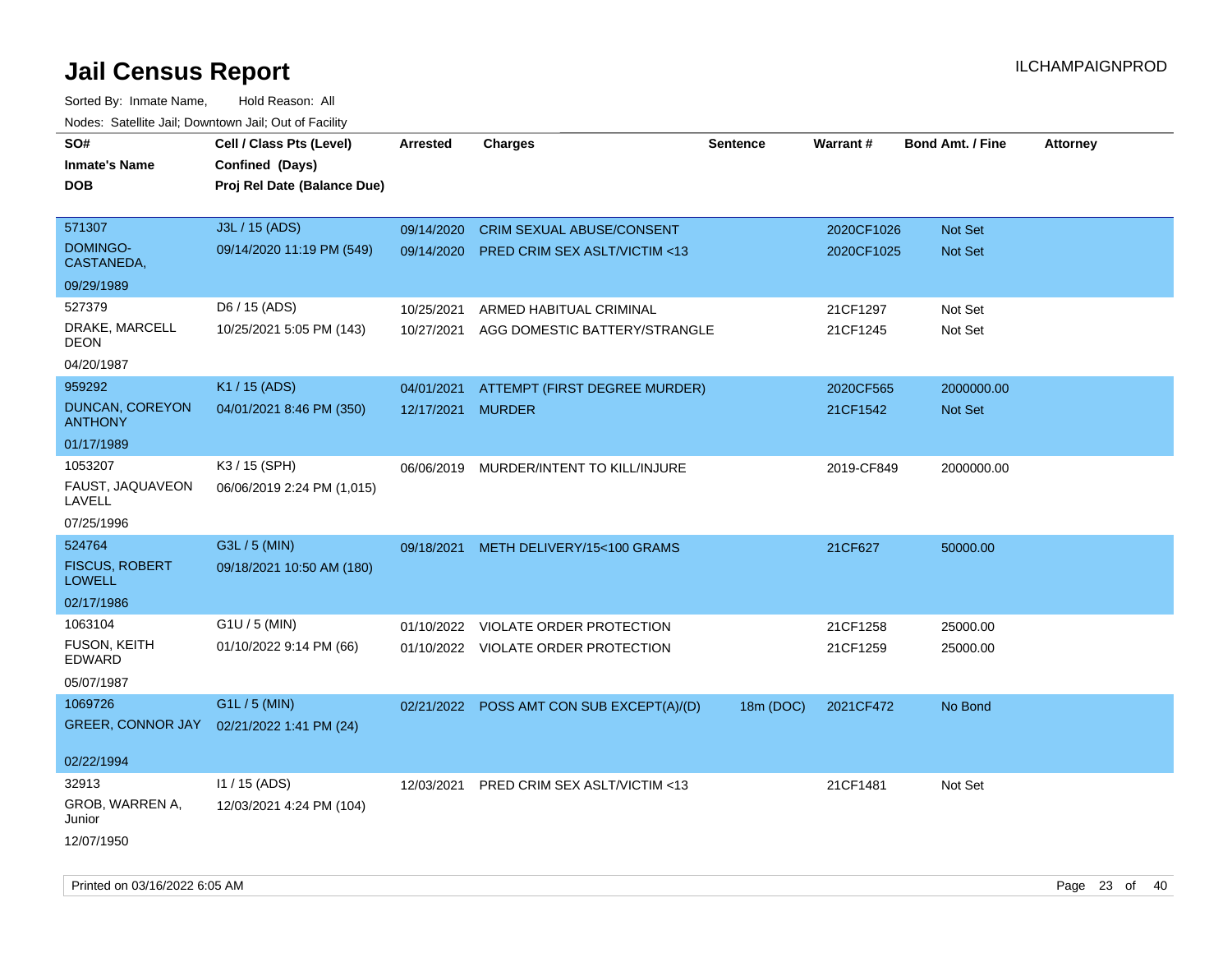| SO#<br><b>Inmate's Name</b><br><b>DOB</b>                       | Cell / Class Pts (Level)<br>Confined (Days)<br>Proj Rel Date (Balance Due) | <b>Arrested</b>          | <b>Charges</b>                                                      | <b>Sentence</b> | Warrant#              | <b>Bond Amt. / Fine</b> | <b>Attorney</b> |
|-----------------------------------------------------------------|----------------------------------------------------------------------------|--------------------------|---------------------------------------------------------------------|-----------------|-----------------------|-------------------------|-----------------|
|                                                                 |                                                                            |                          |                                                                     |                 |                       |                         |                 |
| 001078871<br><b>HARRIS, MARTELL</b><br><b>TE'SHAWN</b>          | G9U / 5 (ADS)<br>02/22/2022 3:44 PM (23)                                   | 02/22/2022<br>02/22/2022 | RETAIL THEFT/DISP MERCH/<\$300<br><b>RESIDENTIAL BURGLARY</b>       |                 | 2018JD182<br>2020JD14 | No Bond<br>No Bond      |                 |
| 07/02/2003                                                      |                                                                            | 02/22/2022               | <b>INDIRECT CRIMINAL CONTEMPT</b>                                   |                 | 2020CC9               | 20000.00                |                 |
| 1073611<br>HAYES, CAMERON<br><b>TAYLOR MALEEK</b><br>08/10/1998 | G3U / 5 (MIN)<br>02/09/2021 3:10 PM (401)                                  | 02/09/2021<br>02/09/2021 | DELIVERY OF OR POSSESSION OF W/ INT<br>MFG 15>100 GR ECSTASY/ANALOG |                 | 21CF160<br>21CF121    | Not Set<br>500000.00    |                 |
| 953555<br>HUNT, TAVARIS EARL<br>12/29/1987                      | C4U / 15 (MAX)<br>03/10/2021 4:58 AM (372)                                 | 04/14/2021               | AGG FLEEING POLICE/21 MPH OVER                                      | 3y (DOC)        | 2020CF94              | 10000.00                |                 |
| 518711<br><b>INGERSON, LUCUS</b><br>JAMES<br>09/16/1979         | G5L / 5 (MIN)<br>01/30/2022 4:57 PM (46)                                   | 01/30/2022 THEFT         |                                                                     |                 | 22CF133               | Not Set                 |                 |
| 63110<br><b>JAMES, DOMINIQUE</b><br><b>JULIUS</b><br>03/04/1983 | C7L / 10 (ADS)<br>02/16/2022 5:24 PM (29)                                  |                          | 02/16/2022 CRIM DAMAGE TO PROPERTY <\$500                           | 2y (DOC)        | 21CF1548              | No Bond                 |                 |
| 53058<br>JOHNSON, DEMARIO<br><b>LACONTE</b><br>06/14/1981       | G4U / 5 (MIN)<br>01/31/2022 11:12 AM (45)                                  |                          | 01/31/2022 DELIVERY OF OR POSSESSION OF W/ IN1 5y/6m (DOC)          |                 |                       | Not Set                 |                 |
| 001078766<br>JOHNSON, IYONZI<br>07/16/1994                      | I3 / 5 (ADS)<br>02/08/2022 11:56 AM (37)                                   | 02/08/2022<br>02/08/2022 | <b>AGGRAVATED BATTERY</b><br><b>BURGLARY</b>                        |                 | 22CF160<br>22CF63     | Not Set<br>3000.00      |                 |
| 1068501<br>KING, JULIUS<br>EMANUEL<br>04/08/1985                | G7U / 5 (MIN)<br>02/07/2022 7:06 PM (38)                                   | 02/07/2022               | VIO ORDER/NOTICE/PRIOR VIO O/P                                      |                 | 22CF156               | No Bond                 |                 |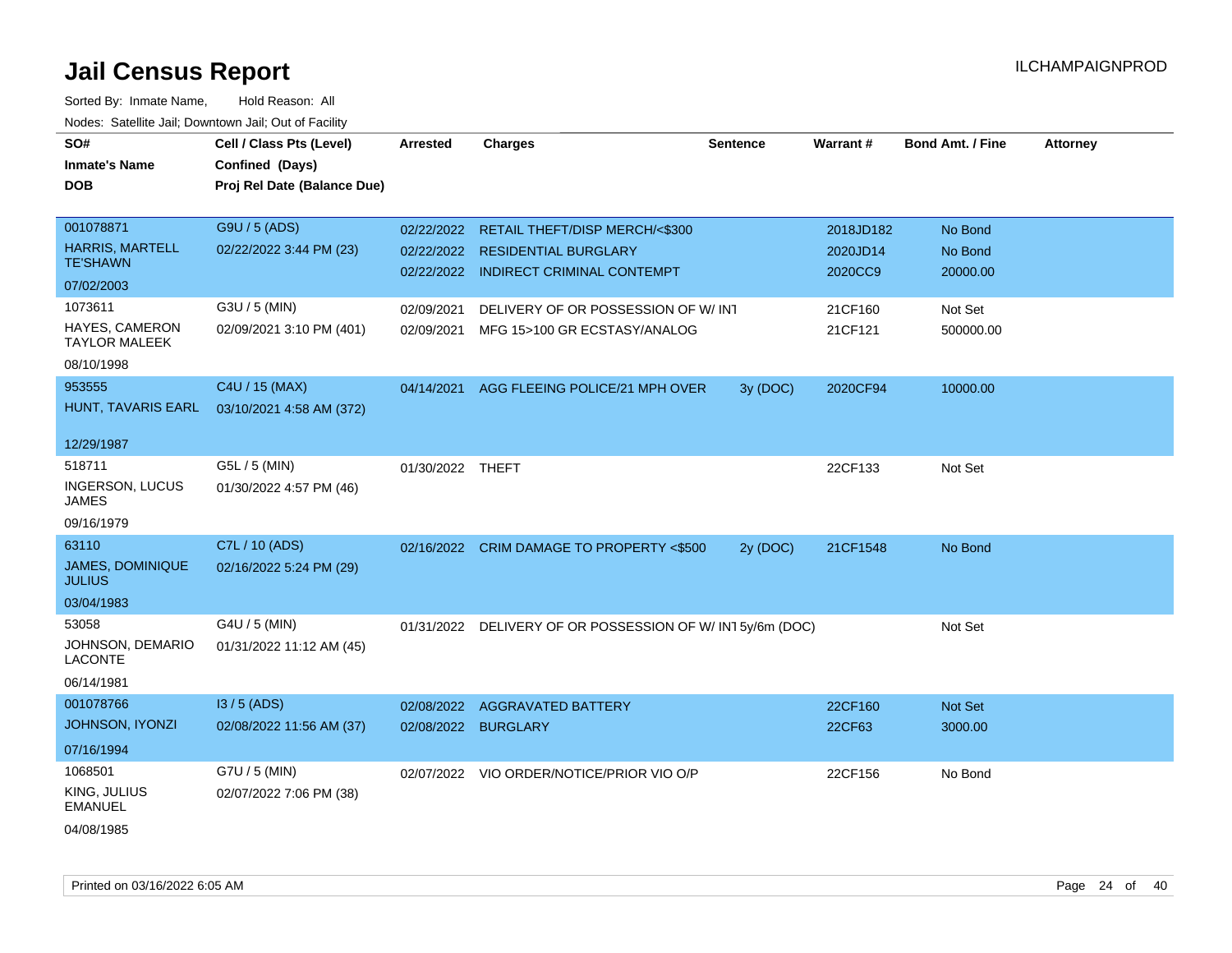| Cell / Class Pts (Level)                   | Arrested                                    | <b>Charges</b>  | <b>Sentence</b>                                                                                                                                                                    | Warrant#                                                            | <b>Bond Amt. / Fine</b> | <b>Attorney</b> |
|--------------------------------------------|---------------------------------------------|-----------------|------------------------------------------------------------------------------------------------------------------------------------------------------------------------------------|---------------------------------------------------------------------|-------------------------|-----------------|
|                                            |                                             |                 |                                                                                                                                                                                    |                                                                     |                         |                 |
| Confined (Days)                            |                                             |                 |                                                                                                                                                                                    |                                                                     |                         |                 |
| Proj Rel Date (Balance Due)                |                                             |                 |                                                                                                                                                                                    |                                                                     |                         |                 |
|                                            |                                             |                 |                                                                                                                                                                                    |                                                                     |                         |                 |
| D3 / 10 (MED)                              | 02/04/2022                                  |                 |                                                                                                                                                                                    | 22CF148                                                             | Not Set                 |                 |
| 02/04/2022 7:37 PM (41)                    |                                             |                 |                                                                                                                                                                                    |                                                                     |                         |                 |
|                                            |                                             |                 |                                                                                                                                                                                    |                                                                     |                         |                 |
| C2L / 10 (ADS)                             | 02/22/2022                                  | <b>BURGLARY</b> |                                                                                                                                                                                    | 22CF224                                                             | Not Set                 |                 |
| 02/22/2022 10:47 AM (23)                   | 02/22/2022                                  |                 |                                                                                                                                                                                    | 22CF223                                                             | Not Set                 |                 |
|                                            | 02/23/2022                                  |                 |                                                                                                                                                                                    | 22CF152                                                             | Not Set                 |                 |
|                                            |                                             |                 |                                                                                                                                                                                    |                                                                     |                         |                 |
|                                            | 06/03/2021                                  |                 |                                                                                                                                                                                    | 21CF625                                                             | No Bond                 |                 |
|                                            |                                             |                 |                                                                                                                                                                                    |                                                                     |                         |                 |
|                                            |                                             |                 |                                                                                                                                                                                    |                                                                     |                         |                 |
| J2L / 15 (ADS)                             | 07/14/2020                                  |                 |                                                                                                                                                                                    | 20CF-781                                                            | 250000.00               |                 |
| 07/14/2020 12:51 PM (611)                  |                                             |                 |                                                                                                                                                                                    |                                                                     |                         |                 |
|                                            |                                             |                 |                                                                                                                                                                                    |                                                                     |                         |                 |
| D1 / 10 (SPH)                              |                                             |                 | 6y (DOC)                                                                                                                                                                           |                                                                     | 150000.00               |                 |
| 12/14/2020 5:16 PM (458)                   |                                             |                 |                                                                                                                                                                                    |                                                                     |                         |                 |
|                                            |                                             |                 |                                                                                                                                                                                    |                                                                     |                         |                 |
| E2L / 15 (MAX)                             | 11/20/2021                                  |                 |                                                                                                                                                                                    | 21CF1424                                                            | No Bond                 |                 |
| 11/20/2021 1:18 AM (117)                   |                                             |                 |                                                                                                                                                                                    |                                                                     |                         |                 |
|                                            |                                             |                 |                                                                                                                                                                                    |                                                                     |                         |                 |
| <b>H4L / 15 (ADS)</b>                      | 12/20/2021                                  | <b>MURDER</b>   |                                                                                                                                                                                    | 21CF1571                                                            | <b>Not Set</b>          |                 |
| MASON, RYAN ONEIAL 12/21/2021 9:30 AM (86) | 12/22/2021                                  |                 |                                                                                                                                                                                    | CH2107979                                                           | Not Set                 |                 |
|                                            |                                             |                 |                                                                                                                                                                                    |                                                                     |                         |                 |
|                                            |                                             |                 |                                                                                                                                                                                    |                                                                     |                         |                 |
| G6U / 5 (MIN)                              | 11/17/2021                                  |                 |                                                                                                                                                                                    | 17CF1093                                                            | 75000.00                |                 |
| 11/17/2021 5:08 PM (120)                   |                                             |                 |                                                                                                                                                                                    |                                                                     |                         |                 |
|                                            |                                             |                 |                                                                                                                                                                                    |                                                                     |                         |                 |
|                                            | C1L / 15 (MAX)<br>06/03/2021 10:40 PM (287) |                 | DOMESTIC BATTERY/OTHER PRIOR<br><b>BURGLARY</b><br><b>ROBBERY</b><br>12/14/2020 RESIDENTIAL ARSON<br>ARMED HABITUAL CRIMINAL<br>PAROLE REVOCATION<br>MFG/DEL 15<100 GR COCA/ANALOG | AGG BATTERY/GREAT BODILY HARM<br>PREDATORY CRIMINAL SEX ASSLT/CHILD |                         | 2020-CF-1388    |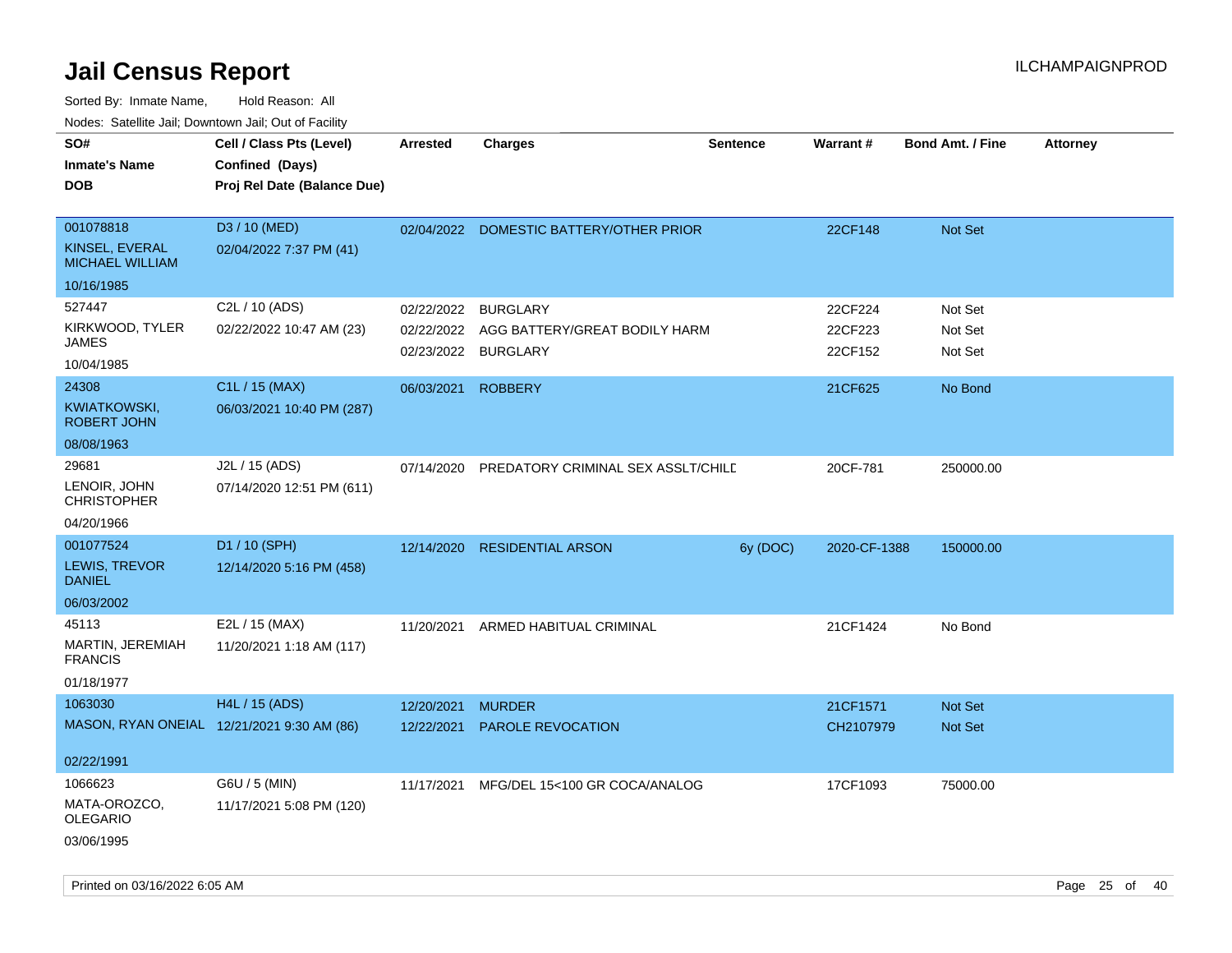Sorted By: Inmate Name, Hold Reason: All Nodes: Satellite Jail; Downtown Jail; Out of Facility

| roaco. Odichile Jan, Downtown Jan, Out of Facility |                             |                      |                                               |                 |            |                         |                 |
|----------------------------------------------------|-----------------------------|----------------------|-----------------------------------------------|-----------------|------------|-------------------------|-----------------|
| SO#                                                | Cell / Class Pts (Level)    | <b>Arrested</b>      | <b>Charges</b>                                | <b>Sentence</b> | Warrant#   | <b>Bond Amt. / Fine</b> | <b>Attorney</b> |
| <b>Inmate's Name</b>                               | Confined (Days)             |                      |                                               |                 |            |                         |                 |
| <b>DOB</b>                                         | Proj Rel Date (Balance Due) |                      |                                               |                 |            |                         |                 |
|                                                    |                             |                      |                                               |                 |            |                         |                 |
| 1076591                                            | G8U / 5 (MIN)               |                      | 02/22/2022 DELIVERY OF OR POSSESSION OF W/INT |                 | 20CF961    | 500000.00               |                 |
| MATTHEWS,<br><b>CHRISTIAN ANTHONY</b>              | 02/22/2022 7:42 PM (23)     |                      | 02/23/2022 MAIL FRAUD                         |                 | 2:21CR173  | No Bond                 |                 |
| 03/15/1989                                         |                             |                      |                                               |                 |            |                         |                 |
| 001078249                                          | B3 / 10 (MED)               | 08/07/2021           | FELON POSS/USE WEAPON/FIREARM                 | 4y (DOC)        | 21CF947    | Not Set                 |                 |
| MCCLENDON, CALVIN<br>м                             | 08/07/2021 8:56 AM (222)    |                      |                                               |                 |            |                         |                 |
| 04/29/1990                                         |                             |                      |                                               |                 |            |                         |                 |
| 40235                                              | G9L / 5 (MIN)               | 10/04/2021           | AGG DUI/4                                     |                 | 2021CF1145 | 35000.00                |                 |
| MERRIWEATHER,<br><b>MARCUS TODD</b>                | 10/04/2021 4:41 PM (164)    |                      |                                               |                 |            |                         |                 |
| 11/28/1967                                         |                             |                      |                                               |                 |            |                         |                 |
| 1040273                                            | E5U / 15 (ADS)              | 09/30/2021           | PRED CRIM SEX ASLT/VICTIM <13                 |                 | 21CF329    | 500000.00               |                 |
| METCALFE, LANELL<br><b>JARON</b>                   | 09/30/2021 11:32 PM (168)   |                      |                                               |                 |            |                         |                 |
| 09/22/1988                                         |                             |                      |                                               |                 |            |                         |                 |
| 1075635                                            | B <sub>2</sub> / 10 (ADS)   | 05/11/2021           | AGG DISCHARGE FIREARM/OCC VEH                 |                 | 21CF538    | Not Set                 |                 |
| MILES, DEVLON VON,                                 | 05/11/2021 10:39 PM (310)   | 05/11/2021           | MFG/DEL CANNABIS/30-500 GRAMS                 |                 | 20CF1402   | 100000.00               |                 |
| Junior                                             |                             | 02/23/2022 MURDER    |                                               |                 | 22CF219    | Not Set                 |                 |
| 11/04/2000                                         |                             |                      |                                               |                 |            |                         |                 |
| 1042168                                            | G5U / 5 (MIN)               | 02/26/2022 AGG DUI/4 |                                               |                 | 22CF238    | Not Set                 |                 |
| MONTALVO, ANTONIO                                  | 02/26/2022 6:14 AM (19)     |                      |                                               |                 |            |                         |                 |
| 05/03/1976                                         |                             |                      |                                               |                 |            |                         |                 |
| 1007239                                            | J1L / 10 (ADS)              | 12/29/2021           | <b>DOMESTIC BATTERY</b>                       | 3y (DOC)        | 21CF1607   | Not Set                 |                 |
| MOORE, ANDREW<br><b>VIRGIL</b>                     | 12/29/2021 8:40 PM (78)     |                      |                                               |                 |            |                         |                 |
| 08/20/1972                                         |                             |                      |                                               |                 |            |                         |                 |
| 1069209                                            | H <sub>1</sub> L / 10 (ADS) | 04/07/2021           | AGG BATTERY/GREAT BODILY HARM                 |                 | 21CF376    | Not Set                 |                 |
| MOORE, DEVONTE<br>JAMAL                            | 04/07/2021 6:25 PM (344)    |                      |                                               |                 |            |                         |                 |
| 09/24/1995                                         |                             |                      |                                               |                 |            |                         |                 |

Printed on 03/16/2022 6:05 AM Page 26 of 40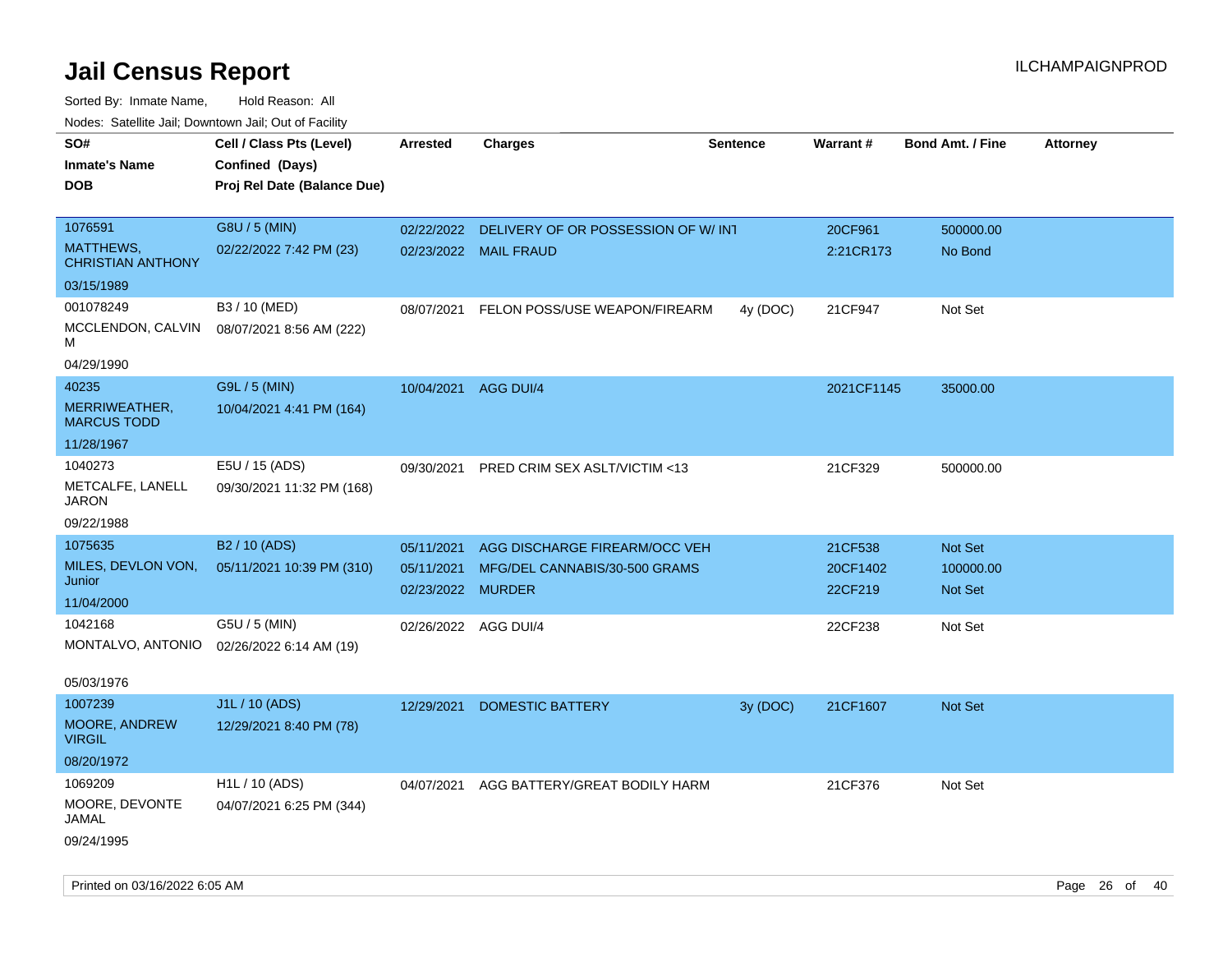Sorted By: Inmate Name, Hold Reason: All

Nodes: Satellite Jail; Downtown Jail; Out of Facility

| SO#<br><b>Inmate's Name</b><br><b>DOB</b>                               | Cell / Class Pts (Level)<br>Confined (Days)<br>Proj Rel Date (Balance Due) | Arrested                               | <b>Charges</b>                                                                                  | Sentence | Warrant#                         | <b>Bond Amt. / Fine</b>                     | <b>Attorney</b> |
|-------------------------------------------------------------------------|----------------------------------------------------------------------------|----------------------------------------|-------------------------------------------------------------------------------------------------|----------|----------------------------------|---------------------------------------------|-----------------|
| 001078814<br><b>MYLES, JENTAVIOUS</b><br><b>KENTRAIL</b><br>10/12/2001  | G2U / 5 (MIN)<br>03/08/2022 4:39 AM (9)                                    |                                        | 03/08/2022 VIO BAIL BOND/FAMILY MEMBER                                                          |          | <b>22CM58</b>                    | <b>Not Set</b>                              |                 |
| 61251<br>PETMECKY, JOHN<br>ROBERT<br>03/09/1983                         | 14 / 15 (ADS)<br>12/27/2021 1:52 PM (80)                                   | 12/27/2021                             | <b>PRED CRIM SEX ASLT/VICTIM &lt;13</b>                                                         |          | 21CF651                          | No Bond                                     |                 |
| 001078357<br>PETTIGREW, CAREY<br><b>CORNITRIAS DEOBLO</b><br>08/31/1986 | A2L / 15 (SPH)<br>09/17/2021 9:56 AM (181)                                 | 09/17/2021<br>09/17/2021<br>09/17/2021 | ARMED ROBBERY/ARMED W/FIREARM<br>ARMED ROBBERY/ARMED W/FIREARM<br>ARMED ROBBERY/ARMED W/FIREARM |          | 21CF1230<br>21CF1128<br>21CF1129 | <b>Not Set</b><br><b>Not Set</b><br>Not Set |                 |
| 1008308<br>PETTIGREW, MARIO<br><b>TRAVINIO</b><br>08/11/1992            | F2U / 10 (MED)<br>01/30/2022 6:15 AM (46)                                  | 01/30/2022 ASSAULT                     | 01/30/2022 AGG BTRY/GREAT BOD HARM/60+                                                          |          | 19CM364<br>22CF131               | 4000.00<br>No Bond                          |                 |
| 1070610<br>PHILLIS, AARON<br><b>MONTRELL</b><br>03/26/1999              | C5L / 10 (ADS)<br>03/03/2022 2:49 PM (14)                                  | 03/03/2022                             | AGG BATTERY/PUBLIC PLACE<br>03/03/2022 AGG BATTERY/GREAT BODILY HARM                            |          | 21CF930<br>21CF482               | <b>Not Set</b><br>5000.00                   |                 |
| 1022441<br>PICKENS, DONTRELL<br><b>DEMAR</b><br>12/10/1993              | C3L / 10 (ADS)<br>10/27/2021 1:39 PM (141)                                 | 10/27/2021<br>10/27/2021               | AGG BATTERY/PEACE OFFICER<br>AGG BATTERY/PEACE OFFICER                                          |          | 2021 CF 12<br>2020 CF 1488       | No Bond<br>No Bond                          |                 |
| 001077783<br>RIVERA, DARYL<br><b>ANTONIO</b><br>11/14/1981              | H6L / 10 (ADS)<br>01/05/2022 4:20 PM (71)                                  |                                        | 01/05/2022 AGGRAVATED BATTERY                                                                   |          | 21CF325                          | <b>Not Set</b>                              |                 |
| 1072114<br>ROBINSON, DONNELL<br><b>LEVON</b><br>10/23/2000              | A1U / 15 (SPH)<br>01/17/2021 2:40 PM (424)                                 | 01/17/2021<br>01/17/2021<br>02/17/2021 | ATTEMPT (FIRST DEGREE MURDER)<br>ARMED ROBBERY/NO FIREARM<br>AGGRAVATED BATTERY                 | 4y (DOC) | 2021CF65<br>2020CF824            | Not Set<br>75000.00<br>250000.00            |                 |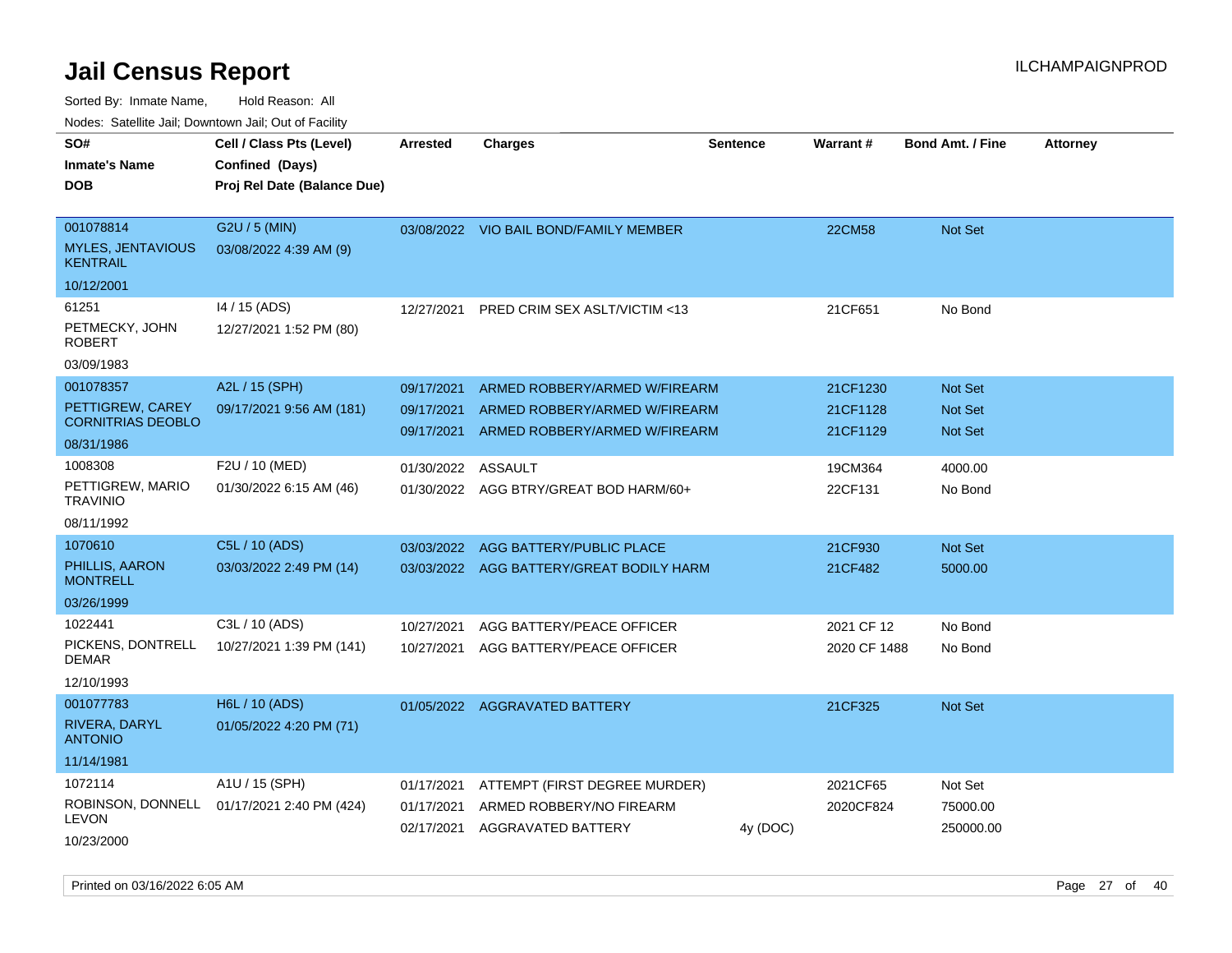Sorted By: Inmate Name, Hold Reason: All Nodes: Satellite Jail; Downtown Jail; Out of Facility

| rouce. Calcinic Jan, Downtown Jan, Out or Facility |                             |                   |                                         |                 |            |                         |                 |
|----------------------------------------------------|-----------------------------|-------------------|-----------------------------------------|-----------------|------------|-------------------------|-----------------|
| SO#                                                | Cell / Class Pts (Level)    | <b>Arrested</b>   | <b>Charges</b>                          | <b>Sentence</b> | Warrant#   | <b>Bond Amt. / Fine</b> | <b>Attorney</b> |
| <b>Inmate's Name</b>                               | Confined (Days)             |                   |                                         |                 |            |                         |                 |
| <b>DOB</b>                                         | Proj Rel Date (Balance Due) |                   |                                         |                 |            |                         |                 |
|                                                    |                             |                   |                                         |                 |            |                         |                 |
| 1068592                                            | J7L / 15 (ADS)              | 11/12/2021        | <b>BURGLARY</b>                         | 2y (DOC)        | 21CF1393   | Not Set                 |                 |
| ROSS, TEVONTAE<br><b>TERRANCE</b>                  | 11/12/2021 8:41 AM (125)    |                   |                                         |                 |            |                         |                 |
| 12/15/1998                                         |                             |                   |                                         |                 |            |                         |                 |
| 47195                                              | G8L / 5 (MIN)               | 12/27/2021        | RESIDENTIAL BURGLARY                    |                 | 2020CF1222 | 10000.00                |                 |
| SIMMONS, JAMES<br><b>ROBERT</b>                    | 12/27/2021 8:42 AM (80)     | 12/28/2021        | RESIDENTIAL BURGLARY                    |                 | 2021CF1596 | Not Set                 |                 |
| 03/13/1975                                         |                             |                   |                                         |                 |            |                         |                 |
| 1064798                                            | B1 / 15 (ADS)               | 01/17/2022 MURDER |                                         |                 | 2021CF695  | 1500000.00              |                 |
| <b>STENNIS, BRUCE</b><br><b>DEONTAY</b>            | 01/17/2022 1:29 PM (59)     |                   | 01/17/2022 MFG/DEL 1<15 GR COCAINE/ANLG |                 | 21CF520    | 50000.00                |                 |
| 08/12/1998                                         |                             |                   |                                         |                 |            |                         |                 |
| 1068839                                            | F4L / 15 (MAX)              | 08/07/2020        | <b>HOMICIDE</b>                         | 28y (DOC)       | 2020-CF851 | 1000000.00              |                 |
| TAYLOR, LONDON<br>JAVON                            | 08/07/2020 10:30 AM (587)   |                   |                                         |                 |            |                         |                 |
| 08/16/1999                                         |                             |                   |                                         |                 |            |                         |                 |
| 1056971                                            | D4 / 10 (ADS)               | 08/07/2021        | <b>FELON POSS/USE WEAPON/FIREARM</b>    |                 | 21CF948    | No Bond                 |                 |
| <b>TRAVIS, DENZEL</b><br><b>DANTRELL</b>           | 08/07/2021 7:36 AM (222)    |                   | 08/08/2021 AGG BATTERY/PUBLIC PLACE     |                 | 2020CF647  | 25000.00                |                 |
| 03/21/1993                                         |                             |                   |                                         |                 |            |                         |                 |
| 001078250                                          | F2L / 10 (MED)              | 08/07/2021        | FELON POSS WEAPON/BODY ARMOR            |                 | 21CF950    | Not Set                 |                 |
| TRAVIS, JORDAN<br><b>TESHAUN</b>                   | 08/07/2021 10:27 AM (222)   |                   |                                         |                 |            |                         |                 |
| 03/03/1996                                         |                             |                   |                                         |                 |            |                         |                 |
| 30108                                              | J4L / 15 (ADS)              | 07/30/2021 MURDER |                                         |                 | 21CF902    | 2000000.00              |                 |
| VANDYKE, DARYL<br><b>ANTHONY</b>                   | 07/30/2021 8:29 PM (230)    |                   |                                         |                 |            |                         |                 |
| 10/04/1965                                         |                             |                   |                                         |                 |            |                         |                 |
| 968681                                             | D5 / 15 (ADS)               | 08/27/2021        | AGG CRIM SX AB/VIC 13<18/TRUST          |                 | 2020CF499  | 250000.00               |                 |
| WADE, DEMETRIUS<br>DARYL                           | 08/27/2021 2:25 AM (202)    | 08/27/2021        | INDIRECT CRIMINAL CONTEMPT              | 3y (DOC)        | 2021CC16   | No Bond                 |                 |
| 01/07/1987                                         |                             |                   |                                         |                 |            |                         |                 |

Printed on 03/16/2022 6:05 AM Page 28 of 40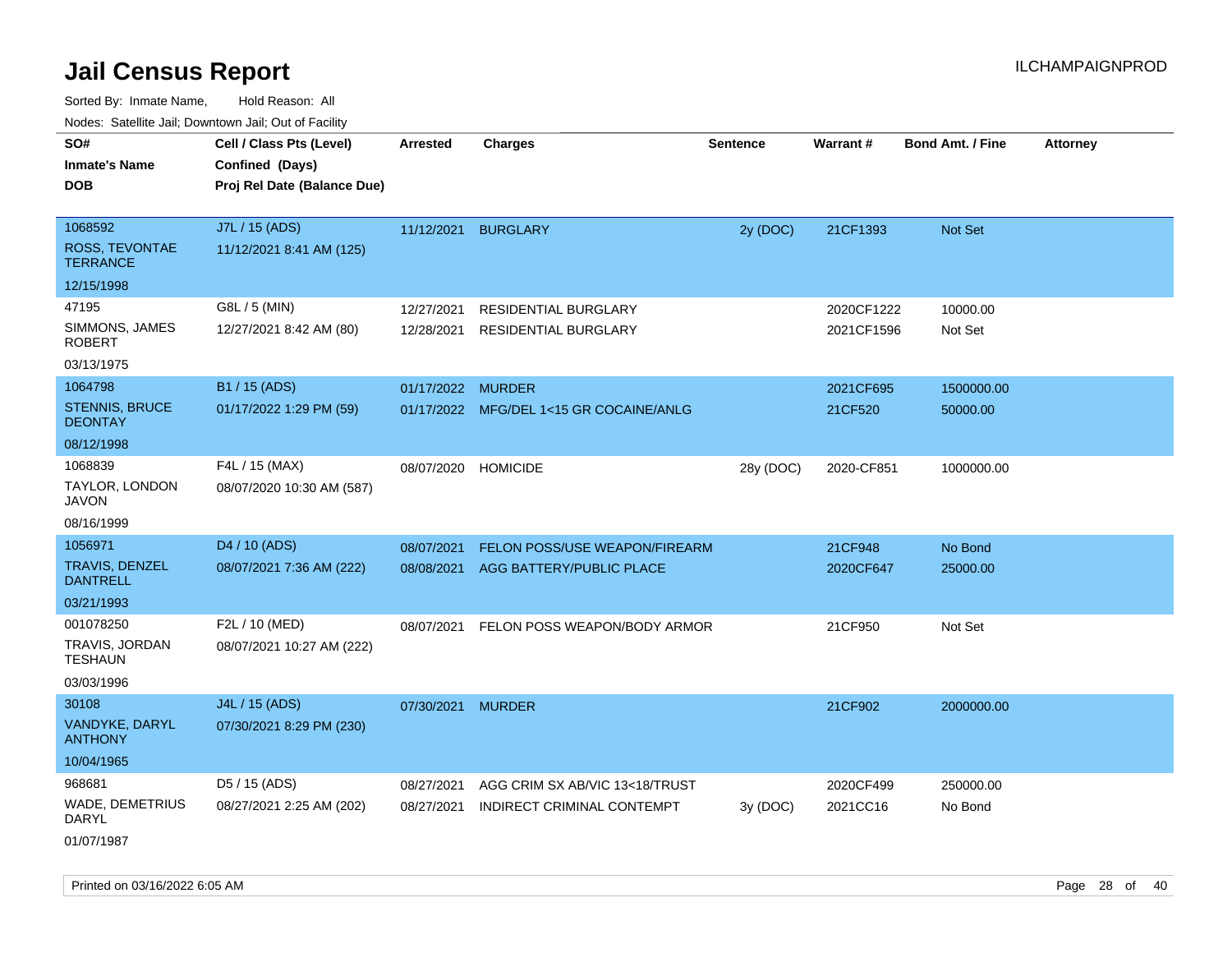| SO#<br><b>Inmate's Name</b><br><b>DOB</b>  | Cell / Class Pts (Level)<br>Confined (Days)<br>Proj Rel Date (Balance Due) | <b>Arrested</b> | <b>Charges</b>                  | <b>Sentence</b> | Warrant#    | <b>Bond Amt. / Fine</b> | <b>Attorney</b> |
|--------------------------------------------|----------------------------------------------------------------------------|-----------------|---------------------------------|-----------------|-------------|-------------------------|-----------------|
|                                            |                                                                            |                 |                                 |                 |             |                         |                 |
| 1070971                                    | H3L / 5 (ADS)                                                              | 12/07/2021      | <b>IDENTITY THEFT/&lt;\$300</b> |                 | 20CF922     | Not Set                 |                 |
| <b>WEIR, CLINTON</b><br><b>HOWARD</b>      | 12/08/2021 3:45 AM (99)                                                    | 12/07/2021      | <b>RECKLESS DRIVING</b>         |                 | 19TR2348    | Not Set                 |                 |
| 03/15/1983                                 |                                                                            |                 |                                 |                 |             |                         |                 |
| 54212                                      | E3U / 10 (ADS)                                                             | 12/21/2021      | ARMED VIOLENCE/CATEGORY I       |                 | 21CF1576    | Not Set                 |                 |
| <b>WHITLOCK, GEORGE</b>                    | 12/21/2021 1:20 PM (86)                                                    | 12/21/2021      | RECEIVE/POSS/SELL STOLEN VEH    |                 | 2021CF669   | 10000.00                |                 |
| ABRAM                                      |                                                                            | 12/21/2021      | VIOLATE ORDER PROTECTION        |                 | 2021CM391   | 1000.00                 |                 |
| 11/10/1978                                 |                                                                            |                 |                                 |                 |             |                         |                 |
| 1058072                                    | A2U / 15 (SPH)                                                             | 02/25/2021      | ARMED HABITUAL CRIMINAL         |                 |             | Not Set                 |                 |
| <b>WILLIAMS, KENNETH</b><br><b>BERNARD</b> | 02/25/2021 3:24 PM (385)                                                   |                 |                                 |                 |             |                         |                 |
| 10/04/1985                                 |                                                                            |                 |                                 |                 |             |                         |                 |
| 9326                                       | $12/5$ (ADS)                                                               | 06/14/2021      | <b>BURGLARY</b>                 |                 | 2020-CF-625 | Not Set                 |                 |
| YOUNG, ANTHONY<br><b>PAUL</b>              | 06/14/2021 12:07 PM (276)                                                  |                 |                                 |                 |             |                         |                 |
| 03/13/1954                                 |                                                                            |                 |                                 |                 |             |                         |                 |
| <b>Total Downtown Jail: 67</b>             |                                                                            | Males: 67       | Females: 0<br>Unknown: 0        |                 |             |                         |                 |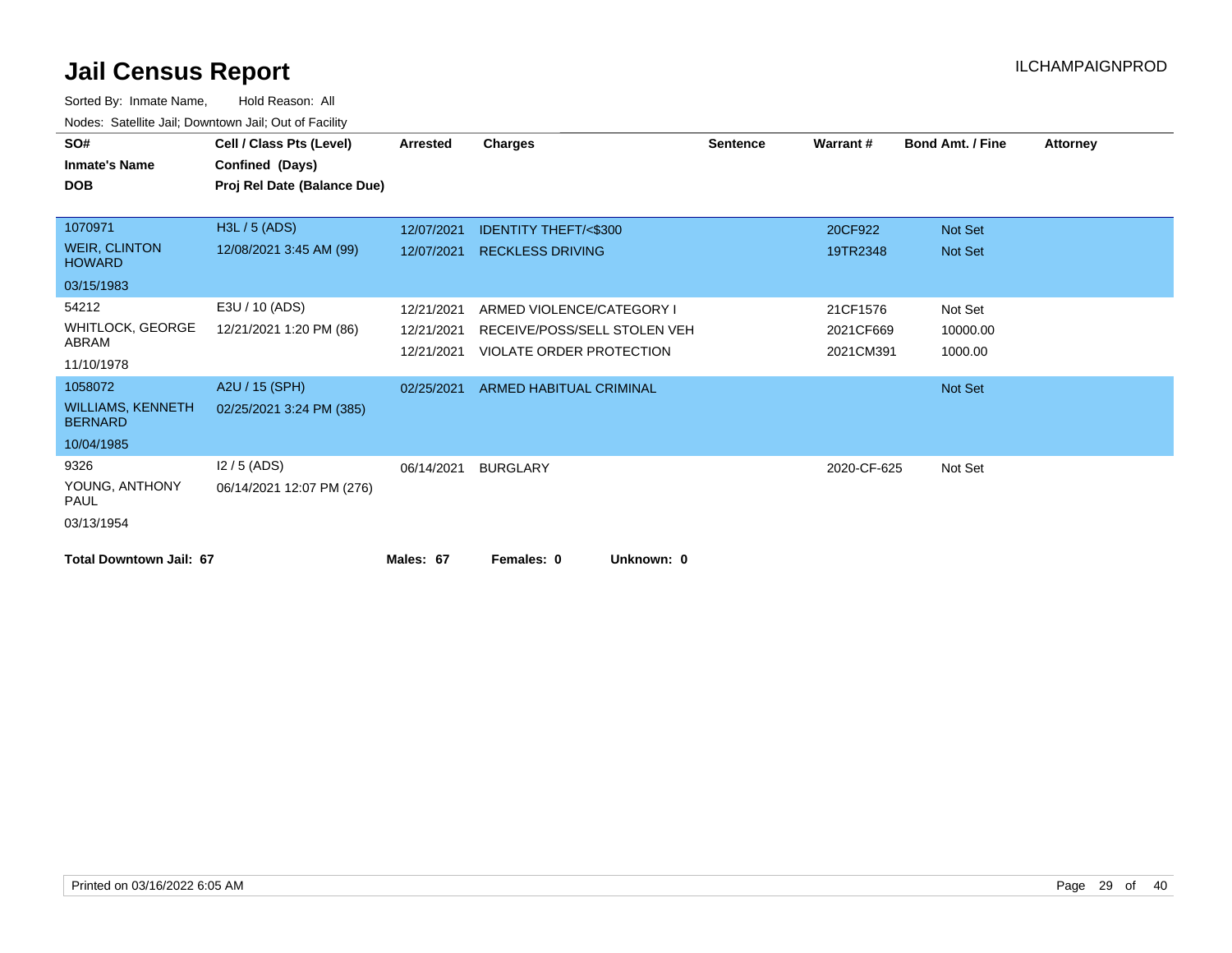Sorted By: Inmate Name, Hold Reason: All Nodes: Satellite Jail; Downtown Jail; Out of Facility

| <b>Out of Facility</b>          |                                              |                 |                                  |                 |            |                         |                 |
|---------------------------------|----------------------------------------------|-----------------|----------------------------------|-----------------|------------|-------------------------|-----------------|
| SO#                             | Cell / Class Pts (Level)                     | <b>Arrested</b> | <b>Charges</b>                   | <b>Sentence</b> | Warrant#   | <b>Bond Amt. / Fine</b> | <b>Attorney</b> |
| <b>Inmate's Name</b>            | Confined (Days)                              |                 |                                  |                 |            |                         |                 |
| <b>DOB</b>                      | Proj Rel Date (Balance Due)                  |                 |                                  |                 |            |                         |                 |
|                                 |                                              |                 |                                  |                 |            |                         |                 |
| 61095                           | <b>KAN / 10 (ADS)</b>                        | 05/02/2021      | HOME INVASION/CAUSE INJURY       |                 | 2021CF323  | 100000.00               |                 |
| AMOS, DERRICK<br><b>JAMES</b>   | 05/02/2021 9:02 PM (319)                     |                 |                                  |                 |            |                         |                 |
| 06/12/1985                      |                                              |                 |                                  |                 |            |                         |                 |
| 001078621                       | KAN / 10 (MED)                               | 12/23/2021      | <b>RESIDENTIAL BURGLARY</b>      |                 | 21CF1582   | Not Set                 |                 |
|                                 | BAILEY, DANIEL SCOTT 12/23/2021 9:44 AM (84) | 01/14/2022      | <b>PROBATION VIOLATION</b>       |                 | 21CF1445   | Not Set                 |                 |
|                                 |                                              |                 |                                  |                 |            |                         |                 |
| 05/09/1999                      |                                              |                 |                                  |                 |            |                         |                 |
| 19971                           | <b>EHD</b>                                   | 11/09/2021      | DRIVING RVK/SUSP DUI/SSS 4-9     |                 | 2021CF968  | Not Set                 |                 |
| <b>LYNN</b>                     | BARNESKE, RAYMOND 11/09/2021 9:32 AM (128)   |                 |                                  |                 |            |                         |                 |
| 08/17/1961                      | 5/6/2022 (0.00)                              |                 |                                  |                 |            |                         |                 |
| 516062                          | KAN / 15 (MAX)                               | 02/22/2021      | PHONE HARASSMENT/2+              |                 | 20CF194    | 5000.00                 |                 |
| BENNETT, JOHN<br><b>MICHAEL</b> | 02/22/2021 10:47 AM (388)                    | 02/22/2021      | AGG DISCH FIR/VEH/PC OFF/FRMAN   |                 | 21CF210    | No Bond                 |                 |
| 04/30/1986                      |                                              |                 |                                  |                 |            |                         |                 |
| 33993                           | <b>KAN / 10 (MED)</b>                        | 06/14/2021      | AGGRAVATED DOMESTIC BATTERY      |                 | 21CF688    | <b>Not Set</b>          |                 |
| <b>BOOKER, STEPHON</b>          | 06/14/2021 7:42 PM (276)                     | 06/14/2021      | POSSESSING A CONTROLLED SUBSTAND |                 | 21CF657    | Not Set                 |                 |
| <b>MONTELL</b>                  |                                              | 06/14/2021      | <b>PAROLE REVOCATION</b>         |                 | CH2103612  | No Bond                 |                 |
| 06/11/1971                      |                                              |                 |                                  |                 |            |                         |                 |
| 38273                           | EHD                                          | 02/23/2022      | AGG DUI/NO VALID DL              |                 | 2020CF1371 | Not Set                 |                 |
| BRADLEY,<br><b>CHRISTOPHER</b>  | 02/23/2022 9:14 AM (22)                      |                 |                                  |                 |            |                         |                 |

07/27/2021 AGG DISCHARGE FIREARM/VEH/SCH 21CF927 Not Set

#### BRIGGS, PATRICK **MONTAY**

08/05/2001

02/24/1974 4/7/2022 (0.00)

1074315 KAN / 15 (MAX)

08/03/2021 4:56 PM (226)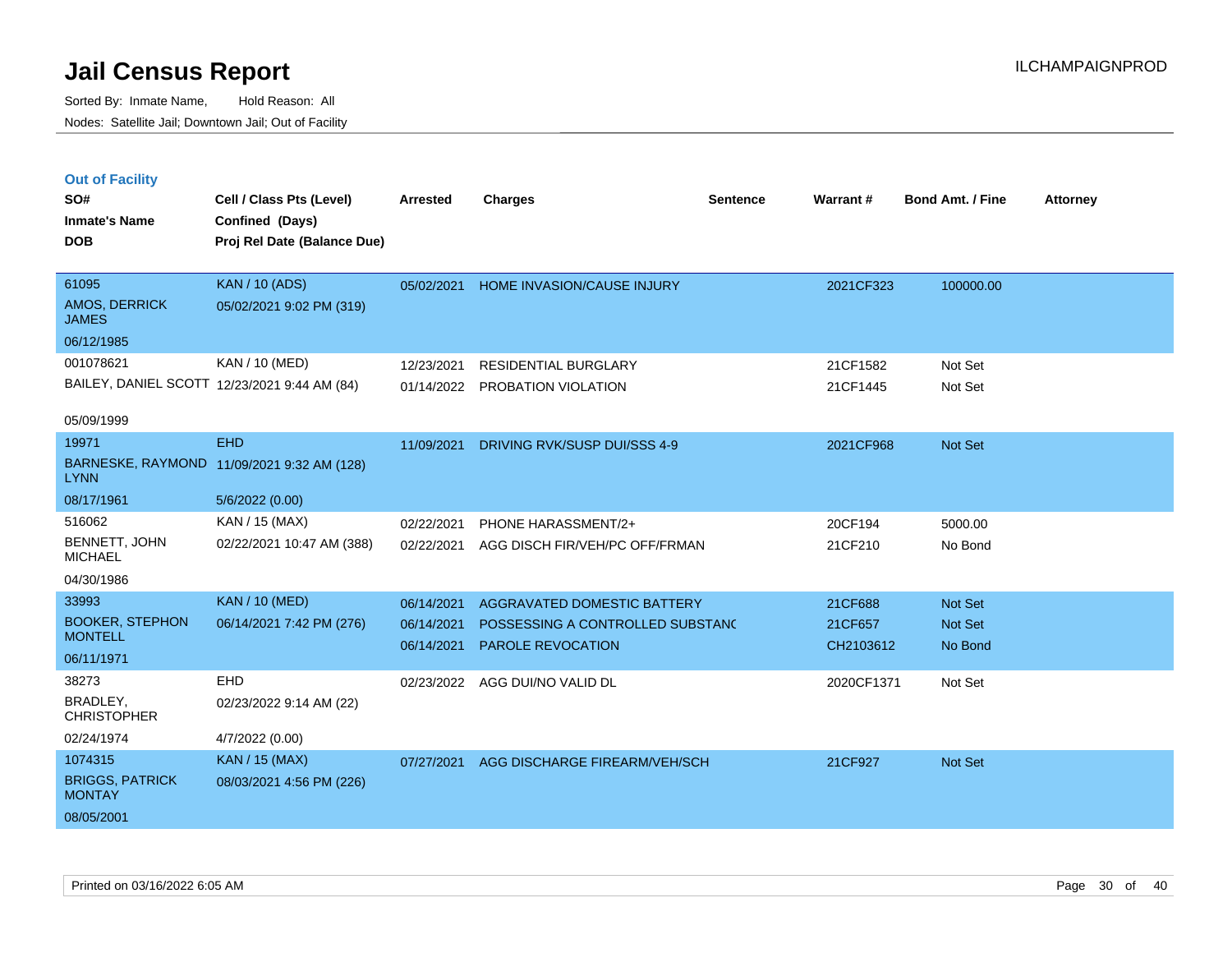| ivouss. Satellite Jali, Downtown Jali, Out of Facility |                                             |                 |                                          |                 |                 |                         |                 |
|--------------------------------------------------------|---------------------------------------------|-----------------|------------------------------------------|-----------------|-----------------|-------------------------|-----------------|
| SO#                                                    | Cell / Class Pts (Level)                    | <b>Arrested</b> | <b>Charges</b>                           | <b>Sentence</b> | <b>Warrant#</b> | <b>Bond Amt. / Fine</b> | <b>Attorney</b> |
| <b>Inmate's Name</b>                                   | Confined (Days)                             |                 |                                          |                 |                 |                         |                 |
| DOB                                                    | Proj Rel Date (Balance Due)                 |                 |                                          |                 |                 |                         |                 |
|                                                        |                                             |                 |                                          |                 |                 |                         |                 |
| 001078065                                              | <b>KAN / 10 (ADS)</b>                       |                 | 06/17/2021 AGG BATTERY/DISCHARGE FIREARM |                 | 21CF704         | 1000000.00              |                 |
| <b>BROWN, CHARMAN</b><br>LAKEEF                        | 06/17/2021 12:32 PM (273)                   |                 |                                          |                 |                 |                         |                 |
| 11/30/2002                                             |                                             |                 |                                          |                 |                 |                         |                 |
| 1038554                                                | KAN / 15 (MAX)                              | 08/18/2021      | ARMED HABITUAL CRIMINAL                  |                 | 21CF1162        | Not Set                 |                 |
| <b>BROWN, CORRION</b><br><b>DEVONTAE</b>               | 08/18/2021 5:40 PM (211)                    | 08/18/2021      | DELIVERY OF OR POSSESSION OF W/INT       |                 | 21CF1009        | No Bond                 |                 |
| 04/19/1995                                             |                                             |                 |                                          |                 |                 |                         |                 |
| 1038579                                                | <b>KAN / 15 (MAX)</b>                       | 08/18/2021      | FELON POSS/USE WEAPON/FIREARM            |                 | 21CF1010        | Not Set                 |                 |
| <b>BROWN, MARKEL</b><br>rikki                          | 08/18/2021 2:05 PM (211)                    |                 |                                          |                 |                 |                         |                 |
| 01/06/1995                                             |                                             |                 |                                          |                 |                 |                         |                 |
| 1003006                                                | KAN / 15 (MAX)                              | 08/19/2021      | FELON POSS/USE MACHINE GUN               |                 | 21CF1011        | No Bond                 |                 |
| <b>BROWN, ROCKEITH</b><br>JAVONTE                      | 08/19/2021 12:55 AM (210)                   |                 |                                          |                 |                 |                         |                 |
| 07/23/1991                                             |                                             |                 |                                          |                 |                 |                         |                 |
| 1068812                                                | <b>KAN</b> / 15 (MAX)                       | 12/21/2021      | AGG DISCHARGE FIREARM/OCC VEH            |                 | 21CF741         | <b>Not Set</b>          |                 |
| BRYANT, DANNY<br><b>EUGENE</b>                         | 12/21/2021 1:50 PM (86)                     | 12/21/2021      | FELON POSS/USE FIREARM PRIOR             |                 | 21CF1568        | Not Set                 |                 |
| 11/22/1989                                             |                                             |                 |                                          |                 |                 |                         |                 |
| 995894                                                 | KAN / 10 (ADS)                              | 12/28/2021      | FELON POSSESS WEAPON/2ND+                | 5y (DOC)        | 2020CF709       | No Bond                 |                 |
|                                                        | BUTLER, JAMES LYNN 12/28/2021 11:05 AM (79) |                 |                                          |                 |                 |                         |                 |
|                                                        |                                             |                 |                                          |                 |                 |                         |                 |
| 12/04/1991                                             |                                             |                 |                                          |                 |                 |                         |                 |
| 987334                                                 | <b>KAN / 15 (MAX)</b>                       | 03/10/2021      | ATTEMPT (FIRST DEGREE MURDER)            |                 | 19CF689         | Not Set                 |                 |
| <b>CAIN, ISAIAH</b><br><b>DEPRIEST</b>                 | 03/10/2021 2:22 PM (372)                    |                 |                                          |                 |                 |                         |                 |
| 12/23/1990                                             |                                             |                 |                                          |                 |                 |                         |                 |
| 992962                                                 | KAN / 15 (ADS)                              | 05/25/2021      | MURDER/INTENT TO KILL/INJURE             |                 | 2018CF1045      | 1000000.00              |                 |
| CAMPBELL, KEITH<br>KNAQEEB                             | 05/25/2021 1:19 PM (296)                    |                 |                                          |                 |                 |                         |                 |
| 07/22/1991                                             |                                             |                 |                                          |                 |                 |                         |                 |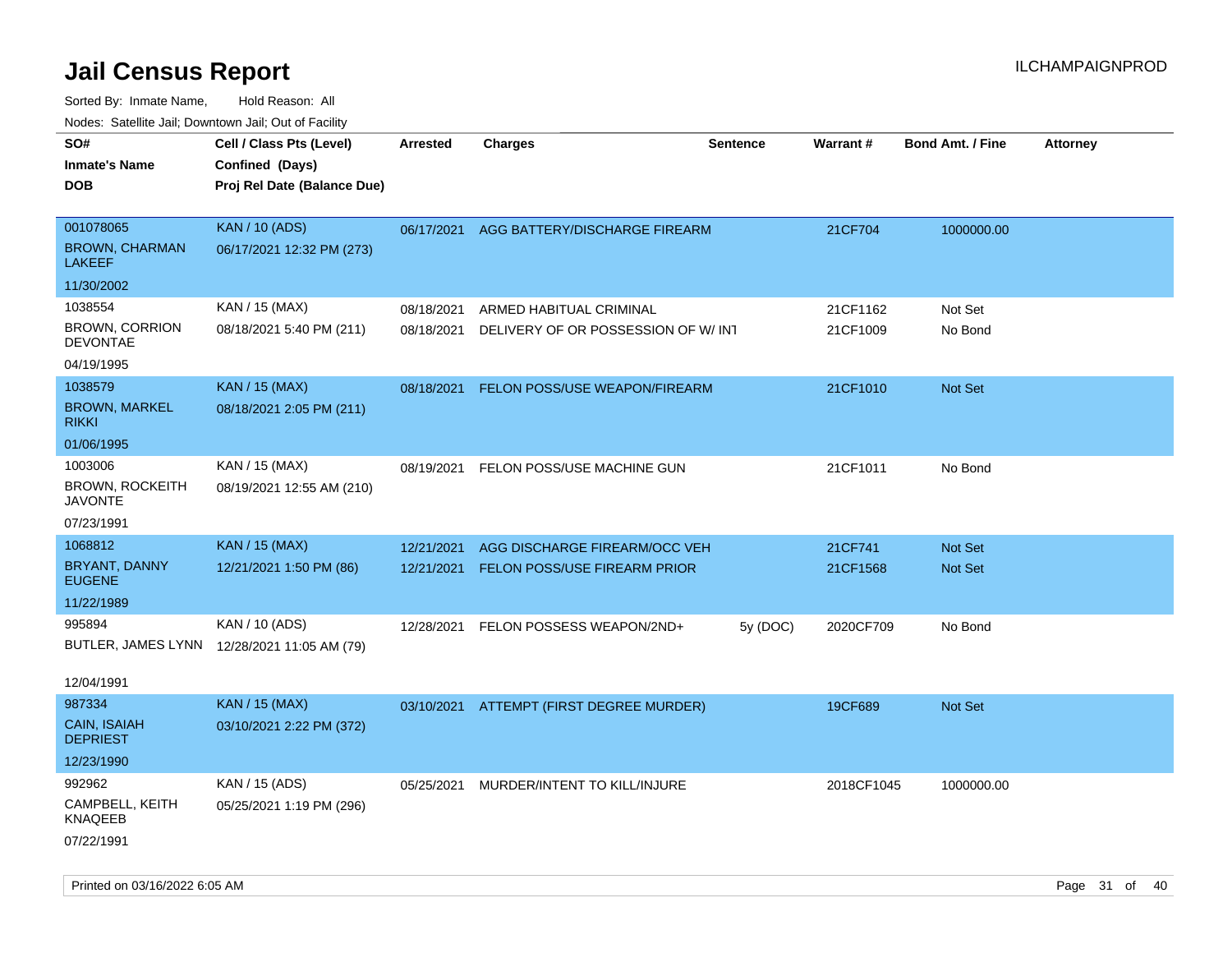Sorted By: Inmate Name, Hold Reason: All

Nodes: Satellite Jail; Downtown Jail; Out of Facility

| SO#                                       | Cell / Class Pts (Level)    | <b>Arrested</b> | <b>Charges</b>                          | <b>Sentence</b> | Warrant#   | <b>Bond Amt. / Fine</b> | <b>Attorney</b> |
|-------------------------------------------|-----------------------------|-----------------|-----------------------------------------|-----------------|------------|-------------------------|-----------------|
| <b>Inmate's Name</b>                      | Confined (Days)             |                 |                                         |                 |            |                         |                 |
| <b>DOB</b>                                | Proj Rel Date (Balance Due) |                 |                                         |                 |            |                         |                 |
|                                           |                             |                 |                                         |                 |            |                         |                 |
| 001078576                                 | <b>KAN / 15 (MAX)</b>       | 11/09/2021      | UNLAWFUL USE OF A WEAPON                |                 | 21CF1383   | Not Set                 |                 |
| <b>CARTER, DEMONDRE</b><br><b>DAVON</b>   | 11/09/2021 6:01 PM (128)    |                 |                                         |                 |            |                         |                 |
| 05/27/2001                                |                             |                 |                                         |                 |            |                         |                 |
| 1064992                                   | KAN / 15 (MAX)              | 09/20/2021      | ARMED VIOLENCE/CATEGORY I               |                 | 21CF1137   | Not Set                 |                 |
| CARTER, KEJUAN<br><b>JAVONTE</b>          | 09/20/2021 11:42 PM (178)   |                 |                                         |                 |            |                         |                 |
| 06/27/1998                                |                             |                 |                                         |                 |            |                         |                 |
| 001078729                                 | <b>KAN</b> / 15 (ADS)       |                 | 01/02/2022 MURDER/INTENT TO KILL/INJURE |                 | 20CF396    | 1000000.00              |                 |
| <b>CARTER, TROY</b><br><b>DEMON</b>       | 01/02/2022 10:29 AM (74)    |                 |                                         |                 |            |                         |                 |
| 01/02/2004                                |                             |                 |                                         |                 |            |                         |                 |
| 001078461                                 | KAN / 10 (MED)              | 10/07/2021      | AGG UNLAWFUL USE WEAPON/PERSON          |                 | 2021CF1209 | No Bond                 |                 |
| COLE, ERIC JOSE                           | 10/08/2021 12:25 AM (160)   | 10/07/2021      | AGG DOMESTIC BATTERY/STRANGLE           |                 | 2021CF1208 | Not Set                 |                 |
| 01/24/2002                                |                             |                 |                                         |                 |            |                         |                 |
| 1048488                                   | <b>KAN / 10 (ADS)</b>       | 12/30/2021      | ARMED VIOLENCE/CATEGORY I               |                 | 2022CF4    | Not Set                 |                 |
| COLSON, WAYNE<br><b>ARTHUR, Third</b>     | 12/30/2021 8:27 AM (77)     |                 |                                         |                 |            |                         |                 |
| 10/14/1995                                |                             |                 |                                         |                 |            |                         |                 |
| 57733                                     | KAN / 15 (SPH)              | 02/25/2020      | <b>HOMICIDE</b>                         |                 | 2020-CF250 | 2000000.00              |                 |
| <b>CRAIG, ANTOINE</b><br>DARRELL          | 02/25/2020 4:08 PM (751)    | 02/25/2020      | FELON POSS/USE WEAPON/FIREARM           |                 | 19CF-1827  | 80000.00                |                 |
| 10/09/1982                                |                             |                 |                                         |                 |            |                         |                 |
| 001077939                                 | <b>KAN / 10 (MED)</b>       | 05/10/2021      | FIREARM/FOID INVALID/NOT ELIG           |                 | 21CF526    | No Bond                 |                 |
| <b>CROSS, PATRICK</b><br><b>DONTRELLE</b> | 05/10/2021 7:31 PM (311)    | 06/02/2021      | POSS STOLEN VEHICLE > \$25,000          |                 | 21CF612    | Not Set                 |                 |
| 11/07/2001                                |                             |                 |                                         |                 |            |                         |                 |
| 25022                                     | EHD / 10 (MED)              |                 | 02/17/2022 AGG DUI/2/PASS<16            |                 | 2021CF560  | No Bond                 |                 |
| <b>CRUMP, ROBERT</b><br><b>ANTHONY</b>    | 02/17/2022 11:48 AM (28)    |                 |                                         |                 |            |                         |                 |
| 02/06/1966                                | 5/14/2022 (0.00)            |                 |                                         |                 |            |                         |                 |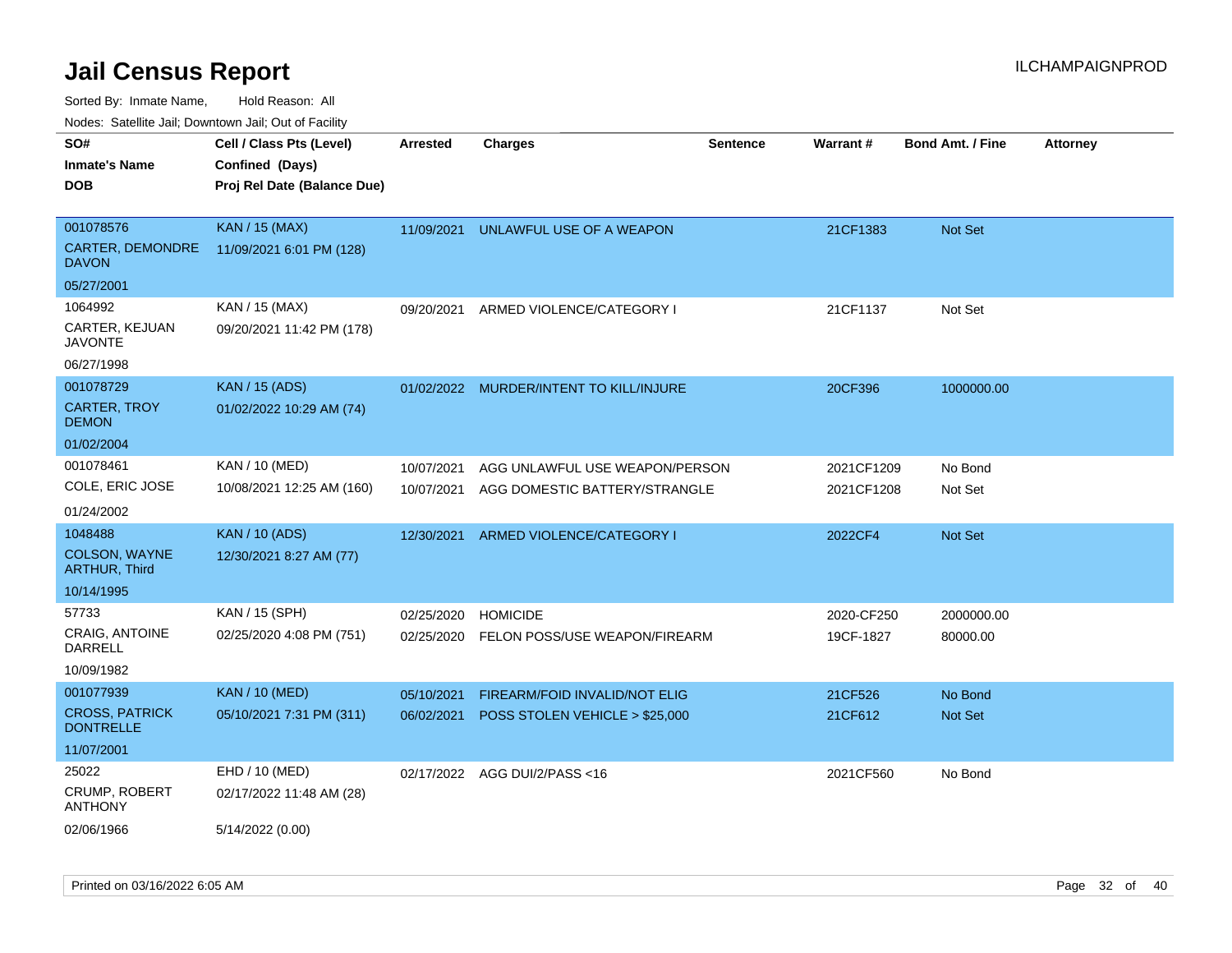| SO#<br><b>Inmate's Name</b><br><b>DOB</b>  | Cell / Class Pts (Level)<br>Confined (Days)<br>Proj Rel Date (Balance Due) | <b>Arrested</b>          | <b>Charges</b>                                                 | <b>Sentence</b> | Warrant#             | <b>Bond Amt. / Fine</b> | <b>Attorney</b>   |
|--------------------------------------------|----------------------------------------------------------------------------|--------------------------|----------------------------------------------------------------|-----------------|----------------------|-------------------------|-------------------|
| 1061304                                    | <b>KAN / 15 (MAX)</b>                                                      | 10/11/2021               | <b>ARMED HABITUAL CRIMINAL</b>                                 |                 | 21CF1226             | No Bond                 |                   |
| <b>DORRIS, KEMION</b><br><b>DAETOCE</b>    | 10/11/2021 7:30 PM (157)                                                   | 10/11/2021<br>10/11/2021 | <b>ARMED HABITUAL CRIMINAL</b><br><b>HOME INVASION/FIREARM</b> |                 | 21CF1227<br>21CF1228 | No Bond<br>No Bond      |                   |
| 11/19/1997                                 |                                                                            |                          |                                                                |                 |                      |                         |                   |
| 57266                                      | <b>EHD</b>                                                                 | 03/09/2022               | SPEEDING 35+ MPH OVER LIMIT                                    |                 | 2020TR6885           | Not Set                 |                   |
| FISCUS, DAKOTA VAN<br><b>MICHAEL</b>       | 03/09/2022 9:07 AM (8)                                                     |                          |                                                                |                 |                      |                         |                   |
| 03/16/1981                                 |                                                                            |                          |                                                                |                 |                      |                         |                   |
| 001077363                                  | <b>KAN / 25 (SPH)</b>                                                      | 10/30/2020               | <b>HOME INVASION/FIREARM</b>                                   | 10y (DOC)       | 20CF1202             | 500000.00               |                   |
| GARY, DAKOTA<br><b>TREVON</b>              | 10/30/2020 10:41 AM (503)                                                  |                          |                                                                |                 |                      |                         |                   |
| 12/31/2001                                 |                                                                            |                          |                                                                |                 |                      |                         |                   |
| 1013012                                    | KAN / 15 (MAX)                                                             | 07/08/2021               | FELON POSS/USE FIREARM PRIOR                                   |                 | 21CF798              | Not Set                 |                   |
| GARY, XAVIER LAMAR                         | 07/08/2021 9:24 AM (252)                                                   | 07/08/2021               | ATTEMPT (FIRST DEGREE MURDER)                                  |                 | 2021CF790            | 1000000.00              |                   |
| 12/14/1991                                 |                                                                            | 07/08/2021               | FELON POSS/USE FIREARM PRIOR                                   |                 | 2020CF650            | 25000.00                |                   |
| 1065946                                    | <b>KAN</b> / 10 (MED)                                                      | 09/04/2021               | AGG BATTERY/DISCHARGE FIREARM                                  |                 | 21CF1057             | 750000.00               |                   |
| <b>GODBOLT, DESMOND</b><br><b>DEVONTAE</b> | 09/04/2021 1:17 AM (194)                                                   | 09/04/2021               | RESIST/OBSTRUCTING A PEACE OFFICEI                             |                 | 21CM407              | <b>Not Set</b>          |                   |
| 11/15/1997                                 |                                                                            |                          |                                                                |                 |                      |                         |                   |
| 1070118                                    | KAN / 15 (MAX)                                                             | 08/31/2021               | AGGRAVATED DOMESTIC BATTERY                                    |                 | 21CF1049             | No Bond                 |                   |
| <b>GRAHAM, CORTEZ</b><br>LAMON             | 08/31/2021 9:32 PM (198)                                                   | 09/02/2021               | PROBATION VIOLATION                                            |                 | 21CF55               | Not Set                 |                   |
| 03/31/1976                                 |                                                                            |                          |                                                                |                 |                      |                         |                   |
| 1076506                                    | <b>KAN / 15 (MAX)</b>                                                      | 09/17/2021               | AGG UUW/PERSON/CM THREAT VIOL                                  |                 | 21CF1131             | Not Set                 |                   |
|                                            | GRAY, JAMARH EMERE 09/17/2021 10:41 AM (181)                               | 09/20/2021               | <b>DOMESTIC BATTERY</b>                                        |                 | 21CM430              | Not Set                 |                   |
| 06/21/2003                                 |                                                                            |                          |                                                                |                 |                      |                         |                   |
| 1055117                                    | <b>EHD</b>                                                                 | 02/15/2022               | AGG BATTERY/PUBLIC PLACE                                       |                 | 2021CM47             | Not Set                 |                   |
| GREAM, JOHN<br>ROBERT LEE                  | 02/15/2022 10:44 AM (30)                                                   |                          |                                                                |                 |                      |                         |                   |
| 08/23/1996                                 | 6/13/2022 (0.00)                                                           |                          |                                                                |                 |                      |                         |                   |
| Printed on 03/16/2022 6:05 AM              |                                                                            |                          |                                                                |                 |                      |                         | Page 33 of<br>-40 |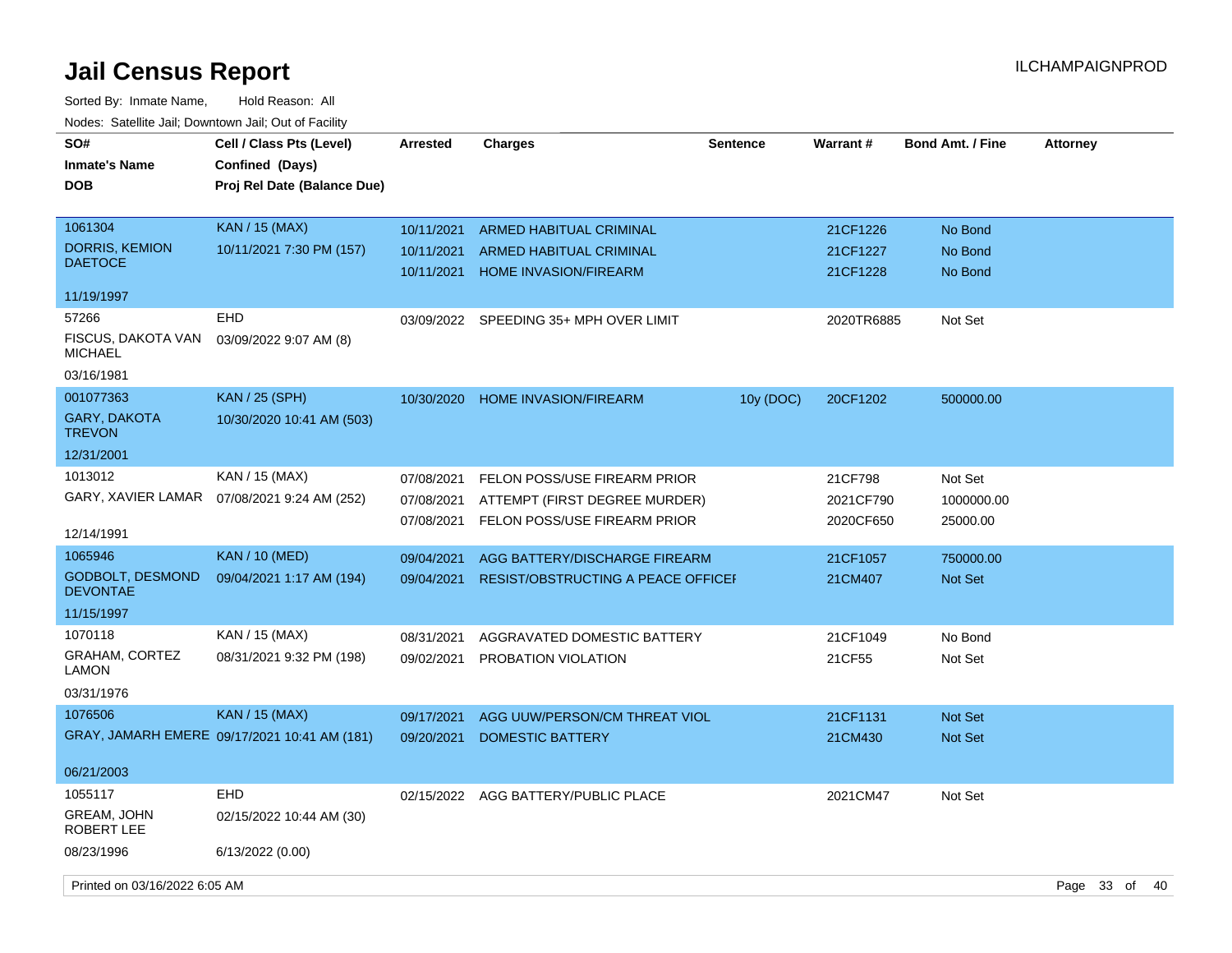| SO#                                   | Cell / Class Pts (Level)                   | Arrested             | <b>Charges</b>                          | <b>Sentence</b>      | Warrant#   | <b>Bond Amt. / Fine</b> | <b>Attorney</b> |
|---------------------------------------|--------------------------------------------|----------------------|-----------------------------------------|----------------------|------------|-------------------------|-----------------|
| <b>Inmate's Name</b>                  | Confined (Days)                            |                      |                                         |                      |            |                         |                 |
| <b>DOB</b>                            | Proj Rel Date (Balance Due)                |                      |                                         |                      |            |                         |                 |
|                                       |                                            |                      |                                         |                      |            |                         |                 |
| 1037683                               | <b>EHD</b>                                 |                      | 02/23/2022 AGG DUI/LIC SUSP OR REVOKED  |                      | 2020CF350  | Not Set                 |                 |
| <b>HARRISON, HAROLD</b><br><b>RAY</b> | 02/23/2022 10:01 AM (22)                   | 02/23/2022 AGG DUI/3 |                                         |                      | 2020CF1351 | Not Set                 |                 |
| 11/30/1963                            | 5/22/2022 (0.00)                           |                      |                                         |                      |            |                         |                 |
| 1045186                               | KAN / 15 (MAX)                             | 08/16/2021           | ARMED VIOLENCE/CATEGORY I               |                      | 21CF934    | 1000000.00              |                 |
| HOLBROOK, JOHNNIE                     | 08/16/2021 11:07 AM (213)                  | 08/16/2021           | FELON POSS/USE WEAPON/FIREARM           |                      | 19CF968    | Not Set                 |                 |
| <b>MATHIS</b>                         |                                            | 08/16/2021           | AGG FLEEING POLICE/21 MPH OVER          |                      | 21CF988    | Not Set                 |                 |
| 07/19/1996                            |                                            | 08/16/2021           | FELON POSS/USE WEAPON/FIREARM           |                      | 21CF989    | Not Set                 |                 |
| 972300                                | <b>KAN / 10 (MED)</b>                      | 12/22/2021           | <b>RESIDENTIAL BURGLARY</b>             |                      | 18CF1691   | 25000.00                |                 |
| HOLT, MICHAEL<br><b>TERRELL</b>       | 12/22/2021 8:36 AM (85)                    | 12/22/2021           | AGG CRIM SEX ABUSE/VICTIM <9            |                      | 19CF1277   | 250000.00               |                 |
| 12/25/1989                            |                                            |                      |                                         |                      |            |                         |                 |
| 001078146                             | KAN / 15 (MAX)                             | 07/09/2021           | AGG BATTERY/DISCHARGE FIREARM           |                      | 21CF795    | 1000000.00              |                 |
| HUNT, TEIGAN<br><b>JAZAIREO</b>       | 07/09/2021 12:41 PM (251)                  | 07/09/2021           | ARMED ROBBERY/ARMED W/FIREARM           |                      | 21CF806    | Not Set                 |                 |
| 05/14/2003                            |                                            |                      |                                         |                      |            |                         |                 |
| 989743                                | <b>KAN / 15 (ADS)</b>                      | 04/13/2021           | <b>AGGRAVATED DOMESTIC BATTERY</b>      |                      | 21CF399    | Not Set                 |                 |
| <b>JACKSON, STEVE</b><br><b>ALLEN</b> | 04/13/2021 2:45 AM (338)                   |                      |                                         |                      |            |                         |                 |
| 06/04/1991                            |                                            |                      |                                         |                      |            |                         |                 |
| 001078788                             | KAN / 5 (ADS)                              |                      | 01/21/2022 AGGRAVATED BATTERY           |                      | 22CF93     | Not Set                 |                 |
|                                       | JOHNSON, BRENTON Z 01/21/2022 8:33 PM (55) |                      |                                         |                      |            |                         |                 |
| 08/07/1987                            |                                            |                      |                                         |                      |            |                         |                 |
| 57271                                 | <b>EHD</b>                                 | 03/08/2022           | DRIVING RVK/SUSP DUI/SSS 4-9            |                      | 2021CF34   | Not Set                 |                 |
| <b>KEYS, CAPREE</b><br><b>REMONE</b>  | 03/08/2022 9:17 AM (9)                     |                      | 03/08/2022 DRIVING RVK/SUSP DUI/SSS 4-9 |                      | 2020CF1116 | Not Set                 |                 |
| 11/23/1982                            | 9/3/2022 (0.00)                            |                      |                                         |                      |            |                         |                 |
| 001078401                             | KAN / 10 (ADS)                             |                      | 09/19/2021 UNLAWFUL VEHICULAR INVASION  | 3y/6m (DOC) 21CF1134 |            | Not Set                 |                 |
| KNIGHT, ERIC Junior                   | 09/19/2021 7:32 PM (179)                   |                      |                                         |                      |            |                         |                 |
| 07/11/1991                            |                                            |                      |                                         |                      |            |                         |                 |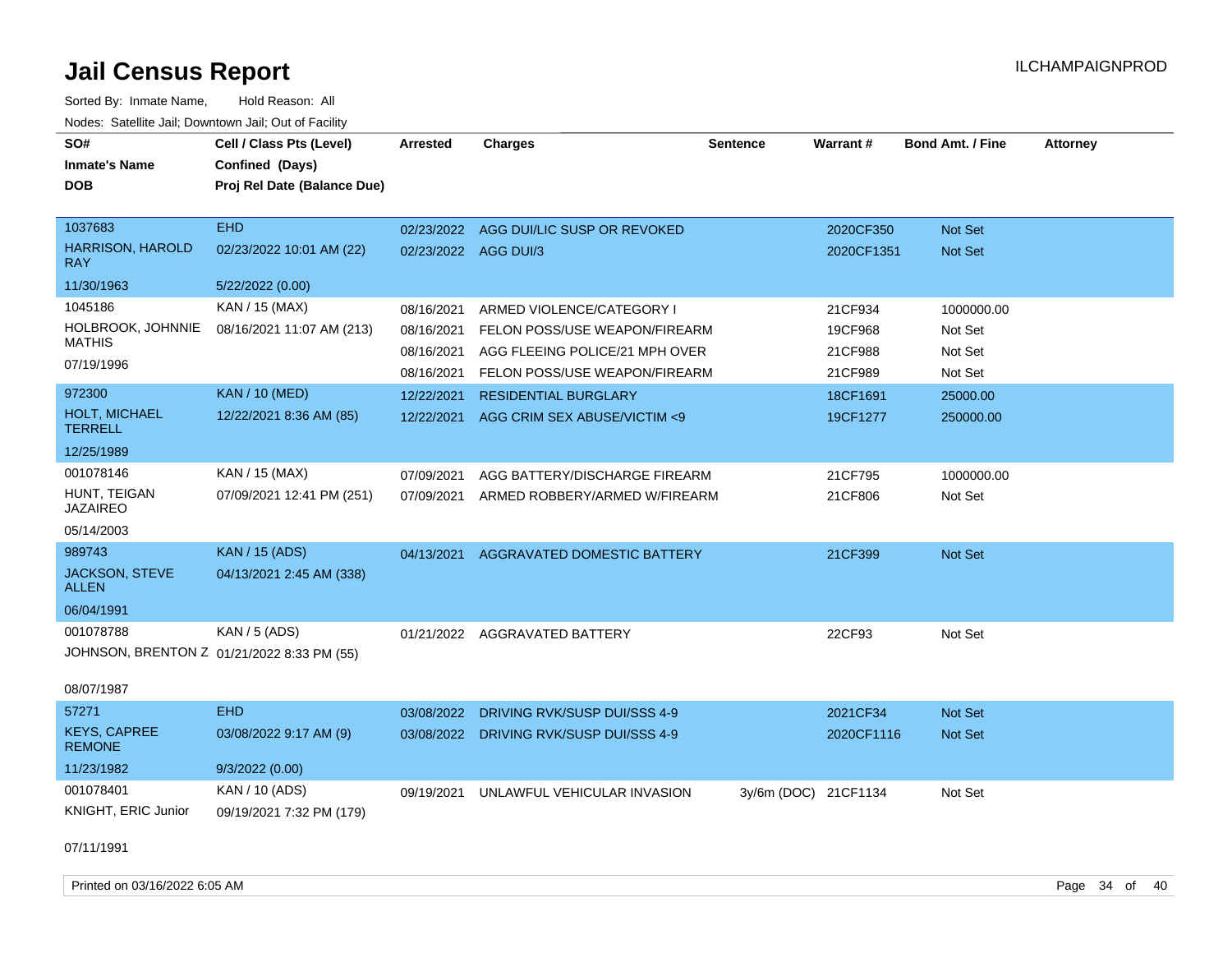| SO#                                             | Cell / Class Pts (Level)    | <b>Arrested</b>      | <b>Charges</b>                           | <b>Sentence</b> | Warrant#   | <b>Bond Amt. / Fine</b> | <b>Attorney</b> |
|-------------------------------------------------|-----------------------------|----------------------|------------------------------------------|-----------------|------------|-------------------------|-----------------|
| <b>Inmate's Name</b>                            | Confined (Days)             |                      |                                          |                 |            |                         |                 |
| <b>DOB</b>                                      | Proj Rel Date (Balance Due) |                      |                                          |                 |            |                         |                 |
|                                                 |                             |                      |                                          |                 |            |                         |                 |
| 1064445                                         | <b>KAN / 15 (MAX)</b>       | 04/23/2021           | AGG DISCHARGE FIREARM/OCC VEH            |                 | 2021CF295  | 500000.00               |                 |
| LARUE, TERENCE                                  | 04/23/2021 11:18 AM (328)   | 04/23/2021           | POSSESS 15<100 GRAMS COCAINE             |                 | 19CF1052   | 10000.00                |                 |
| <b>TRAMEL</b>                                   |                             | 04/23/2021           | FELON POSS/USE FIREARM/PAROLE            |                 | 21CF899    | Not Set                 |                 |
| 12/23/1998                                      |                             |                      |                                          |                 |            |                         |                 |
| 001078237                                       | KAN / 15 (ADS)              | 08/03/2021           | AGG DISCHARGE FIREARM/OCC VEH            |                 | 21CF928    | No Bond                 |                 |
| LAWS, TERON<br><b>RAMONTE</b>                   | 08/03/2021 6:29 PM (226)    |                      |                                          |                 |            |                         |                 |
| 04/03/2001                                      |                             |                      |                                          |                 |            |                         |                 |
| 001078470                                       | <b>KAN / 15 (MAX)</b>       | 10/10/2021           | MURDER/INTENT TO KILL/INJURE             |                 | 21CF1221   | Not Set                 |                 |
| LEE, AMAHRION<br><b>JA'MERE</b>                 | 10/10/2021 1:23 PM (158)    |                      |                                          |                 |            |                         |                 |
| 11/05/2002                                      |                             |                      |                                          |                 |            |                         |                 |
| 56792                                           | KAN / 10 (MED)              | 02/02/2021           | ARMED HABITUAL CRIMINAL                  |                 | 2021CF141  | 500000.00               |                 |
| LILLARD, LAWRENCE<br><b>TYRONE</b>              | 02/02/2021 2:11 PM (408)    | 02/22/2021           | DRIVING ON REVOKED LICENSE               |                 | 21TR426    | 5000.00                 |                 |
| 10/20/1982                                      |                             |                      |                                          |                 |            |                         |                 |
| 40877                                           | <b>EHD</b>                  | 02/01/2022 AGG DUI/3 |                                          |                 | 2020CF986  | Not Set                 |                 |
| MABRY-HALL,<br><b>REBECCA SUE</b>               | 02/01/2022 9:32 AM (44)     |                      |                                          |                 |            |                         |                 |
| 03/21/1971                                      | 5/1/2022(0.00)              |                      |                                          |                 |            |                         |                 |
| 001078575                                       | KAN / 10 (MED)              | 11/09/2021           | <b>GUNRUNNING</b>                        |                 | 21CF1330   | 750000.00               |                 |
| MCLAURIN, KEYON A                               | 11/09/2021 12:41 PM (128)   |                      |                                          |                 |            |                         |                 |
| 11/19/2002                                      |                             |                      |                                          |                 |            |                         |                 |
| 1011046                                         | <b>KAN</b> / 15 (ADS)       |                      | 04/10/2021 ATTEMPT (FIRST DEGREE MURDER) |                 | 21CF392    | Not Set                 |                 |
| <b>MILES, DARRION</b><br><b>ANTONIO KEVONTA</b> | 04/11/2021 12:46 AM (340)   |                      |                                          |                 |            |                         |                 |
| 03/18/1990                                      |                             |                      |                                          |                 |            |                         |                 |
| 001077278                                       | KAN / 15 (MAX)              | 10/06/2020           | MURDER/INTENT TO KILL/INJURE             |                 | 2020CF146  | 2000000.00              |                 |
| MILLER, D'ANDRE                                 | 10/06/2020 12:49 PM (527)   | 10/06/2020           | AGG FLEEING POLICE/21 MPH OVER           |                 | 2019CF1171 | 50000.00                |                 |
| 09/08/1986                                      |                             |                      |                                          |                 |            |                         |                 |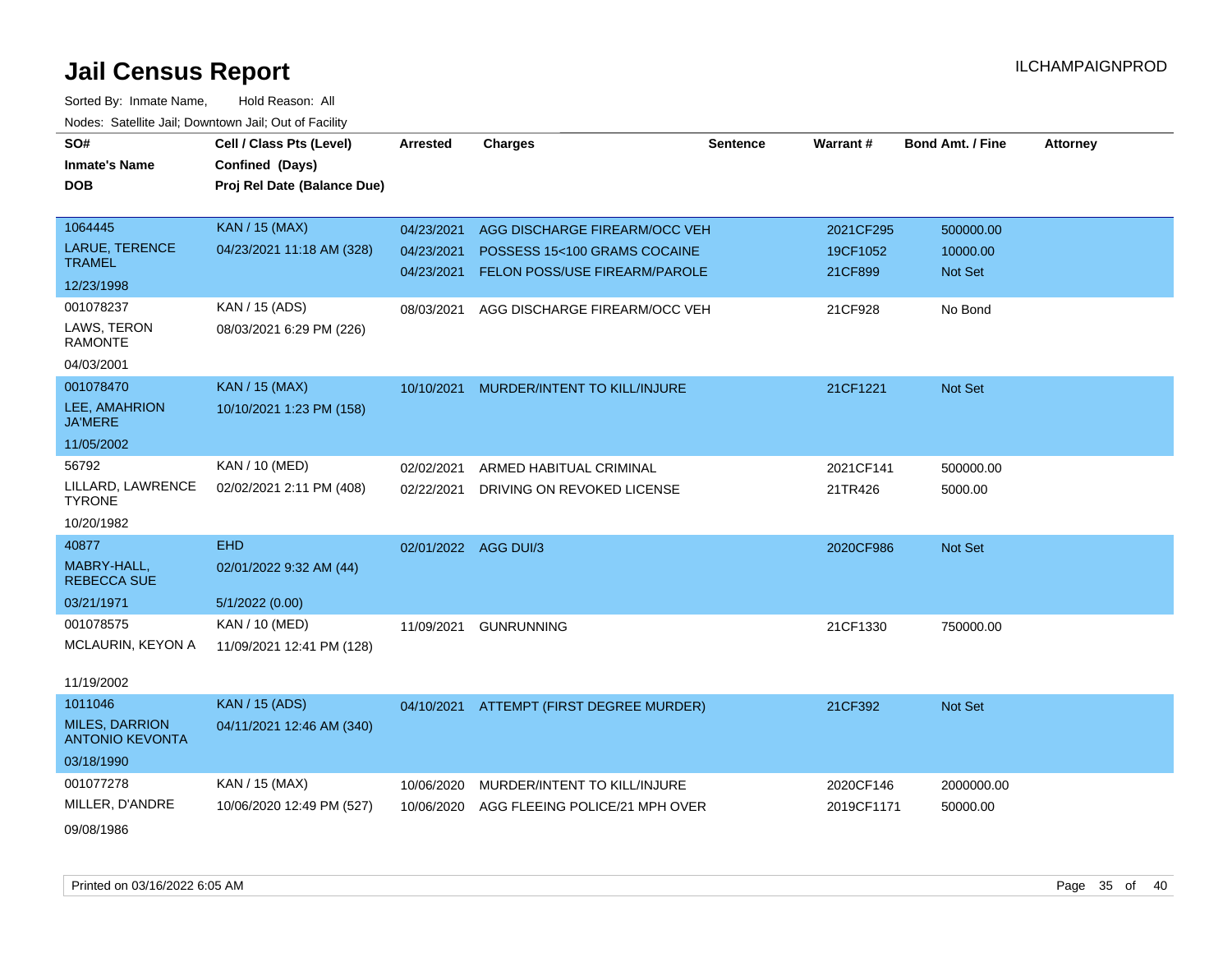| SO#<br><b>Inmate's Name</b><br><b>DOB</b>                   | Cell / Class Pts (Level)<br>Confined (Days)<br>Proj Rel Date (Balance Due) | Arrested                 | <b>Charges</b>                                                 | <b>Sentence</b> | <b>Warrant#</b>     | <b>Bond Amt. / Fine</b> | <b>Attorney</b> |
|-------------------------------------------------------------|----------------------------------------------------------------------------|--------------------------|----------------------------------------------------------------|-----------------|---------------------|-------------------------|-----------------|
| 001078712<br>MONTGOMERY,<br><b>RASHARD MYKI</b>             | <b>KAN / 10 (MED)</b><br>12/23/2021 4:27 PM (84)                           | 12/23/2021               | AGG DISCH FIREARM/1ST AID PERS                                 |                 | 21CF1581            | Not Set                 |                 |
| 11/05/2001                                                  |                                                                            |                          |                                                                |                 |                     |                         |                 |
| 1026477<br>NEWBILL, DEVONTRE<br><b>LAMONT</b><br>11/22/1993 | KAN / 15 (ADS)<br>09/21/2021 2:27 AM (177)                                 | 09/21/2021<br>09/22/2021 | AGG DISCHARGE FIREARM/OCC VEH<br>PROBATION VIOLATION           |                 | 21CF1138<br>20CF577 | Not Set<br>Not Set      |                 |
| 1072907                                                     | <b>KAN</b>                                                                 | 07/14/2021               |                                                                |                 | 2021-CF-832         | 2000000.00              |                 |
| NIKOLAEV, YEVGENIY                                          | 07/14/2021 10:10 PM (246)                                                  | 07/14/2021               | ATTEMPT (FIRST DEGREE MURDER)<br>CRIMINAL DAMAGE <\$500/SCHOOL |                 | 2021CF840           | 5000.00                 |                 |
| 10/06/1983                                                  |                                                                            |                          |                                                                |                 |                     |                         |                 |
| 001078558<br>PARRISH, DOMINIC<br>WALTER                     | KAN / 10 (MED)<br>11/03/2021 1:25 PM (134)                                 | 11/03/2021               | UNLAWFUL USE OF A WEAPON                                       |                 | 21CF1352            | Not Set                 |                 |
| 08/23/2001                                                  |                                                                            |                          |                                                                |                 |                     |                         |                 |
| 001078063                                                   | <b>KAN / 15 (MAX)</b>                                                      | 06/15/2021               | AGG CRIM SEX ASSAULT/WEAPON                                    |                 | 2021CF678           | 1000000.00              |                 |
|                                                             | PERRY, ROBERT Junior 06/15/2021 4:37 PM (275)                              | 06/15/2021               | <b>ROBBERY</b>                                                 |                 | 2021CF159           | 25000.00                |                 |
| 12/21/1990                                                  |                                                                            |                          |                                                                |                 |                     |                         |                 |
| 37559                                                       | <b>EHD</b>                                                                 |                          | 01/12/2022 DRIVING ON REVOKED LICENSE                          |                 | 2021TR2685          | Not Set                 |                 |
| PICKENS, DAVID<br>EUGENE                                    | 01/12/2022 10:16 AM (64)                                                   |                          |                                                                |                 |                     |                         |                 |
| 02/01/1973                                                  | 3/12/2022 (0.00)                                                           |                          |                                                                |                 |                     |                         |                 |
| 001078799                                                   | <b>KAN / 10 (MED)</b>                                                      |                          | 01/27/2022 FIREARM/FOID INVALID/NOT ELIG                       |                 | 22CF116             | <b>Not Set</b>          |                 |
| PURNELL, MARKISE<br><b>MONROE</b>                           | 01/27/2022 9:50 AM (49)                                                    |                          |                                                                |                 |                     |                         |                 |
| 07/13/2002                                                  |                                                                            |                          |                                                                |                 |                     |                         |                 |
| 001077614<br><b>DEVON</b>                                   | KAN / 15 (MAX)<br>ROBINSON, DONTRELL 01/17/2021 3:08 PM (424)              |                          | 01/17/2021 ATTEMPT (FIRST DEGREE MURDER)                       |                 | 21CF66              | Not Set                 |                 |
| 09/22/2002                                                  |                                                                            |                          |                                                                |                 |                     |                         |                 |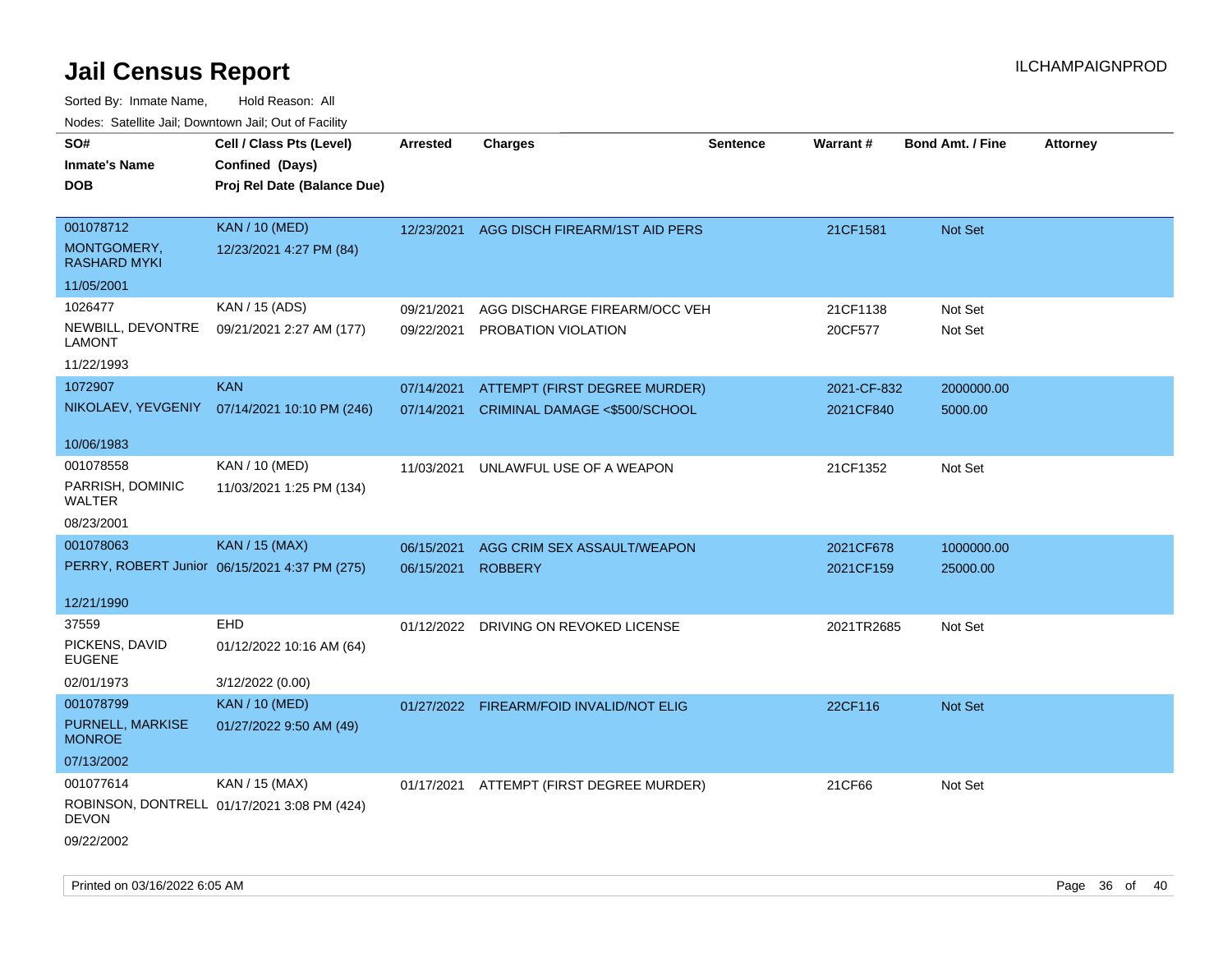| SO#<br><b>Inmate's Name</b><br><b>DOB</b>                     | Cell / Class Pts (Level)<br>Confined (Days)<br>Proj Rel Date (Balance Due) | <b>Arrested</b>                        | <b>Charges</b>                                                                 | <b>Sentence</b> | Warrant#                                | <b>Bond Amt. / Fine</b>            | <b>Attorney</b> |
|---------------------------------------------------------------|----------------------------------------------------------------------------|----------------------------------------|--------------------------------------------------------------------------------|-----------------|-----------------------------------------|------------------------------------|-----------------|
| 1061216<br><b>RUNGE, ANDRE</b><br><b>MARSEAN</b>              | <b>KAN / 10 (MED)</b><br>06/22/2021 4:42 PM (268)                          | 06/22/2021                             | <b>HOME INVASION/FIREARM</b>                                                   |                 | 21CF727                                 | Not Set                            |                 |
| 12/05/1997<br>650295<br>SANDAGE, JERALD                       | <b>PIA / 50 (MAX)</b><br>04/22/2020 6:30 AM (694)                          | 04/22/2020<br>04/22/2020               | CRIMINAL SEXUAL ASSAULT<br>CRIMINAL SEXUAL ASSAULT                             |                 | 2020-CF407<br>2020-CF408                | 750000.00<br>750000.00             |                 |
| <b>EUGENE</b><br>06/07/1971                                   |                                                                            | 04/22/2020<br>04/22/2020<br>04/22/2020 | <b>CRIMINAL SEXUAL ABUSE</b><br>CRIMINAL SEXUAL ASSAULT<br>OFFICIAL MISCONDUCT |                 | 2020-CF409<br>2020-CF410<br>2019-CF1811 | 750000.00<br>750000.00<br>25000.00 |                 |
| 59178<br><b>SANDERS, MICHAEL</b><br><b>JEAN</b><br>12/22/1967 | <b>KAN / 15 (MAX)</b><br>12/13/2021 4:17 PM (94)                           | 12/13/2021                             | AGG DISCHARGE FIREARM/OCC VEH                                                  |                 | 21CF1274                                | 1500000.00                         |                 |
| 001078704<br>SHORTER, JAQUAN<br><b>MAURICE</b><br>10/08/1998  | KAN / 15 (MAX)<br>12/23/2021 1:23 AM (84)                                  | 12/21/2021                             | MURDER/INTENT TO KILL/INJURE                                                   |                 | 21CF1575                                | Not Set                            |                 |
| 1062194<br>SIMMONS, MICHAEL<br><b>JAMAL</b><br>11/03/1997     | <b>KAN / 15 (MAX)</b><br>02/27/2020 1:11 PM (749)                          | 02/27/2020<br>09/23/2020               | MURDER/OTHER FORCIBLE FELONY<br>AGG BATTERY/DISCHARGE FIREARM                  |                 | 20CF-247<br>20CF1061                    | 1000000.00<br><b>Not Set</b>       |                 |
| 001078115<br>SMITH, JAMES<br>NASHAUN, Junior<br>09/18/2000    | KAN / 15 (MAX)<br>07/01/2021 2:44 PM (259)                                 | 07/01/2021                             | ARMED VIOLENCE/CATEGORY I                                                      | 5y (DOC)        | 21CF772                                 | Not Set                            |                 |
| 1038158<br>SMITH, RASHAD<br><b>JARECE</b><br>09/16/1995       | <b>KAN / 10 (MED)</b><br>02/04/2022 11:42 PM (41)                          | 02/04/2022                             | <b>CRIMINAL SEX ASSAULT/CONSENT</b>                                            |                 | 22CF146                                 | Not Set                            |                 |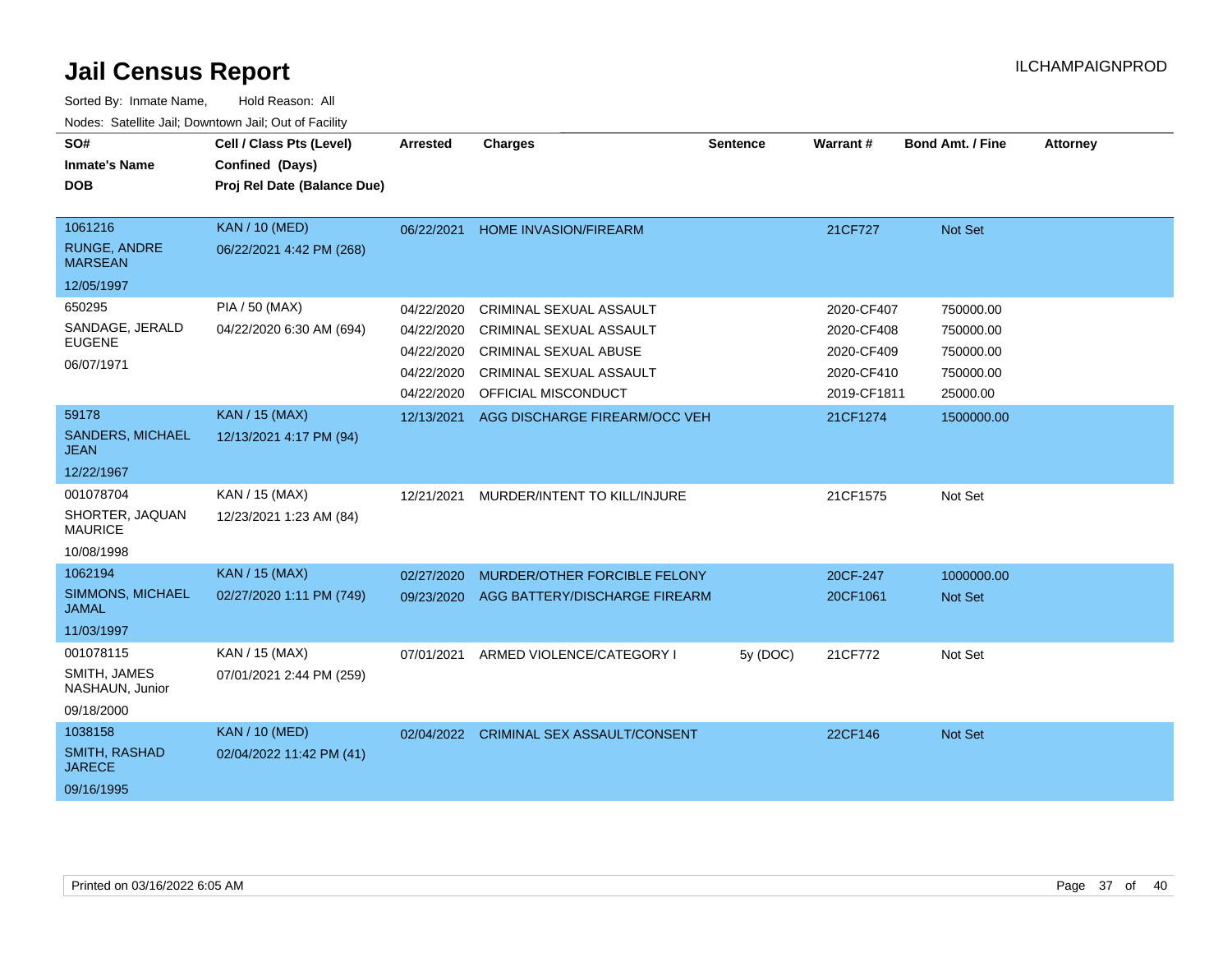| SO#                                  | Cell / Class Pts (Level)                      | <b>Arrested</b> | <b>Charges</b>                            | <b>Sentence</b> | Warrant#   | <b>Bond Amt. / Fine</b> | <b>Attorney</b> |
|--------------------------------------|-----------------------------------------------|-----------------|-------------------------------------------|-----------------|------------|-------------------------|-----------------|
| <b>Inmate's Name</b>                 | Confined (Days)                               |                 |                                           |                 |            |                         |                 |
| <b>DOB</b>                           | Proj Rel Date (Balance Due)                   |                 |                                           |                 |            |                         |                 |
|                                      |                                               |                 |                                           |                 |            |                         |                 |
| 001077868                            | <b>KAN / 15 (MAX)</b>                         | 04/21/2021      | ARMED ROBBERY/ARMED W/FIREARM             |                 | 21CF445    | Not Set                 |                 |
| SPEARMENT,<br><b>KENTRELL</b>        | 04/21/2021 9:48 PM (330)                      | 08/19/2021      | FLEEING/ATTEMPT ELUDE OFFICER             |                 | 2021TR1053 | 1000.00                 |                 |
| 01/21/2002                           |                                               |                 |                                           |                 |            |                         |                 |
| 11979                                | <b>EHD</b>                                    |                 | 01/11/2022 AGG FLEEING POLICE/21 MPH OVER |                 | 2021CF629  | Not Set                 |                 |
| STARK, JACK LYNN                     | 01/11/2022 10:13 AM (65)                      |                 |                                           |                 |            |                         |                 |
| 12/31/1955                           | 4/9/2022 (0.00)                               |                 |                                           |                 |            |                         |                 |
| 65920                                | <b>KAN / 15 (MAX)</b>                         | 12/21/2021      | ARMED ROBBERY/ARMED W/FIREARM             |                 | 21CF1543   | 100000.00               |                 |
| TAPSCOTT,<br><b>CORNELIUS</b>        | 12/21/2021 10:57 PM (86)                      |                 |                                           |                 |            |                         |                 |
| 07/14/1985                           |                                               |                 |                                           |                 |            |                         |                 |
| 1046632                              | KAN / 15 (MAX)                                | 09/14/2021      | ARMED VIOLENCE/CATEGORY II                |                 | 21CF912    | 750000.00               |                 |
|                                      | TATE, JAVON MARQUIS 09/14/2021 12:10 PM (184) |                 |                                           |                 |            |                         |                 |
|                                      |                                               |                 |                                           |                 |            |                         |                 |
| 08/10/1996                           |                                               |                 |                                           |                 |            |                         |                 |
| 1033031                              | <b>KAN / 15 (MAX)</b>                         | 08/19/2020      | *AGG BATTERY W/FIREARM/PERSON             |                 | 2020-CF923 | 500000.00               |                 |
| <b>TOMS, ANDREW</b><br><b>CHUCKY</b> | 08/19/2020 5:59 PM (575)                      |                 |                                           |                 |            |                         |                 |
| 09/28/1978                           |                                               |                 |                                           |                 |            |                         |                 |
| 1004142                              | KAN / 15 (MAX)                                | 10/27/2021      | POSSESSION OF METH/15<100GRAMS            |                 | 2021CF1298 | 1500000.00              |                 |
| TOY, KAYON LARENZ                    | 10/22/2021 1:01 PM (146)                      |                 |                                           |                 |            |                         |                 |
| 09/12/1991                           |                                               |                 |                                           |                 |            |                         |                 |
| 001078386                            | <b>KAN / 10 (MED)</b>                         | 09/14/2021      | POSSESSION OF STOLEN FIREARM              | 3y (DOC)        | 2021CF1099 | No Bond                 |                 |
| <b>TURNER, AMARIO</b>                | 09/14/2021 11:42 PM (184)                     |                 |                                           |                 |            |                         |                 |
| 09/23/2002                           |                                               |                 |                                           |                 |            |                         |                 |
| 961786                               | KAN / 15 (ADS)                                |                 |                                           |                 |            |                         |                 |
|                                      |                                               | 01/24/2022      | ARMED HABITUAL CRIMINAL                   |                 | 22CF104    | Not Set                 |                 |
| WARREN, DESIE<br>ARNEZ               | 01/24/2022 7:23 AM (52)                       |                 |                                           |                 |            |                         |                 |
| 04/28/1988                           |                                               |                 |                                           |                 |            |                         |                 |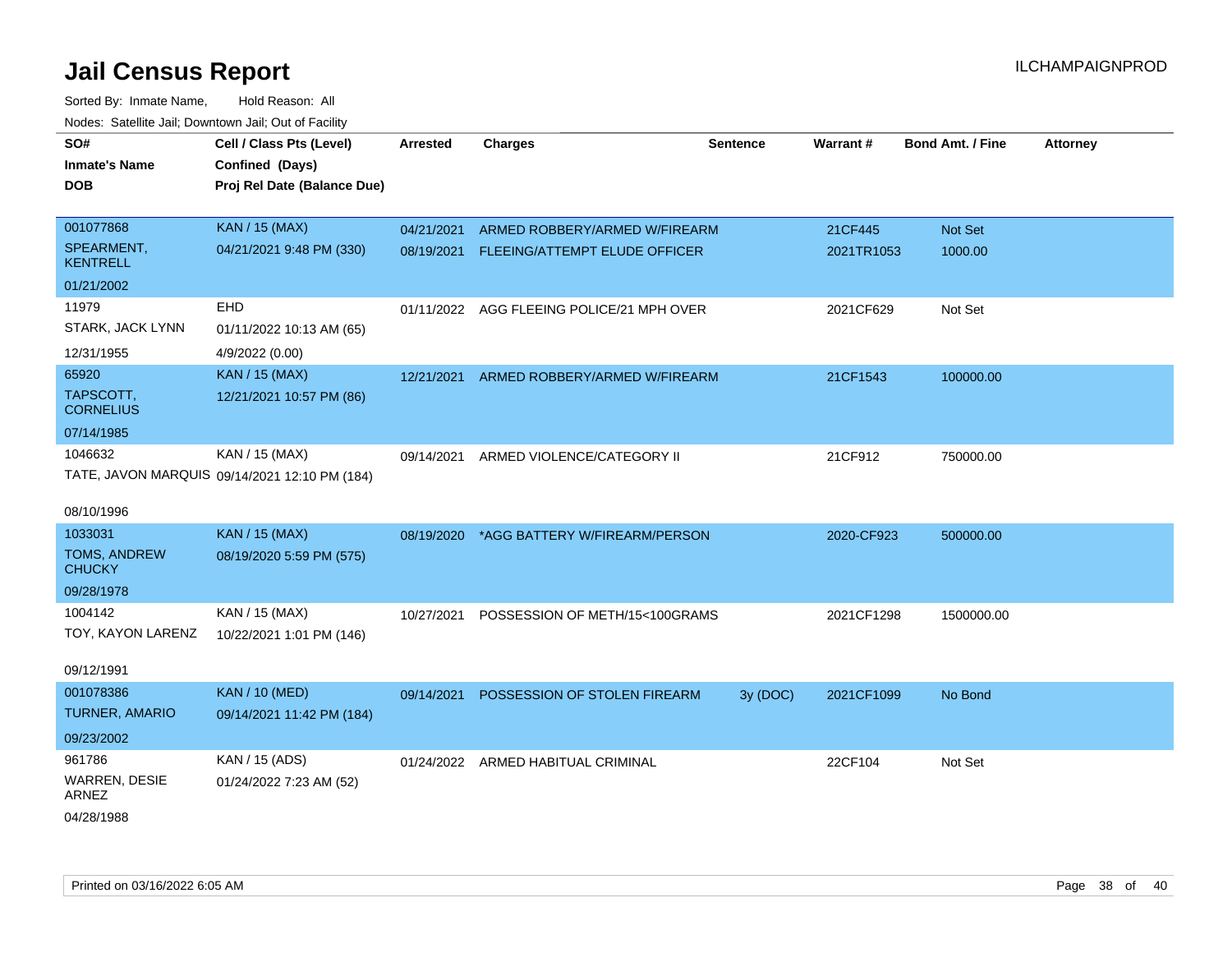| SO#<br><b>Inmate's Name</b><br><b>DOB</b>  | Cell / Class Pts (Level)<br>Confined (Days)<br>Proj Rel Date (Balance Due) | <b>Arrested</b> | <b>Charges</b>                       | <b>Sentence</b> | Warrant#      | <b>Bond Amt. / Fine</b> | <b>Attorney</b> |
|--------------------------------------------|----------------------------------------------------------------------------|-----------------|--------------------------------------|-----------------|---------------|-------------------------|-----------------|
|                                            |                                                                            |                 |                                      |                 |               |                         |                 |
| 1062558                                    | <b>KAN / 10 (MED)</b>                                                      | 10/02/2021      | FELON POSS/USE WEAPON/FIREARM        |                 | 21CF1185      | Not Set                 |                 |
| <b>WELLS, JIAMANTE</b><br><b>AMORE</b>     | 10/02/2021 8:29 PM (166)                                                   |                 |                                      |                 |               |                         |                 |
| 09/02/1995                                 |                                                                            |                 |                                      |                 |               |                         |                 |
| 1002033                                    | KAN / 15 (MAX)                                                             | 09/08/2021      | DRIVING ON SUSPENDED LICENSE         |                 | 2019-TR-11944 | 5000.00                 |                 |
| <b>WEST, ANTONIO</b>                       | 09/08/2021 11:01 PM (190)                                                  | 09/08/2021      | ARMED ROBBERY/ARMED W/FIREARM        |                 | 2020-CF-1406  | 500000.00               |                 |
| <b>DEONTA</b>                              |                                                                            | 09/08/2021      | AGG UNLAWFUL USE OF WEAPON/VEH       |                 | 2021-CF-AWOW  | Not Set                 |                 |
| 04/15/1992                                 |                                                                            | 09/08/2021      | OBSTRCT JUSTICE/LEAVE STATE          |                 | 2021-CF-AWOW  | Not Set                 |                 |
|                                            |                                                                            | 09/08/2021      | ARMED VIOLENCE/CATEGORY I            |                 | 2021-CF-AWOW  | Not Set                 |                 |
| 1022068                                    | <b>KAN / 15 (ADS)</b>                                                      | 10/10/2021      | FELON POSS/USE WEAPON/FIREARM        |                 | 21CF1212      | <b>Not Set</b>          |                 |
| <b>WILKINS, MICHAEL</b><br><b>CARL</b>     | 10/10/2021 5:07 AM (158)                                                   |                 |                                      |                 |               |                         |                 |
| 07/10/1992                                 |                                                                            |                 |                                      |                 |               |                         |                 |
| 001078709                                  | KAN / 15 (MAX)                                                             | 12/22/2021      | ARMED VIOLENCE/CATEGORY I            |                 | 21CF1586      | Not Set                 |                 |
| WILLIAMS, DAVID LEE                        | 12/22/2021 11:00 AM (85)                                                   |                 |                                      |                 |               |                         |                 |
| 12/18/1989                                 |                                                                            |                 |                                      |                 |               |                         |                 |
| 539662                                     | <b>KAN / 10 (MED)</b>                                                      |                 |                                      |                 |               |                         |                 |
| <b>WILLIAMS, JAVONTAE</b>                  |                                                                            | 08/14/2021      | DOM BTRY/CONTACT/1-2 PRECONV         | 7y (DOC)        | 2021CF770     | 250000.00               |                 |
| <b>DEMAR</b>                               | 08/14/2021 1:28 AM (215)                                                   | 08/14/2021      | <b>CITY OV ARREST</b>                |                 | 2017OV893     | 1000.00                 |                 |
| 07/28/1991                                 |                                                                            |                 |                                      |                 |               |                         |                 |
| 1049234                                    | KAN / 10 (MED)                                                             | 01/22/2022      | AGGRAVATED DOMESTIC BATTERY          |                 | 22CF94        | Not Set                 |                 |
| <b>WILLIAMS, KHAMRON</b><br><b>MARCELL</b> | 01/22/2022 9:30 AM (54)                                                    |                 |                                      |                 |               |                         |                 |
| 08/15/1995                                 |                                                                            |                 |                                      |                 |               |                         |                 |
| 1037579                                    | <b>KAN / 10 (MED)</b>                                                      | 08/17/2021      | <b>FELON POSS/USE WEAPON/FIREARM</b> |                 | 2019CF73      | No Bond                 |                 |
| <b>WILLIAMS, STEVEN</b><br>PATRICK, Second | 08/17/2021 8:16 PM (212)                                                   |                 |                                      |                 |               |                         |                 |
| 11/25/1994                                 |                                                                            |                 |                                      |                 |               |                         |                 |